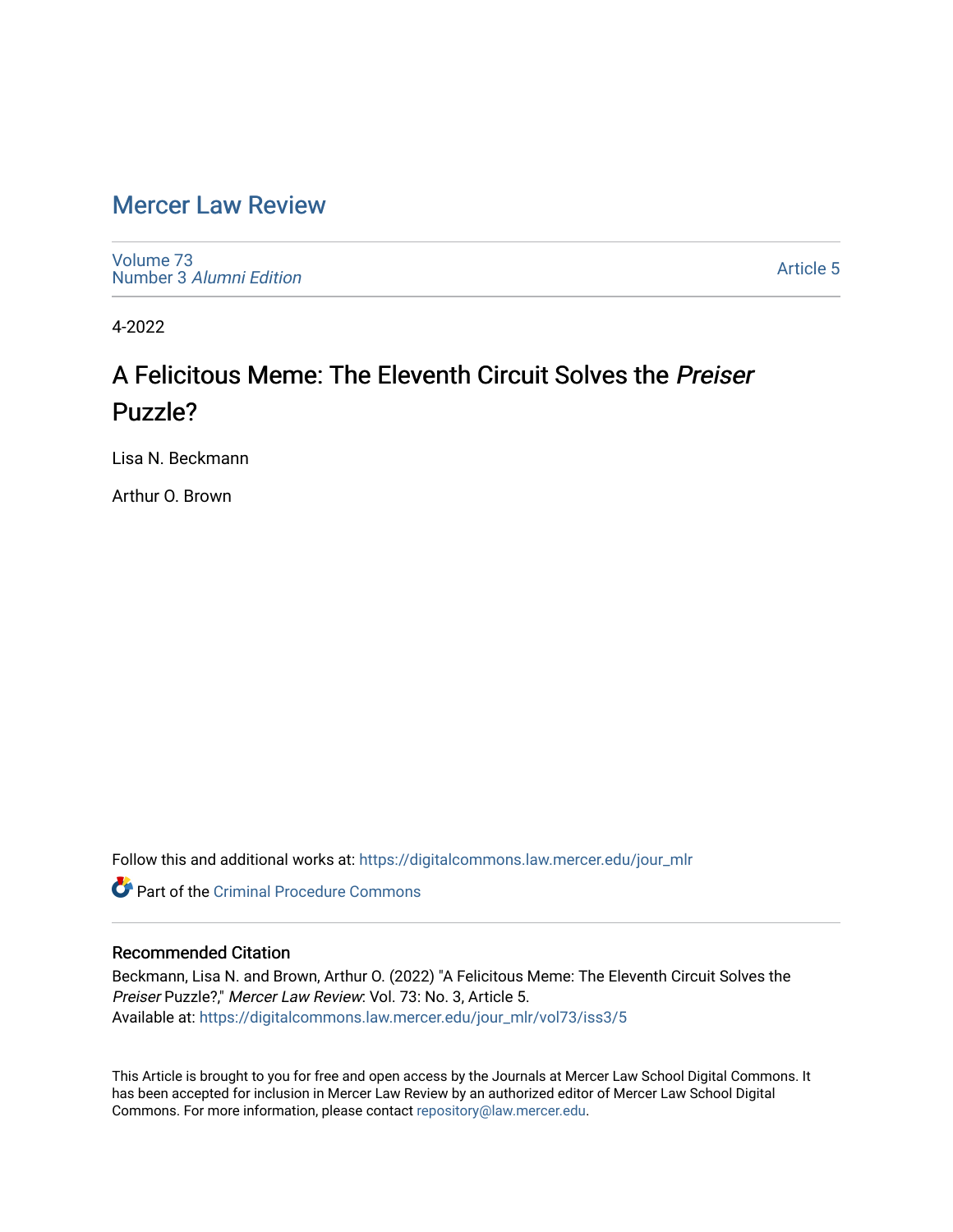# **A Felicitous Meme: The Eleventh Circuit Solves the** *Preiser* **Puzzle?**

### **Lisa N. Beckmann\***

### **Arthur O. Brown\*\***

#### I. THE PUZZLE REVISITED

This Article is about a legal phenomenon known as the *Preiser* Puzzle. More precisely, the article concerns a possible solution to the *Preiser* Puzzle articulated by the United States Court of Appeals for the Eleventh Circuit. In part, this Article has a descriptive aim: The Authors will explain the Eleventh Circuit's solution both in the abstract (this section, below), and by giving issue–specific examples in section three that may prove useful to practitioners. Important issues at present include: (a) challenges to parole procedures, (b) method of execution challenges, and (c) requests for release from administrative segregation. Yet this Article also has an important normative aim.

To appreciate both aims, one must first revisit the *Preiser* Puzzle,1 and the eponymous case of *Preiser v. Rodriguez*.2 *Preiser* concerned a prisoner's claim for the restoration of good-time credits, withdrawn for bad behavior, that would have led to a speedier release.3 The prisoner advanced this claim in an action under 42 U.S.C. § 1983,4 but the Supreme Court of the United States held that the prisoner should instead have raised the claim in a habeas action.5 The Court stated that

<sup>\*</sup>Mercer University School of Law (J.D., 1992).

<sup>\*\*</sup>Cornell Law School (J.D., 2013).

<sup>1.</sup> For an example of earlier scholarship to address the *Preiser* Puzzle, *see* Martin A. Schwartz, *The Preiser Puzzle: Continued Frustrating Conflict Between the Civil Rights and Habeas Corpus Remedies for State Prisoners*, 37 DEPAUL L. REV. 85 (1988).

<sup>2.</sup> 411 U.S. 475 (1973).

<sup>3.</sup> *Id.* at 477 ("[A] prisoner serving an indeterminate sentence may . . . earn up to 10 days per month good-behavior-time credit toward [a] reduction of the maximum term of his sentence.").

<sup>4.</sup> 42 U.S.C. § 1983 (1996).

<sup>5</sup>*. Preiser*, 411 U.S*.* at 489.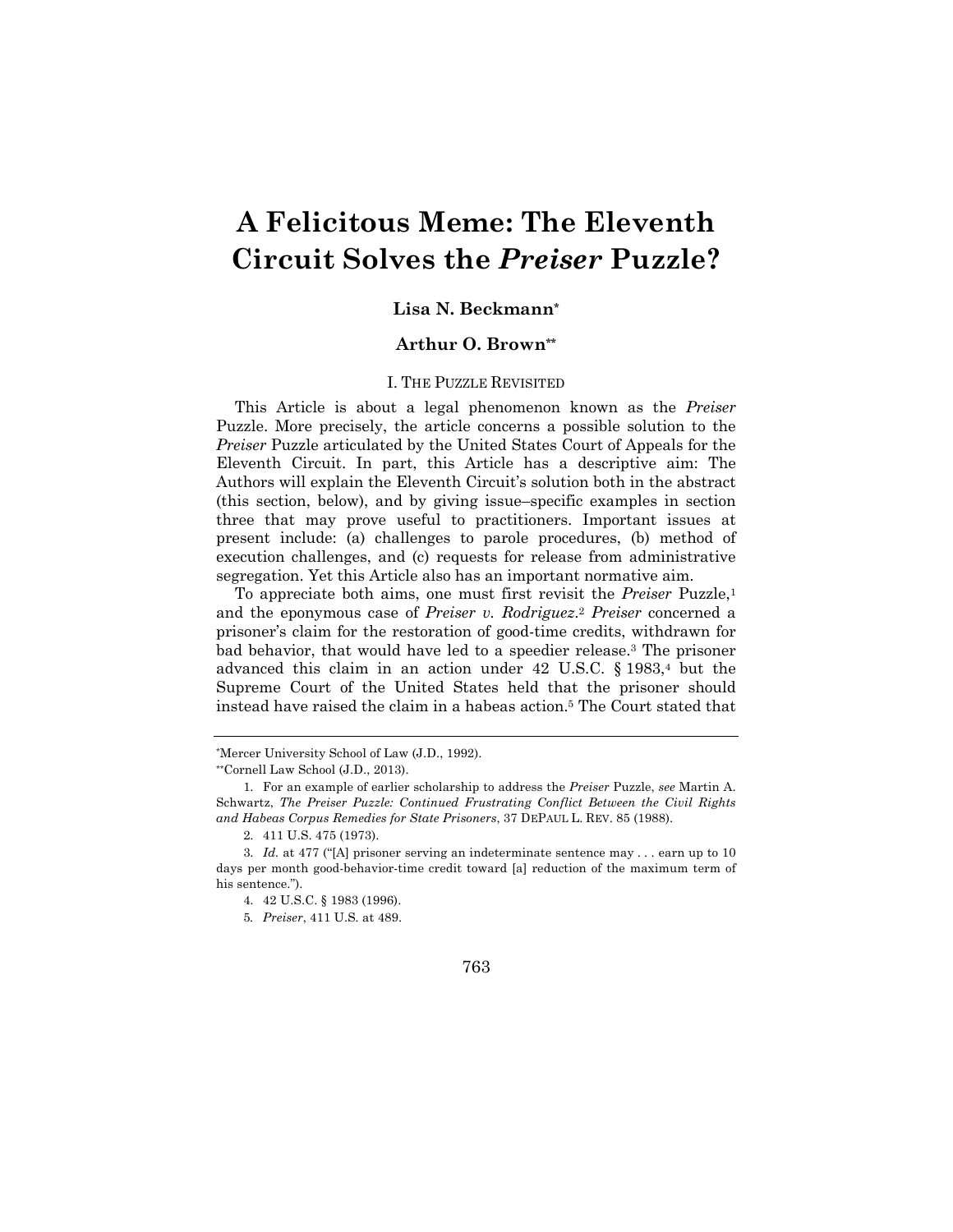claims "attacking the very duration of . . . physical confinement" fall within the "core of habeas."6 *Preiser* thus stands for the proposition that core habeas claims must be raised in a habeas action, not a § 1983 action.7

Where there is a core, there is an implied penumbra, so *Preiser* left open the possibility of residual overlap between habeas and § 1983, which is to say that *Preiser* created a puzzle. In truth, though, the puzzle arises from broad statutory language. Section 1983 grants, on the one hand, a cause of action for the "deprivation of any rights . . . secured by the Constitution."8 The prisoner in *Preiser*, for example, asserted a due process violation based on the deprivation of goodconduct-time credits without notice of the underlying grounds, or an opportunity to challenge those grounds.9

Habeas, on the other hand, affords a remedial avenue for persons "in custody in violation of the Constitution."10 Again, *Preiser* explains that core habeas claims seek a shorter duration of custody.11 Suppose, though, that a prisoner argues his circumstances of confinement are inhumanly "cruel" in Eighth Amendment jargon. This claim, if valid, could be remedied through an outright release obtained in a habeas action, but the cruel nature of the prisoner's confinement might alternatively be remedied through corrective changes to the custodial facility, or by a transfer to a less cruel facility. Conceivably, these latter remedies could be obtained in either a habeas action or in a § 1983 action, although prevailing thought prefers the § 1983 route. The crucial point is that by carving out a core of habeas, *Preiser* acknowledged an overlap between § 1983 and penumbral habeas issues, and it left to lower courts the delicate task of navigating this overlap.12

- 10. 28 U.S.C. § 2254(a) (1996).
- 11*. Preiser*, 411 U.S. at 489–90.
- 12*. Id.* at 503–04.

<sup>6.</sup> *Id.* at 487–88.

<sup>7</sup>*. Id.* at 489–90.

<sup>8.</sup> 42 U.S.C. § 1983.

<sup>9</sup>*. Preiser*, 411 U.S*.* at 482.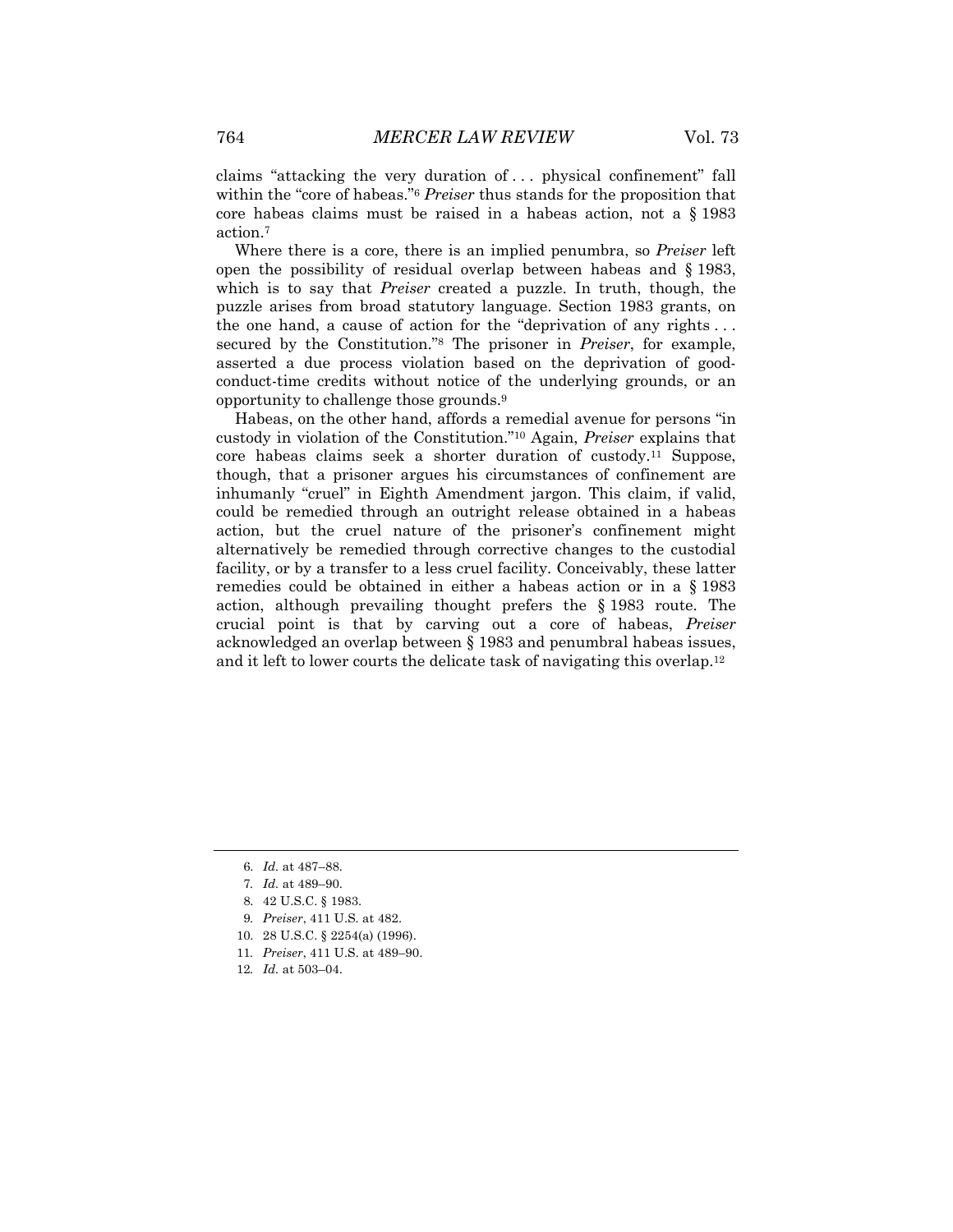

The residual overlap between habeas and § 1983 is undesirable for two reasons. One reason is the goal of judicial efficiency in face of steadily numerous prisoner filings. During the twelve-month period ending on March 31, 2020, for example, state prisoners commenced in the federal district courts approximately 42,400 habeas and § 1983 actions combined.13 The *Preiser* Puzzle impedes the courts' ability to efficiently process these cases.

A second reason is fairness to litigants, who must untangle the *Preiser* Puzzle in an effort merely to present their claims for a hearing on the merits. Courts and scholars have, for decades now, expressed frustration over *Preiser*'s lack of guidance and workability.14 If trained jurists cannot solve the *Preiser* Puzzle, then it is unreasonable to expect *pro se* prisoners to do so.15

<sup>13</sup>*. Federal Judicial Caseload Statistics 2020 Tables*, U.S. COURTS, https://www.uscourts.gov/statistics-reports/federal-judicial-caseload-statistics-2020-tables (last updated Mar. 31, 2020).

<sup>14</sup>*. See* Schwartz, *supra* note 1, at 179 ("[f]ifteen years of uncertainty and confusion is long enough. It is up to Congress and the Supreme Court finally to provide the rosetta stone for solving *Preiser* puzzles.").

<sup>15.</sup> Of course, a cynic might argue that *Preiser*'s complexity is a feature, not a flaw. *See, e.g.*, Porter v. Nussle, 534 U.S. 516, 522 (2002) (observing a Congressional aim to "curtail suits" by prisoners).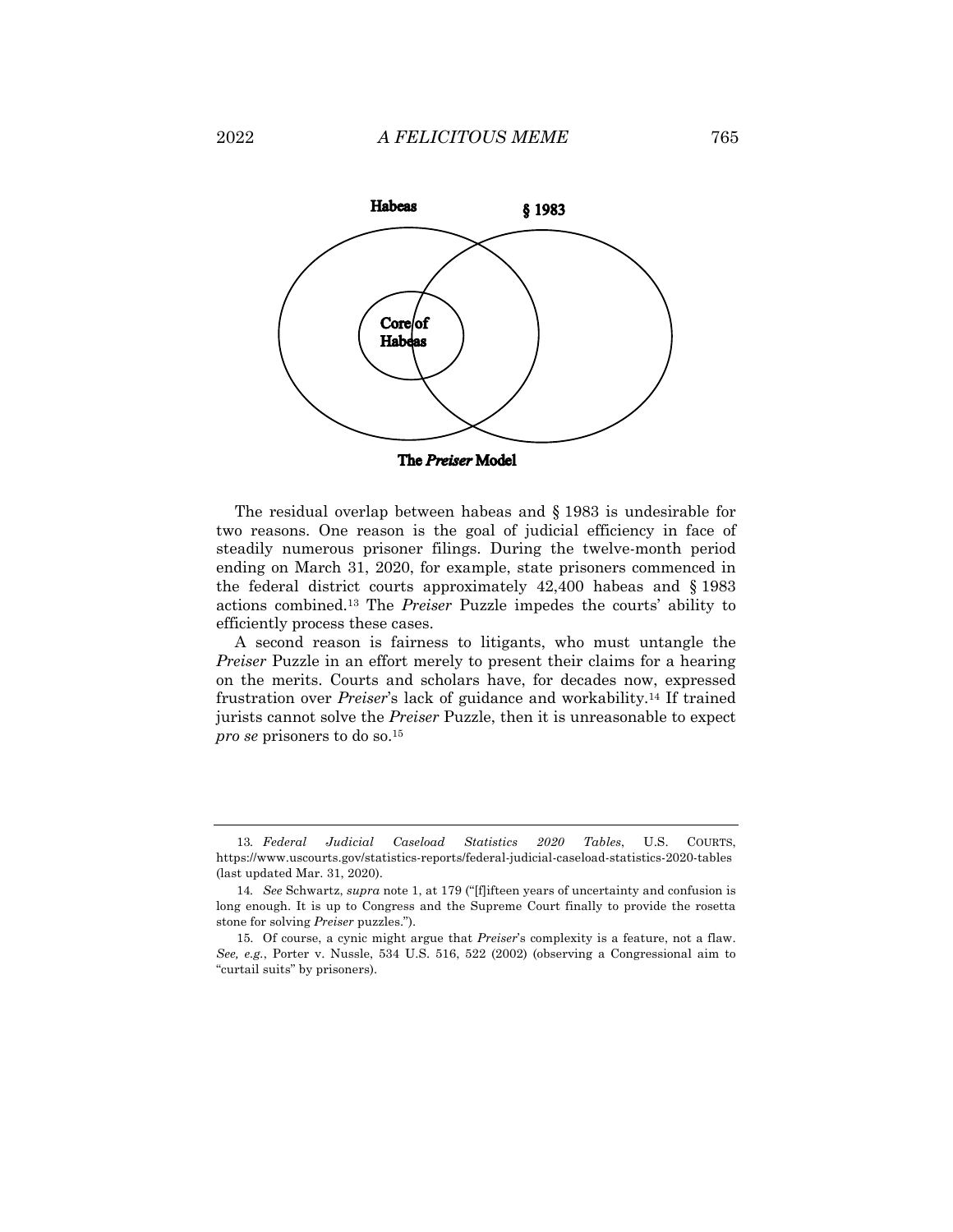It is in this context that one should adjudge a possible solution to the *Preiser* Puzzle articulated by the Eleventh Circuit. Beginning with *Hutcherson v. Riley*,<sup>16</sup> the Eleventh Circuit declared that habeas and § 1983 offer "mutually exclusive" avenues for relief.<sup>17</sup> This possible answer to *Preiser*, what this Article dubs the *Hutcherson* approach, obviates the need for any notion of a core of habeas.18 Rather, the *Hutcherson* approach elides core and penumbral habeas issues, thereby creating a seemingly simple binary choice that is the product of a bright-line rule. Under *Hutcherson*, courts simply ask whether a claim should be raised in habeas or § 1983.19



The *Hutcherson* Solution to the *Preiser* Puzzle

Bright line rules promote clarity, and for that reason, it is the Authors' opinion that the *Hutcherson* approach is, on balance, desirable. That normative conclusion, though, is a close call because the Eleventh Circuit's rule of mutual exclusivity is dubious for many reasons. Section four of this Article discusses practical problems, such as the burden of determining, through a trial-and-error process, what claims correspond to which action type, either habeas or § 1983. Section four also addresses the critical problem of application errors. That problem is critical because it threatens to erode *Hutcherson's* primary selling point, clarity.

<sup>16.</sup> 468 F.3d 750 (11th Cir. 2006).

<sup>17</sup>*. Id.* at 754.

<sup>18</sup>*. Preiser*, 411 U.S. at 487.

<sup>19</sup>*. Hutcherson*, 468 F.3d at 754.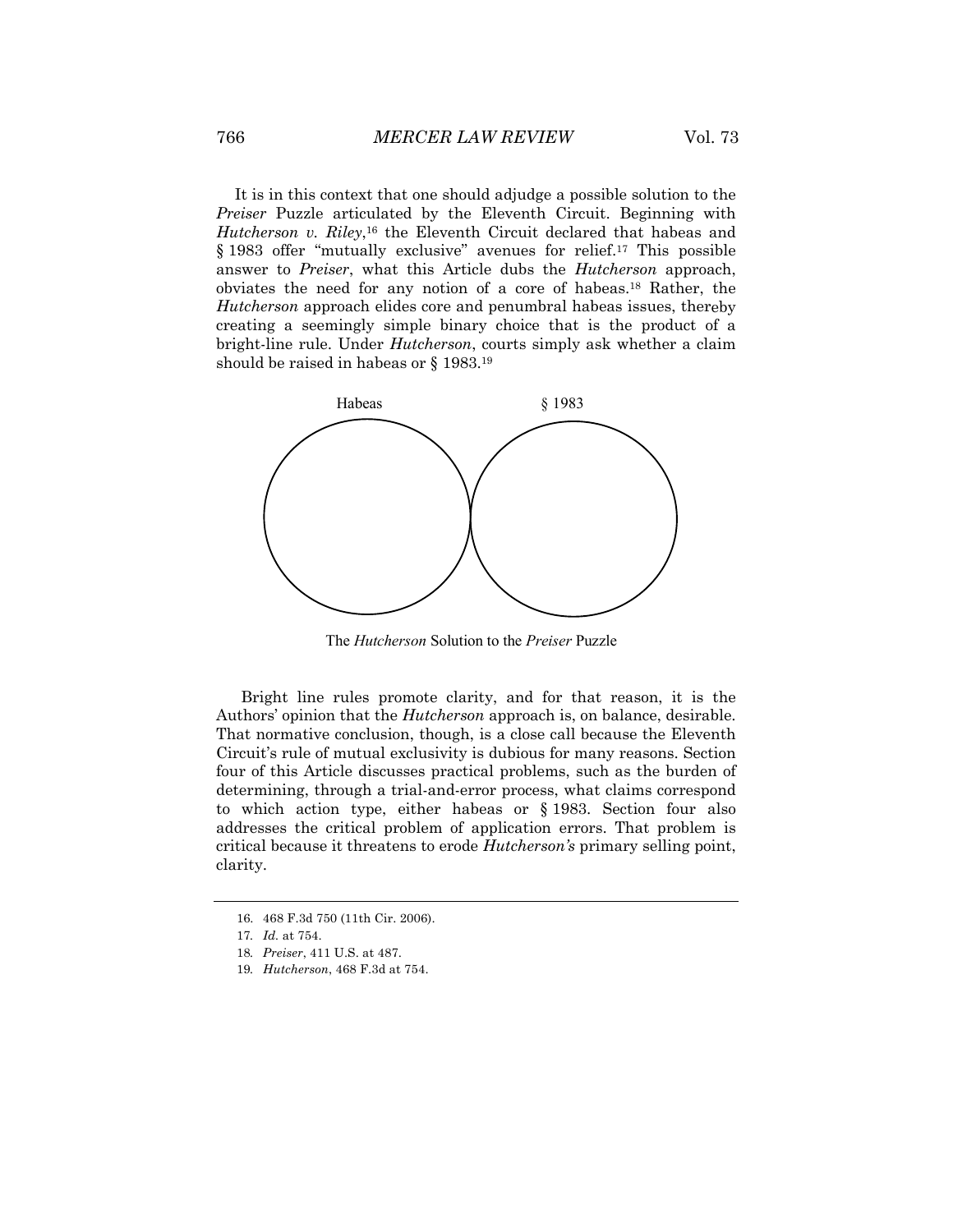Although the bulk of this Article will focus on practical points section three addresses mechanics, section four addresses practical problems, and section five offers a final assessment—the following section attempts to refute certain abstract criticisms that the *Hutcherson* approach will undoubtedly face. Chief among those criticisms is the solution's discreditable origin. In brief, the Eleventh Circuit's rule of mutual exclusivity arises from (1) a stray misstatement of *Preiser*'s holding, and (2) a subsequent enforcement of that misstatement as a rule of law. As explained below, the *Hutcherson*  approach appears to be a successful legal meme.

The Authors hope to give in this Article a clear-eyed assessment of the *Hutcherson* approach, and to explain why, despite its dubious origin and some significant drawbacks, the *Hutcherson* approach offers an attractive solution to the *Preiser* Puzzle. If the Eleventh Circuit's rule of mutual exclusivity is indeed a meme, it is nevertheless a felicitous one worthy of close consideration and potential adoption by other circuits.

#### II. METAPHYSICS AND MEMES: ABSTRACT CRITICISMS OF *HUTCHERSON*

Before diving into the practicalities of the *Hutcherson* approach namely, the questions of how and whether *Hutcherson* will work—the Authors hope to refute three abstract criticisms that *Hutcherson* is likely to face. Those criticisms, addressed in turn below, are (1) the metaphysical erosion of habeas, (2) the Eleventh Circuit's failure to provide analysis, and (3) the accusation that *Hutcherson* is a legal meme. None of these criticisms should forestall an adoption of *Hutcherson*'s rule of mutual exclusivity.

#### *A. The Metaphysical Erosion of Habeas*

The mutually exclusive treatment of habeas and § 1983 is bound to require judicial line drawing, and critics will argue that some such lines erode the right to habeas corpus, as enshrined by reference in Article I, section 9, clause 2 of the United States Constitution.20 That is, when judges employing the *Hutcherson* approach declare that a penumbral habeas issue should be raised in a § 1983 claim, as opposed to a habeas action, critics will argue that these judges are eroding the constitutional right to habeas. That criticism is premised on the unlikely, but theoretically possible premise that Congress might repeal or significantly modify § 1983. According to critics, a penumbral habeas

<sup>20.</sup> U.S. CONST. art. 1, § 9, cl. 2 ("[t]he Privilege of the Writ of Habeas Corpus shall not be suspended, unless when in Cases of Rebellion or Invasion the public Safety may require it.").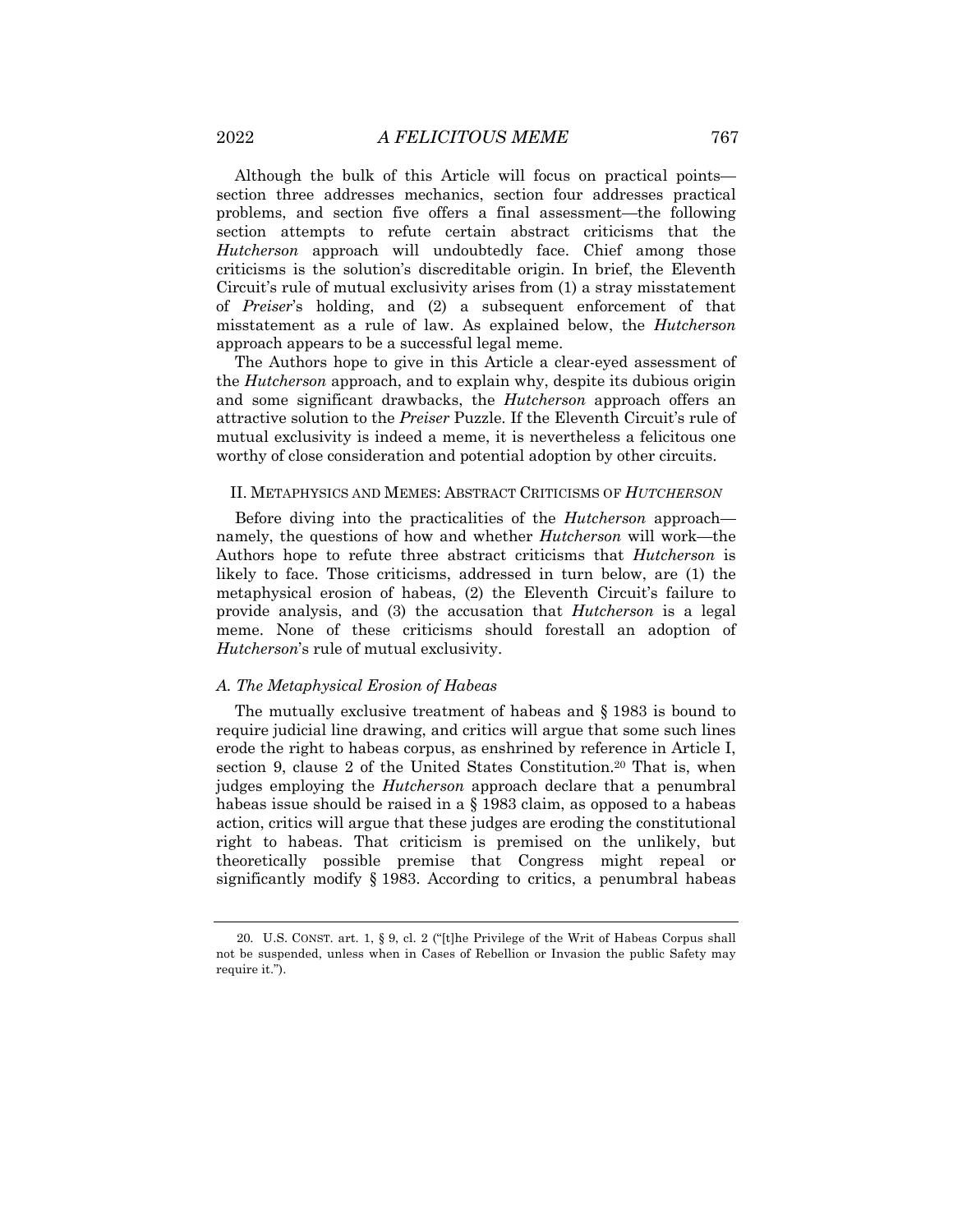claim channeled into § 1983 litigation may "go poof" if § 1983 is repealed.

For reasons discussed below, the Authors believe that this criticism of *Hutcherson* approach is too metaphysical to take very seriously. The criticism needs mention, though, if only because members of the federal judiciary have already voiced it. Judge Berzon's dissent in *Nettles v. Grounds*,21 a United States Court of Appeals for the Ninth Circuit decision, offers the clearest example yet:

More broadly, the PLRA's restrictions on prisoner suits demonstrate the hazards of limiting habeas corpus due to potential overlap with other remedies. The writ of habeas corpus is protected by the Constitution. *See* U.S. Const. art. I, § 9, cl. 2. There is no such explicit protection for the remedy afforded by § 1983 (which, indeed, did not even exist until after the Civil War). As the PLRA shows, Congress can alter § 1983 at will, to make it more or less available to particular groups like prisoners. Relying on the existence of alternative statutory remedies to justify narrowing the breadth of habeas thus may create gaps that widen over time as Congress alters those remedies. This potential problem is made more likely if we read the existence *vel non* of other statutory schemes to indicate Congress's implicit intent to limit habeas's scope. Such an arrangement risks encroachment on the "grand purpose" of one of the most important remedies of our legal order.22

Of course, the criticism's appearance in a dissent suggests that it has not been overly persuasive. Yet the conventional judicial response to the criticism is not altogether convincing either because it depends upon a divining of Congressional intent. That is, the conventional judicial response, as advanced by the *Nettles* majority opinion, cites a supposed Congressional intent, divined from the Antiterrorism and Effective Death Penalty Act (AEDPA)23 and the Prison Litigation Reform Act (PLRA),24 to "channel prisoner litigation," and specifically to make § 1983 "the exclusive vehicle for suits about prison life," and "the exclusive vehicle for claims that are not within the core of habeas."25 In full, the most relevant part of the *Nettles* majority opinion reads as follows:

<sup>21.</sup> 830 F.3d 922 (9th Cir. 2016).

<sup>22</sup>*. Id*. at 945 (Berzon, J., dissenting).

<sup>23.</sup> 28 U.S.C. § 2254 (1996).

<sup>24.</sup> 42 U.S.C. § 1997e(a) (2013).

<sup>25</sup>*. Nettles*, 830 F.3d at 931, 933.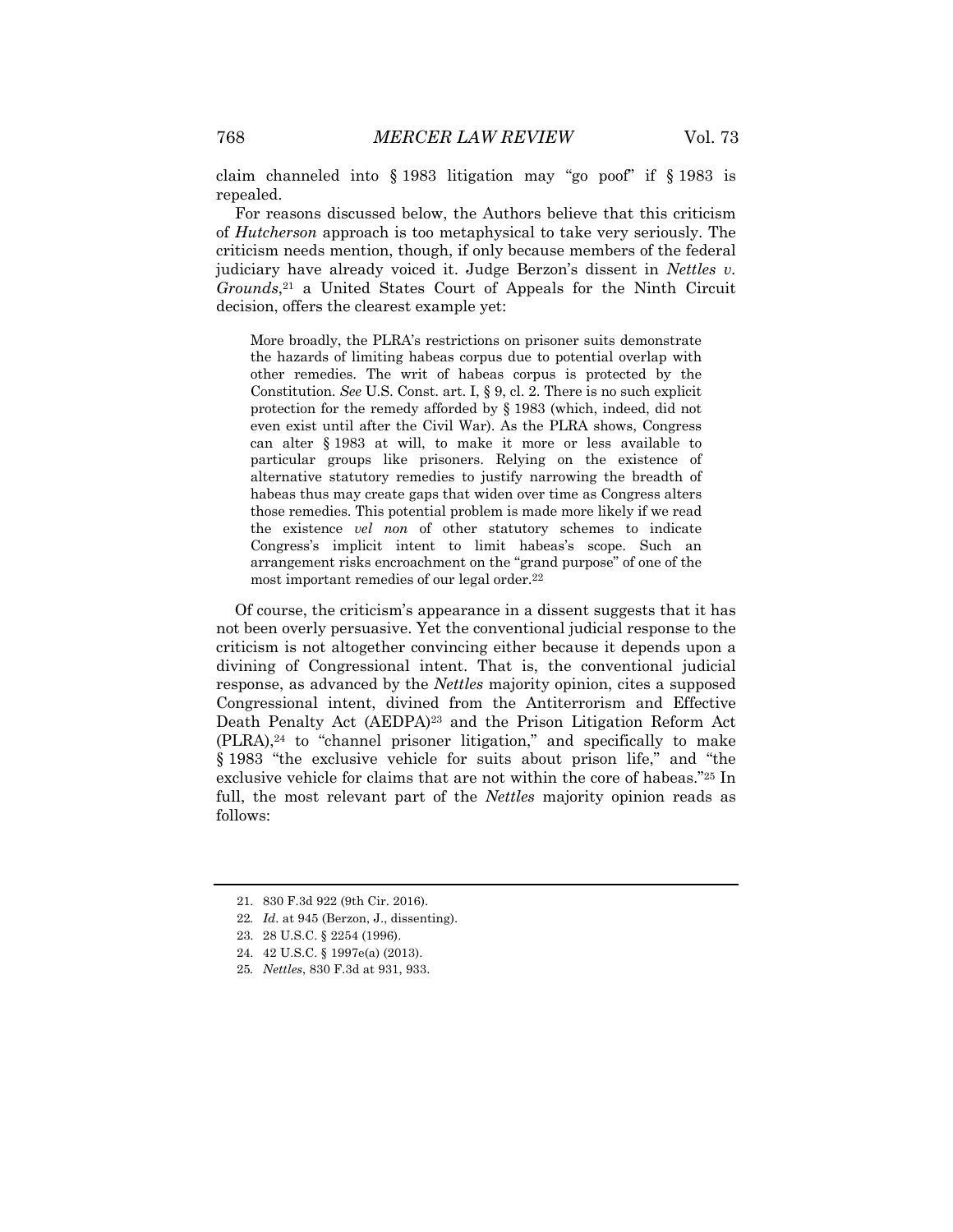Just as Congress's amendments to the habeas statute indicated an intent to make habeas the exclusive remedy for claims at the core of habeas ... Congress's enactment of the Prison Litigation Reform Act . . . indicated an intent to make § 1983 the exclusive remedy for all inmate suits about prison life[.] The PLRA was intended to promote administrative redress, filter out groundless claims, and foster better prepared litigation of claims aired in court . . . . Before the PLRA, plaintiffs pursuing actions under § 1983, including prisoner suits alleging constitutional deprivations while incarcerated[,] did not have to exhaust administrative remedies before filing suit in court[.] But Congress enacted § 1997e(a) to reduce the quantity and improve the quality of prisoner suits by requiring exhaustion .... Congress intended this exhaustion requirement to have broad scope[.] . . . . Congress's intent that state prisoners satisfy PLRA requirements for all § 1983 suits about prisoner life (other than claims at the core of habeas) suggests that Congress wanted § 1983 to be the exclusive vehicle for such claims. As in *Preiser*, it would wholly frustrate explicit congressional intent to hold that prisoners could evade the requirements of the PLRA by the simple expedient of putting a different label on their pleadings . . . . Moreover, because Congress enacted the Antiterrorism and Effective Death Penalty Act of 1996 . . . at the same time as it enacted the PLRA, we infer that Congress did not intend to make § 1983 and habeas regimes interchangeable or overlapping. AEDPA added procedural requirements for prisoners bringing habeas corpus petitions that are separate and distinct from those imposed on § 1983 claims by the PLRA . . . indicating an intent to make these regimes independent and mutually exclusive.26

The *Nettles* majority's reasoning is unlikely to satisfy readers skeptical of the courts' ability to divine Congressional intent from a statutory synthesis.27 Similarly, some readers (along with the Authors) are bound to disagree with the assertion, by the *Nettles* majority, that Supreme Court precedent "strongly suggest[s] that habeas is available only for state prisoner claims that lie at the core of habeas (and is the exclusive remedy for such claims), while § 1983 is the exclusive remedy for state prisoner claims that do not lie at the core of habeas."28 As discussed in section three, there is tension between a mutually

<sup>26</sup>*. Id.* at 932.

<sup>27.</sup> John F. Manning, *Essay: Without the Pretense of Legislative Intent*, 130 HARV. L. REV. 2397, 2407 (2017) ("in the hard cases, 'Congress' has not actually formed an intention on (*viz.* resolved) the precise question at issue . . . . [W]hen meaning runs out, judges must acknowledge their own creative or lawmaking function rather than pretend to reconstruct legislative intent.").

<sup>28</sup>*. Nettles*, 830 F.3d at 930.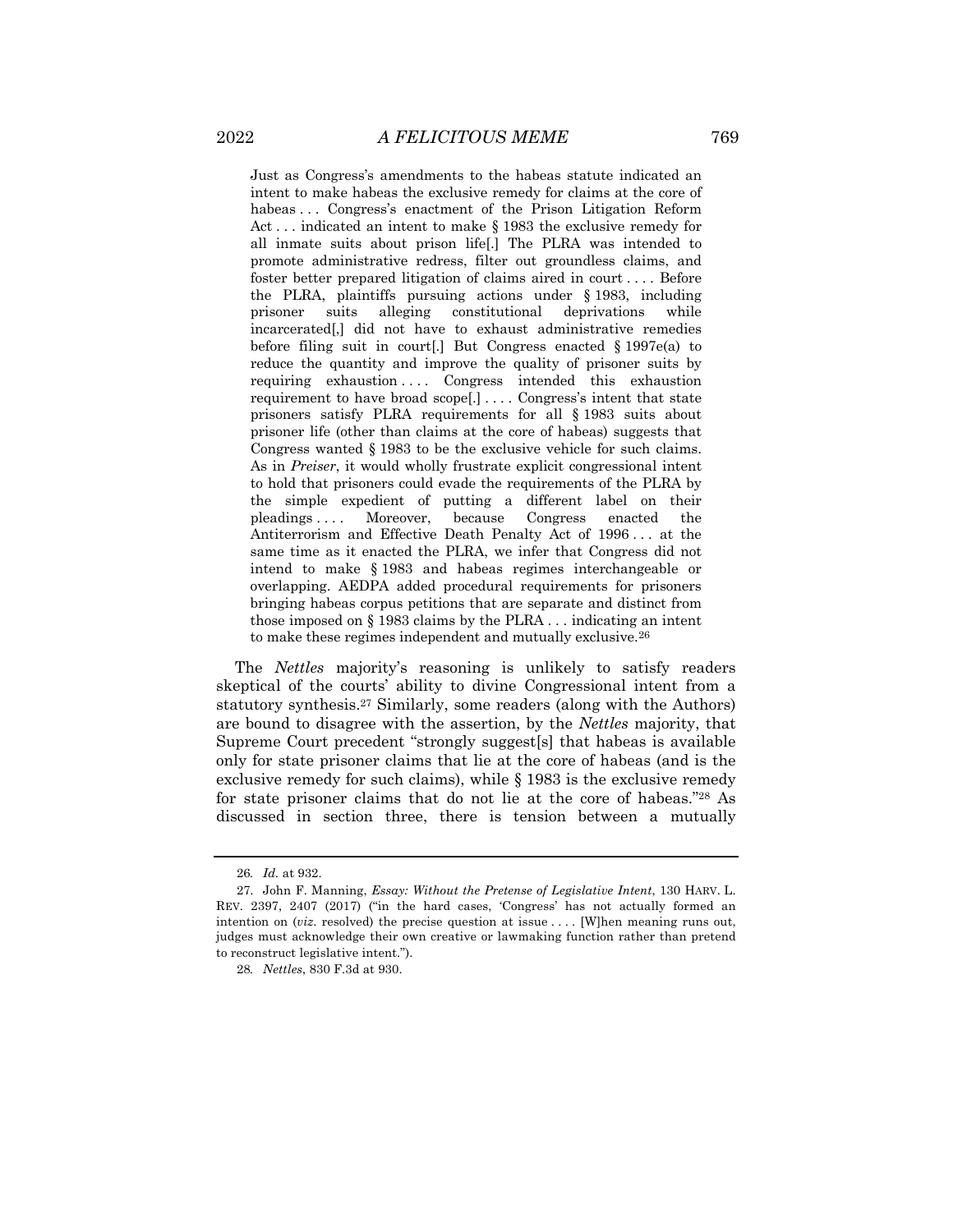exclusive paradigm on the one hand, and existing Supreme Court precedent on the other.

In truth, Judge Berzon's metaphysical criticism of the *Hutcherson* approach calls for a metaphysical response that is likely better suited to the forum of legal scholarship, rather than a judicial opinion. By offering the following two observations, the Authors hope to give at least the beginnings of such a metaphysical response.

First, Judge Berzon's assertion that habeas is "protected by the Constitution" is not a useful starting point for a comparison between habeas and § 1983.<sup>29</sup> As with § 1983, the reality is that state prisoners lacked access to federal habeas review until 1867, after the Civil War, with the passage of the Act of Feb. 5, 1867.<sup>30</sup> Prior to that time, the courts interpreted Article I, § 9, clause 2 of the Constitution as enshrining a right to seek federal habeas review only for persons detained in federal custody.31 Given this historical background, and in an age where *Bivens*<sup>32</sup> is disfavored, critics like Judge Berzon must, to be taken seriously, first explain whether and how state prisoners now possess a constitutional cause of action to seek federal habeas relief. Does Judge Berzon, for example, view the Suspension Clause as "a oneway ratchet that enshrines in the Constitution every [statutory] grant of habeas jurisdiction[?]"33 Absent such an explanation, there is little reason to fear that *Hutcherson*'s rule of mutual exclusivity is eroding a constitutional right to habeas.

Second, and more importantly, there is little reason to worry that *Hutcherson* mutual exclusivity will erode anything, because the scope of federal habeas review is fluid. Upon the unlikely repeal of § 1983, history suggests that the judiciary would adapt by expanding the scope of habeas—that is, by drawing new lines permitting courts to entertain penumbral habeas claims in habeas corpus actions. Habeas fluidity is well established. Beginning as a mere "nuisance," federal habeas review of state prisoners' claims briefly swelled to become a surrogate for Supreme Court appellate review before retrenching to a compromise point, as later codified (more or less) by AEDPA.34 The Court has

<sup>29</sup>*. Id.* at 945 (Berzon, J., dissenting).

<sup>30</sup>*. See* Felker v. Turpin, 518 U.S. 651, 659 (1996); Act of Feb. 5, 1867, Ch. 28, 14 Stat. 385.

<sup>31</sup>*. See Ex parte* Dorr, 44 U.S. 103, 105 (1844).

<sup>32.</sup> Bivens v. Six Unknown Named Agents of Federal Bureau of Narcotics, 403 U.S. 388 (1971).

<sup>33.</sup> I.N.S. v. St. Cyr, 533 U.S. 289, 342 (2001) (Scalia, J., dissenting).

<sup>34</sup>*. See* Anna S. Roy, *Constitutional Law—Eleventh Circuit Rejects Federal "Look Through" Approach on Federal Habeas Corpus Petitions*, 50 SUFFOLK U. L. REV. 375, 378– 79 (2017) ("federal habeas review has expanded and contracted").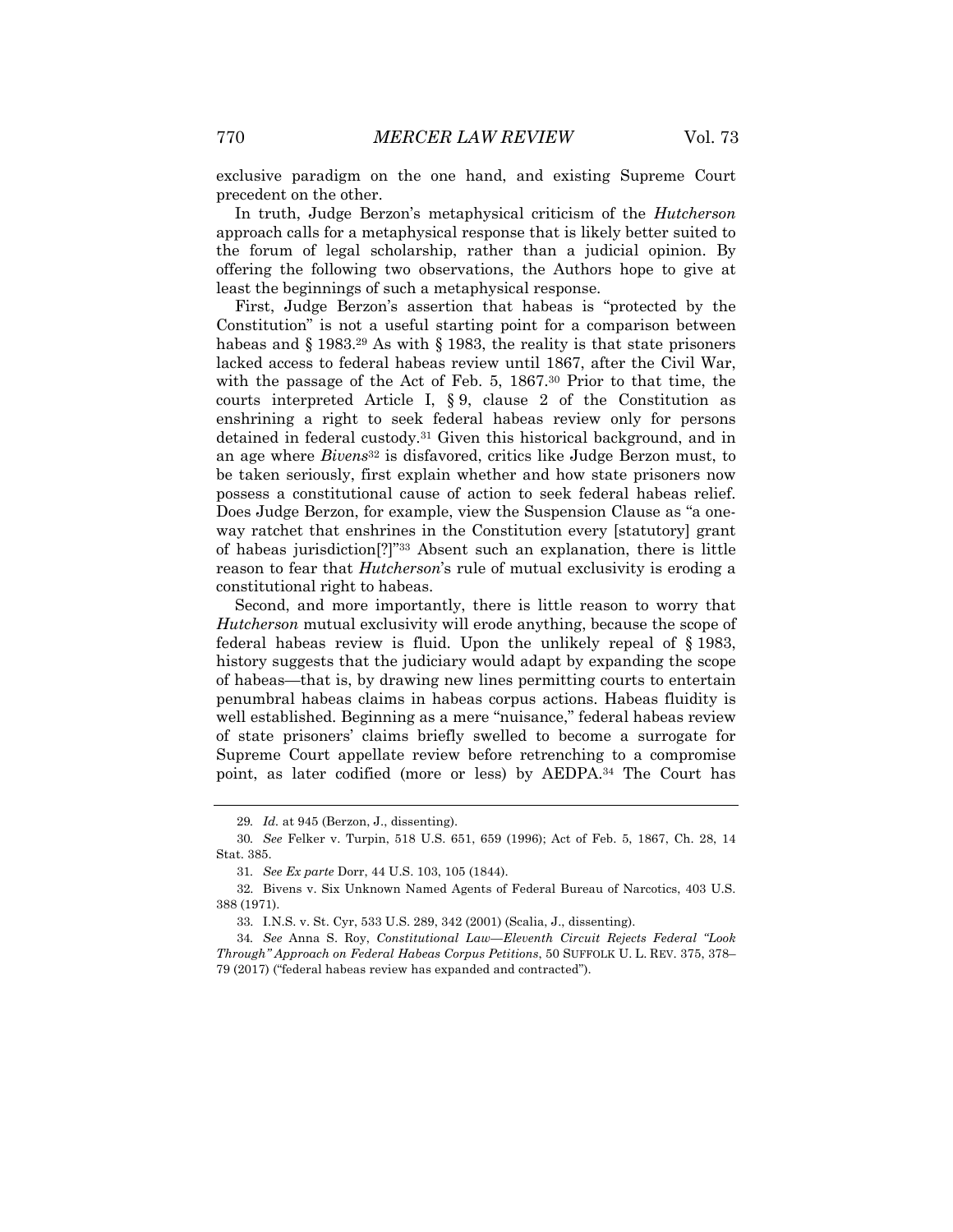continued to employ fluidity even after the passage of AEDPA, most notably by injecting a doctrine of equitable tolling into AEDPA's statutory timeliness scheme. It is difficult to rationalize this fluidity the courts say, cryptically, that habeas is "governed by equitable principles,"35 while scholars note that habeas appears to be "respons[ive] to the contemporary political landscape."36 The critical point, though, is not how habeas fluidity works, but generally that it works.

Even if one accepts the highly improbable repeal of § 1983 as a genuine risk for the sake of argument, the circuit courts may and should dismiss as too metaphysical Judge Berzon's speculative constitutional concerns, along with her concern that the judiciary would passively watch as penumbral habeas claims "go poof." As in the past, the courts will alter the scope of habeas review as necessary to preserve The Great Writ.

#### *B. A Failure to Communicate*

A second criticism is that the Eleventh Circuit failed to offer sufficient explanation or analysis when developing its *Hutcherson* approach. This criticism is valid, but it is not specific to *Hutcherson*, and it should not forestall an adoption of the *Hutcherson* approach.

In setting a rule of mutual exclusivity between habeas and § 1983, *Hutcherson* stated the following, while citing only Supreme Court caselaw for support:

An inmate convicted and sentenced under state law may seek federal relief under two primary avenues: a petition for habeas corpus, 28 U.S.C. § 2254, and a complaint under the Civil Rights Act of 1871... as amended, 42 U.S.C. § 1983 .... These avenues are mutually exclusive: if a claim can be raised in a federal habeas petition, that same claim cannot be raised in a separate  $\S 1983$  civil rights action.<sup>37</sup>

As discussed in section three (and as illustrated by section one's graphics), neither *Preiser* nor any other Supreme Court case has held that habeas and § 1983 are mutually exclusive. Rather, *Preiser* and its progeny preserve the possibility of penumbral overlap while also holding that core habeas claims must be raised in habeas. It is the *Hutcherson* approach, a circuit court creation, that develops the law by

<sup>35.</sup> Munaf v. Geren, 553 U.S. 674, 693 (2008) (quoting Fay v. Noia, 372 U.S. 391, 438 (1963)).

<sup>36.</sup> Roy, *supra* note 34, at 378.

<sup>37</sup>*. Hutcherson*, 468 F.3d at 754.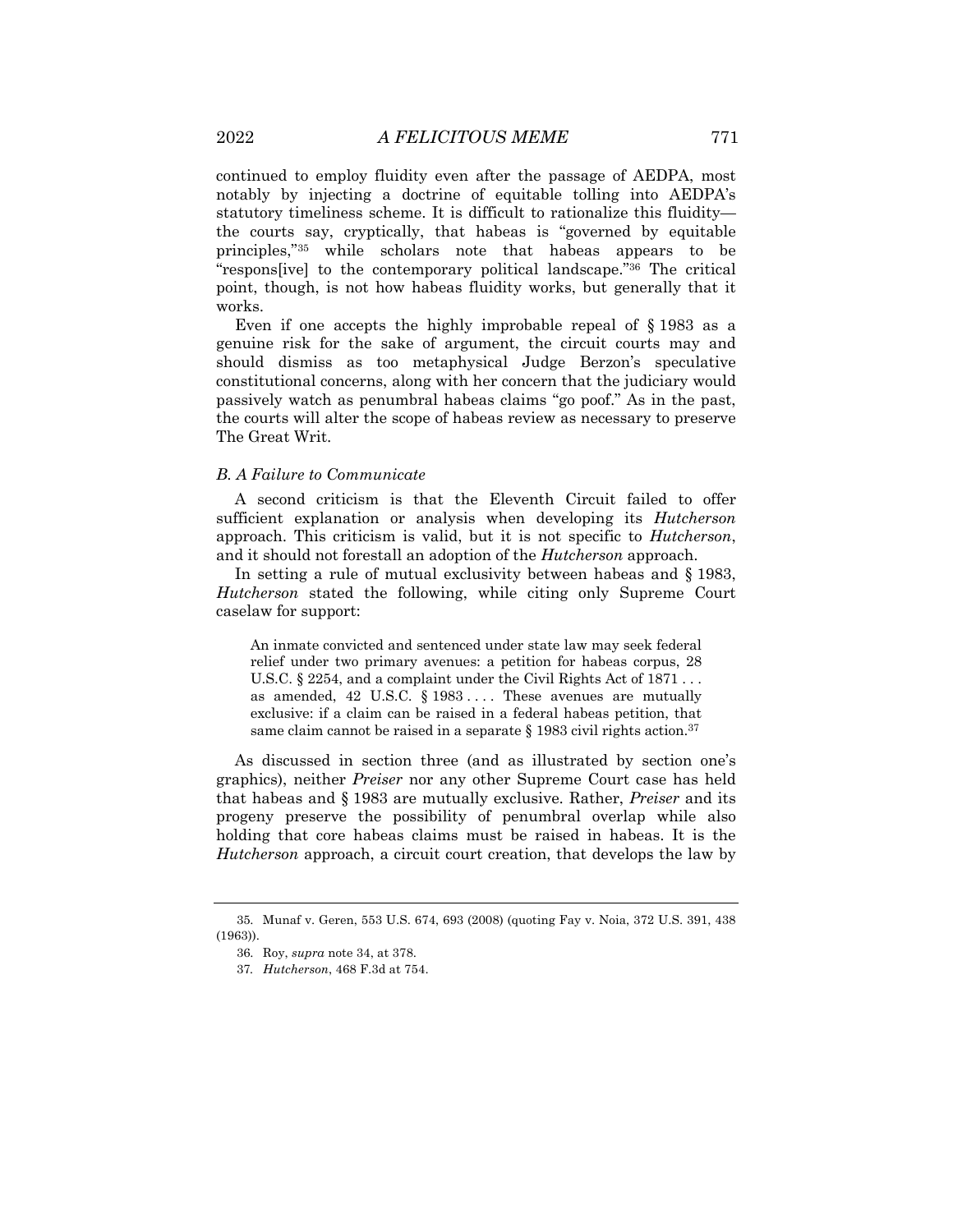eliding core and penumbral habeas issues, and by placing claims on either side of a bright line separating habeas from § 1983.

One can confidently say, therefore, that the *Hutcherson* opinion suffers from at least one of three possible errors. First, it is possible that *Hutcherson*'s reference to "mutual exclusivity" is a stray misstatement, and that the *Hutcherson* panel did not intend to work any development in the law. This seems unlikely, because the *Hutcherson* opinion comes close also to describing its rule of mutual exclusivity in functional terms: "When an inmate challenges the circumstances of his confinement but not the validity of his conviction and/or sentence, then the claim is properly raised [meaning exclusively raised?] in a civil rights action under § 1983."38

Second, it is possible that the *Hutcherson* panel simply misinterpreted Supreme Court caselaw, incorrectly believing that the high Court already had set a rule of mutual exclusivity.39 Third, it is instead possible that the *Hutcherson* panel was consciously attempting to develop the law, but that it chose to do so by fiat rather than reasoned elaboration.

Better judicial process could have prevented errors two and three. If the *Hutcherson* panel incorrectly believed that Supreme Court precedent dictated mutual exclusivity (error two), then a written analysis of that precedent might have revealed to the *Hutcherson* panel its error. Similarly, if the *Hutcherson* panel was attempting independently to develop mutual exclusivity, then it should have done so through an opinion of better quality—that is, an opinion, like the Ninth Circuit's opinion in *Nettles*, offering some measure of legal reasoning (error three). In either case, the *Hutcherson* opinion stands as a small source of reputational harm for the Eleventh Circuit Court of Appeals.

On balance, the Authors are inclined to believe that the *Hutcherson*  opinion suffers from error three, meaning that the *Hutcherson* panel was attempting to develop a rule of mutual exclusivity through a "poorly reasoned and unilluminating opinion."40 It is no contradiction, though, to say that a poor judicial opinion may yield a sound rule or

<sup>38</sup>*. Id*.

<sup>39.</sup> The question of habeas and § 1983 overlap, expressly perceived as open in Bell v. Wolfish*,* has never been resolved by the Supreme Court. 441 U.S. 520, 526 n.6 (1979) ("[w]e leave to another day the question of the propriety of using a writ of habeas corpus to obtain review of the conditions of confinement, as distinct from the fact or length of the confinement itself.").

<sup>40.</sup> David Wolitz, *Alexander Bickel and the Demise of Legal Process Jurisprudence*, 29 CORNELL J. L. PUB. POL. 153, 173–74 (2019) ("reason is the life of the law and not just votes for your side.").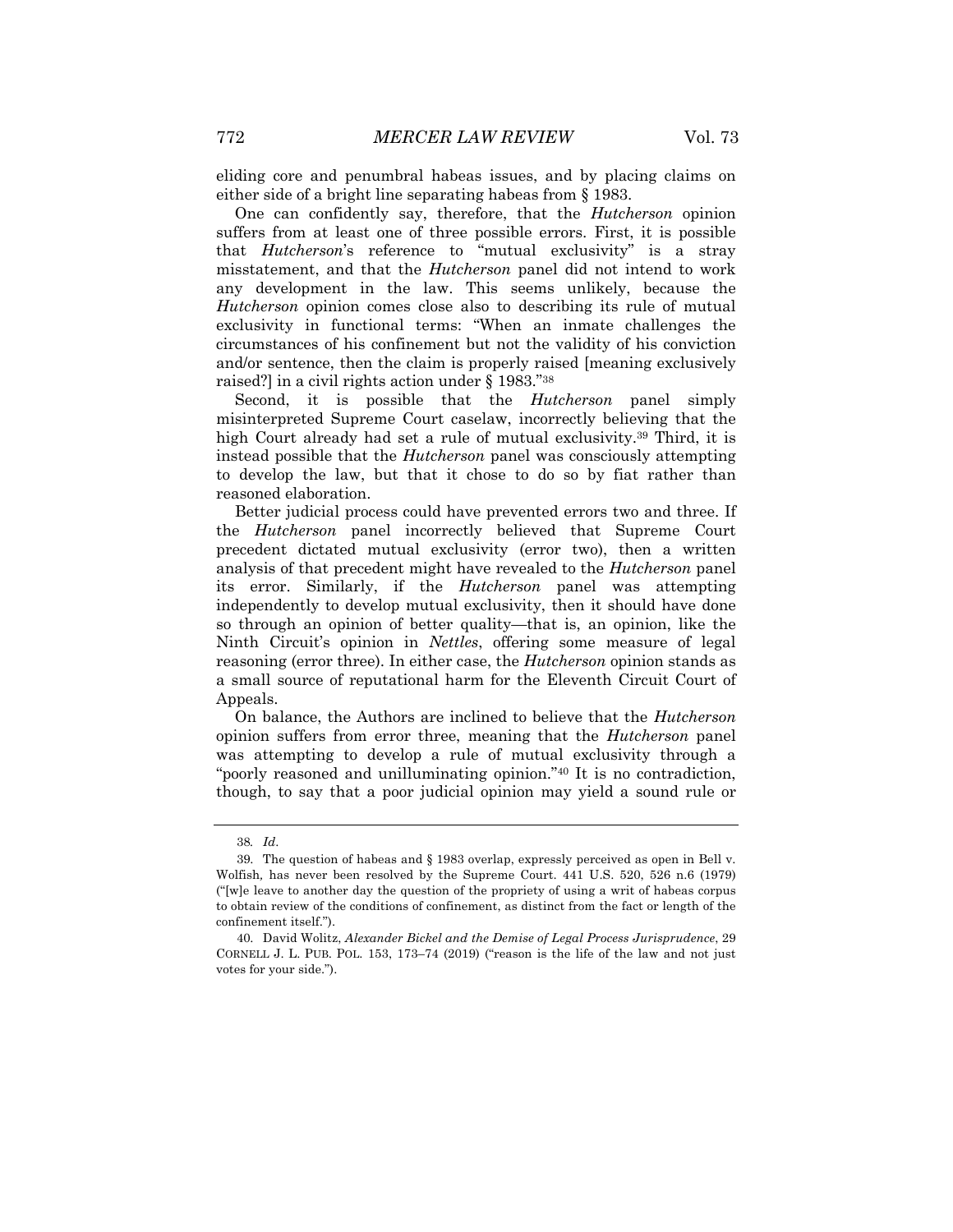result with *Brown v. Board of Education*<sup>41</sup> serving, perhaps, as the archetypal example. Criticisms of the *Hutcherson* opinion's reasoning, therefore, should not forestall careful consideration and the potential adoption by other circuits of *Hutcherson*'s rule of mutual exclusivity, which may in the end prove a sound solution to the *Preiser* Puzzle.

#### *C. Wariness of Legal Memes*

As a third and final abstract criticism, consider that the *Hutcherson* approach is likely to be categorized as a legal meme. In the remainder of this section, the Authors hope to explain what a legal meme is, why the *Hutcherson* approach fits the definition of a legal meme, and why the *Hutcherson* approach, even if a legal meme, is nevertheless a felicitous one.

First, take as the definition of a meme, a "conceptual form[] that replicate[s] through a community of people."42 Memes are purposefully "analogous to [their] biological correlate, the gene," and the impetus behind scholarly meme theory is to determine whether evolutionary principles might help to explain the successful (or unsuccessful) dispersion of ideas.43 In principle, a legal meme is simply any meme that has, as its substance, a legal concept. By this broad and largely unhelpful definition, any legal opinion, *Hutcherson* included, amounts to a legal meme.

In practice, the term legal meme bears a negative connotation because it typically refers to (1) judicial errors, that (2) create successive, rippling errors (namely, that spread). For instance, consider the example offered by Michael Fried in his article, *The Evolution of Legal Concepts: The Memetic Perspective*.44 A certain Supreme Court of the United States case, *United States v. Detroit Timber & Lumber Co.*,45 is routinely cited within the Court's opinions to explain that the "syllabus is not part of the Court's opinion and should not be treated as authoritative."46 The 1979 mislabeling of this opinion as simply *United States v. Detroit Lumber Co.* "survived over thousands of subsequent copyings," going on to become the most frequently but wrongly cited decision in the Supreme Court Reporter.47 As Mr. Fried puts it, the

<sup>41.</sup> 344 U.S. 1 (1952).

<sup>42.</sup> Michael S. Fried, *The Evolution of Legal Concepts: The Memetic Perspective*, 39 JURIMETRICS J. 291, 292 (1999).

<sup>43</sup>*. Id.*

<sup>44.</sup> Fried, *supra* note 42.

<sup>45.</sup> 200 U.S. 321 (1906).

<sup>46.</sup> Fried, *supra* note 41, at 302.

<sup>47</sup>*. Id.* at 303.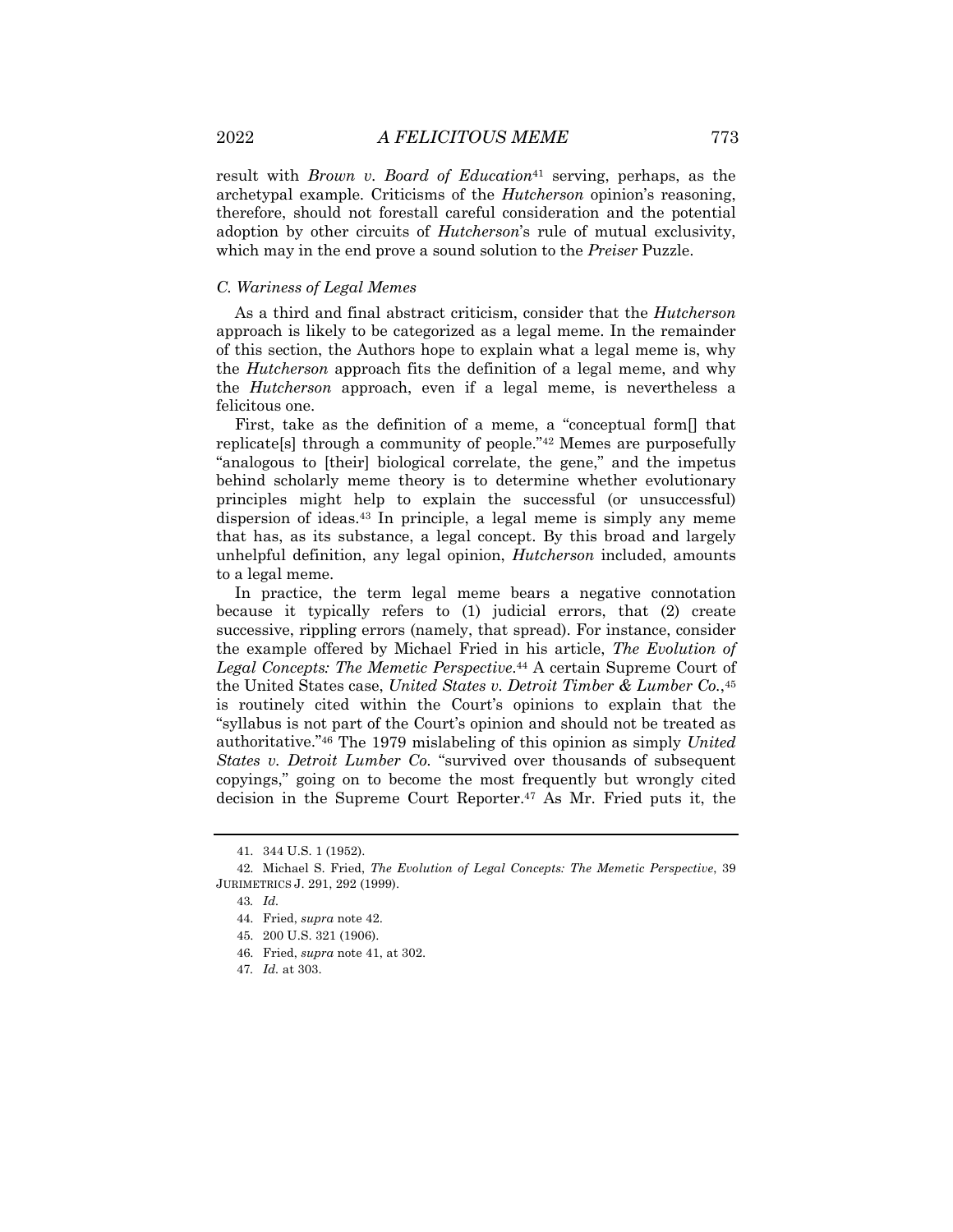episode provides an "insignificant [but] clear example of a basic application of memetics to the legal system."48 The *Hutcherson* opinion's mutual exclusivity fits the negative-connotation definition of a legal meme, meaning a judicial error that has successfully spread.

In the previous subsection, the Authors described three errors from which the Eleventh Circuit's *Hutcherson* opinion may suffer, and the Authors concluded that the likeliest error was error three, meaning a judicial attempt to develop the law without sufficient explanation or analysis offered in support. Now consider that this error by the *Hutcherson* panel was unforced. That is, the plaintiff in *Hutcherson* sought to stay his execution based on a core habeas claim: that Alabama failed to provide adequate legal representation in capital cases, requiring the federal habeas court "to vacate his conviction and/or sentence on constitutional grounds (ineffective assistance of counsel)[.]"49 Because this claim fell squarely within the core of habeas—it directly challenged the lawfulness, rather than circumstances, of custody—there was no cause for the *Hutcherson* panel to address the penumbral overlap between habeas and § 1983. Strictly speaking, therefore, *Hutcherson*'s discussion of mutual exclusivity was dicta.

Given this fact, one might well ask: why does the *Hutcherson* opinion matter? The answer is that a succession of subsequently published, and hence binding, opinions have cited *Hutcherson*'s mutually exclusive language as explaining the outcome in, for example, cases involving procedural challenges to the clemency process  $(\S 1983)$ ,<sup>50</sup> and methodof-execution challenges (generally,  $\S$  1983).<sup>51</sup> A host of unpublished decisions have similarly cited *Hutcherson* as explaining the outcome in cases involving procedural challenges relating to parole requests under § 1983.<sup>52</sup> Dicta or not, the Eleventh Circuit's fifteen-year repetition of *Hutcherson*'s rule of mutual exclusivity has caused that rule to become entrenched.

Moreover, in at least one area, *Hutcherson* has yielded questionable results. In *Daker v. Warden*<sup>53</sup> the Eleventh Circuit perceived an old United States Court of Appeals for the Fifth Circuit decision—binding upon the Eleventh Circuit54—as holding that requests for release from

<sup>48</sup>*. Id.*

<sup>49</sup>*. Hutcherson*, 468 F.3d at 754.

<sup>50</sup>*. See, e.g.*, Valle v. Sec'y, Fla. Dept. of Corrs., 654 F.3d 1266 (11th Cir. 2011).

<sup>51</sup>*. See, e.g.*, McNabb v. Comm'r Ala. Dept. of Corrs., 727 F.3d 1334 (11th Cir. 2013).

<sup>52</sup>*. See, e.g.*, Thomas v. McDonough, 228 F. App'x 931 (11th Cir. 2007).

<sup>53.</sup> 805 F. App'x 648 (11th Cir. 2020).

<sup>54</sup>*. See* Bonner v. City of Prichard, Ala., 661 F.2d 1206, 1210 (11th Cir. 1981).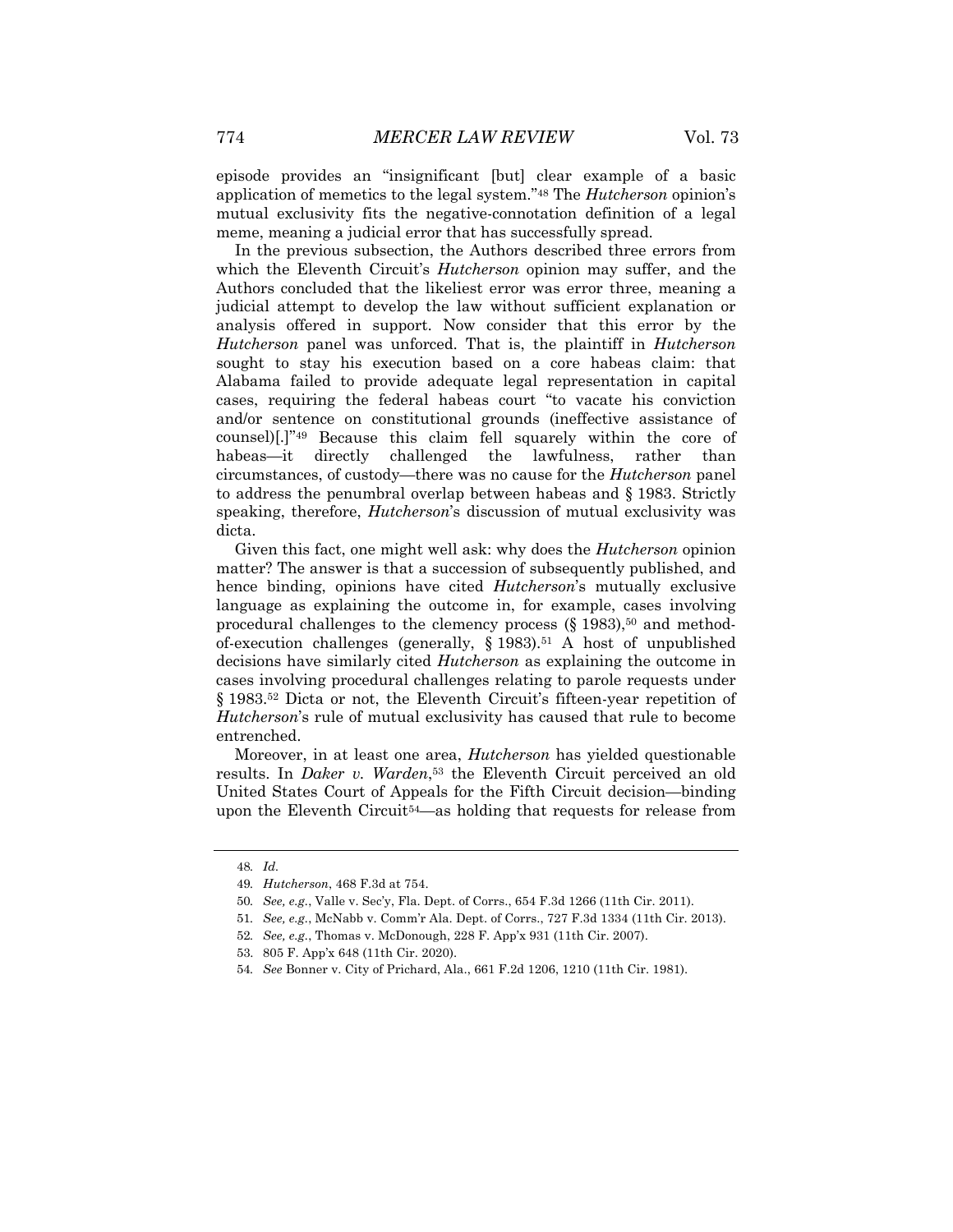administrative segregation may be raised in habeas.55 When paired with *Hutcherson*, this Fifth Circuit holding compels the conclusion that requests for release from administrative segregation must be raised in a habeas action.

The result in *Daker* is questionable for two reasons. First, and as discussed in subsequent sections, *Daker* is in tension with Supreme Court precedent suggesting that prisoners may challenge administrative segregation in a § 1983 action. Second, *Daker* is also in tension with the Eleventh Circuit's own description of the dividing line between habeas and § 1983. Since prisoners seeking release from administrative segregation will remain imprisoned regardless of whether they succeed or fail, it is arguable that these prisoners are challenging only the conditions, rather than the lawfulness, of their custody. Hence, there is a strong analytical argument that under a mutually exclusive paradigm, § 1983 should provide the exclusive cause of action for challenges to administrative segregation.

Subsequent sections will revisit the problematic *Daker* case, but for the present purpose, it is sufficient to note that (1) the *Hutcherson* opinion is problematic in that its discussion of mutual exclusivity was unnecessary dicta unsupported by sufficient explanation or analysis, and that (2) fifteen years of subsequent Eleventh Circuit opinions have, by reciting *Hutcherson*'s dicta, elevated that dicta to the status of a binding rule that must be followed, even when it yields questionable results.

There are, undoubtedly, many ways to criticize *Hutcherson*'s rippling effect—one might, for example, validly criticize the Eleventh Circuit for language fetishism or for lack of analytical rigor. Yet the criticism that *Hutcherson* is a legal meme best describes what happened. *Hutcherson* mutual exclusivity conquered messy penumbral overlap based on a straightforward memetic principle: "a meme that is short, easily remembered, and readily understood will likely beat out a more cumbersome competitor in the contest for replication."56

The Authors' preemptive response to any legal meme criticism of *Hutcherson* takes the form of an affirmative defense. There are generally good reasons to be wary of legal memes, and critics are right to expect that federal appellate courts ought to possess the wherewithal to wrestle with analytical complexity. Yet the fact that *Hutcherson* is a legal meme should not stymie an objective assessment of its rule. In the following sections, the Authors argue that mutual exclusivity is desirable because it gives clear guidance to litigants and lower courts

<sup>55.</sup> Krist v. Ricketts, 504 F.2d 887, 887–88 (5th Cir. 1974).

<sup>56.</sup> Fried, *supra* note 42, at 299–300.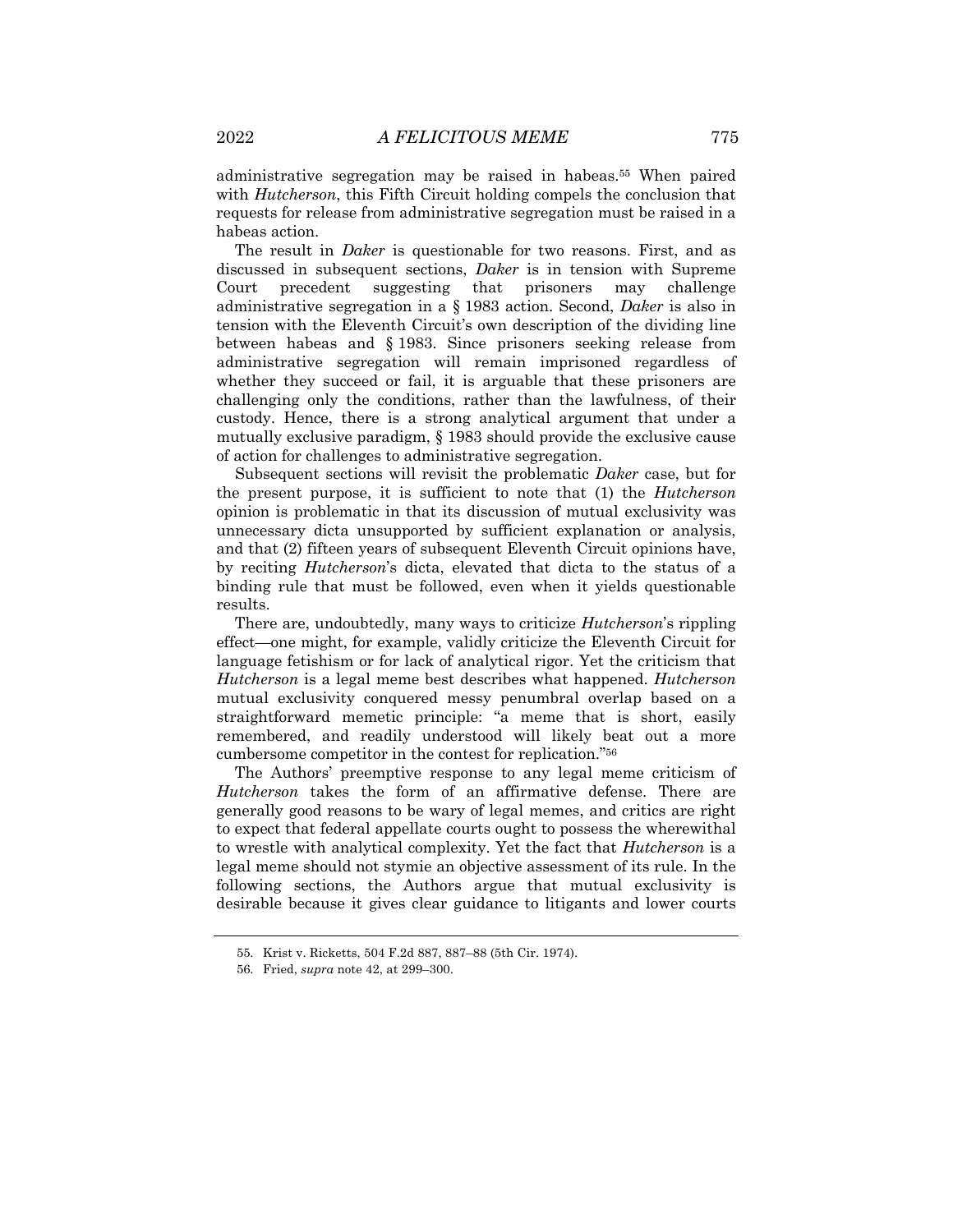alike. Hence, even as the Authors agree that legal memes are generally problematic, *Hutcherson* is something of a happy accident—if it is a legal meme, it is a felicitous one.

#### III. MECHANICS: HOW DOES MUTUAL EXCLUSIVITY WORK?

It is firmly established that when a state prisoner challenges the fact or duration of imprisonment and seeks an immediate or speedier release from that imprisonment, she must do so in a habeas action.<sup>57</sup> But the Supreme Court of the United States has not had an "occasion to address the question whether § 1983 [is] the exclusive vehicle for claims outside the core of habeas."58 In *Preiser*, the Supreme Court stated in dicta that habeas may be available to challenge prison conditions but refused to "explore the appropriate limits of habeas corpus as an alternative remedy to a proper action under § 1983."59 Post-*Preiser*, however, the Supreme Court has "suggest[ed] that § 1983 [is] the sole remedy for" claims outside the core of habeas.<sup>60</sup>

Given the lack of guidance by the Court, it is not surprising that the circuits do not agree on the overlap of habeas and § 1983. The Third, Seventh, Eighth, Ninth, Tenth, and Eleventh Circuits all have held that habeas and  $\S 1983$  are mutually exclusive.<sup>61</sup> In these circuit courts, "a

60*. Nettles*, 830 F.3d at 929; Muhammad v. Close, 540 U.S. 749, 751 n.1 (2004) (stating that the "Court has never followed the speculation in *Preiser* . . . that . . . a prisoner subject to 'additional and unconstitutional restraint' might have a habeas claim independent of § 1983") (quoting *Preiser*, 411 U.S. at 499); *But see also* Ziglar v. Abbasi, 137 S. Ct. 1843, 1862–63 (2017) (noting that it is still an open question "whether [prisoners] might be able to challenge their confinement conditions via a petition for a writ of habeas corpus.").

61. Leamer v. Fauver, 288 F.3d 532, 540, 544 (3d Cir. 2002) (holding that habeas and § 1983 "are not coextensive," habeas is "clearly quite limited," "[t]here is only a narrow subset of actions that arguably might properly be brought as either, that is, where the deprivation of rights is such that it necessarily impacts the fact or length of detention" but "the Supreme Court has made it clear that for those cases . . . the habeas petition, is the only available avenue of relief[,]" and state prisoner's claim regarding placement in a restricted activities program, which would not impact his release date, would "not be properly brought under habeas at all"); Moran v. Sondalle, 218 F.3d 647, 650–51 (7th Cir. 2000) (holding that "[s]tate prisoners who want to challenge their convictions, their sentences, or administrative orders revoking good-time credits or equivalent sentenceshortening devices, must seek habeas corpus," and "prisoners who want to raise a constitutional challenge to any other decision, such as transfer to a new prison, administrative segregation, exclusion from prison programs, or suspension of privileges,

<sup>57</sup>*. Preiser*, 411 U.S. at 499.

<sup>58</sup>*. Nettles*, 830 F.3d at 929.

<sup>59</sup>*. Preiser*, 411 U.S. at 499–500 (stating that "[w]hen a prisoner is put under additional and unconstitutional restraints during his lawful custody, it is arguable that habeas corpus will lie to remove the restraints making the custody illegal.").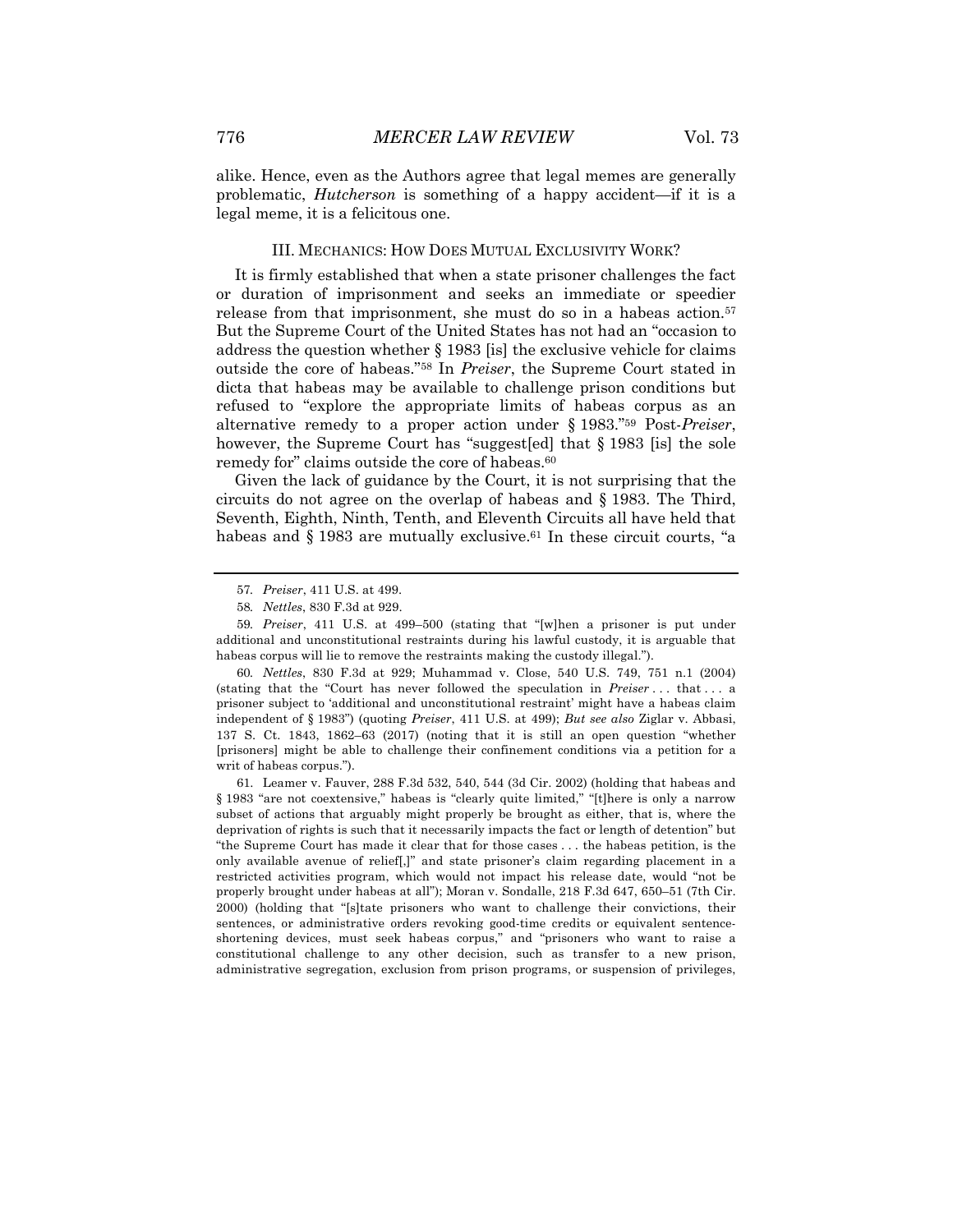suit that does not 'seek[] a judgment at odds with [a prisoner's] conviction or . . . sentence' may be brought only under section 1983."62 In contrast, the First, Second, Fourth, Sixth, and D.C. Circuits have all held, or stated in dicta, that some claims may be raised in habeas although they do not attack a conviction or sentence and will not necessarily result in a speedier release.63 The Fifth Circuit has taken inconsistent positions regarding the issue.64

62. Nance v. Comm'r, Ga. Dep't of Corr., 981 F.3d 1201, 1206 (11th Cir. 2020), *reh'g denied*, Nance v. Comm'r, Ga. Dep't of Corr., 994 F.3d 1335 (11th Cir. 2021), *pet. for cert. granted*, 142 S. Ct. 858 (U.S. Jan. 14, 2022) (No. 21–439).

63. United States v. DeLeon, 444 F.3d 41, 59 (1st Cir. 2006) (stating in dicta that "[i]f the conditions of incarceration raise Eighth Amendment concerns, habeas corpus is available"); Thompson v. Choinski, 525 F.3d 205, 209 (2d Cir. 2008) (stating habeas applies "to challenges to the execution of a federal sentence, 'including such matters as the administration of parole, . . . prison disciplinary actions, prison transfers, type of detention and prison conditions'"); Roba v. United States, 604 F.2d 215, 219 n.4 (2d Cir. 1979) (stating in dicta that a conditions of confinement claim by state prisoner may be brought under § 2254); Farabee v. Clarke, 967 F.3d 380, 395 (4th Cir. 2020) (holding that the substantive due process claim that prison officials used medication and solitary confinement to treat prisoner's mental illness and behavioral issues could proceed in habeas ); *In re* Campbell, 874 F.3d 454, 464 (6th Cir. 2017) (overruling precedent to the extent that it held method-of-execution claims could be raised in habeas or § 1983 but stating that "§ 1983 and habeas are not mutually exclusive as a *per se rule*"); Terrell v. United States, 564 F.3d 442, 447–49 (6th Cir. 2009) (holding that a federal prisoner could raise procedural challenge to parole process in a  $\S 2241$  petition even though success would not necessarily mean earlier release); *But see* Martin v. Overton, 391 F.3d 710, 714 (6th Cir. 2004) (holding that the district court should have dismissed habeas petition requesting transfer to receive medical treatment so prisoner could re-file as a § 1983 action); Hudson v. Hardy, 424 F.2d 854, 855 n.3, 856 (D.C. Cir. 1970) (holding that prisoner complaints of "disciplinary restrictions," were properly raised in habeas because "[h]abeas corpus tests not only the fact but also the form of detention.").

64. Poree v. Collins, 866 F.3d 235, 243–44 (5th Cir. 2017) (recognizing the Circuit's inconsistent position regarding the mutual exclusivity of § 1983 and habeas); *Compare*  Coleman v. Dretke,  $409$  F.3d 665, 670 (5th Cir. 2005) (stating in dicta that § 1983 is not the "exclusive avenue by which to attack conditions of confinement"), *with* Carson v.

must instead employ § 1983"); Spencer v. Haynes, 774 F.3d 467, 469–70 (8th Cir. 2014) (holding prisoner's claim that being put in four-point restraints for an extended period of time violated his Eighth Amendment right against cruel and unusual punishment cannot be brought in habeas); Kruger v. Erickson, 77 F.3d 1071, 1073 (8th Cir. 1996) (holding habeas may be used only when the prisoner attacks the "validity of his sentence or the length of his state custody" otherwise § 1983 must be used); *Nettles*, 830 F.3d at 927 (holding that § 2254 cannot be used to expunge a disciplinary violation that may, but will not necessarily, accelerate a prisoner's chances for parole); Palma Salazar v. Davis, 677 F.3d 1031, 1035 (10th Cir. 2012) (holding that federal prisoner could not challenge conditions of confinement in a Section 2241 petition); *Hutcherson*, 468 F.3d at 754 (holding that habeas and § 1983 "are mutually exclusive: if a claim can be raised in a federal habeas petition, that same claim cannot be raised in a separate § 1983 civil rights action.").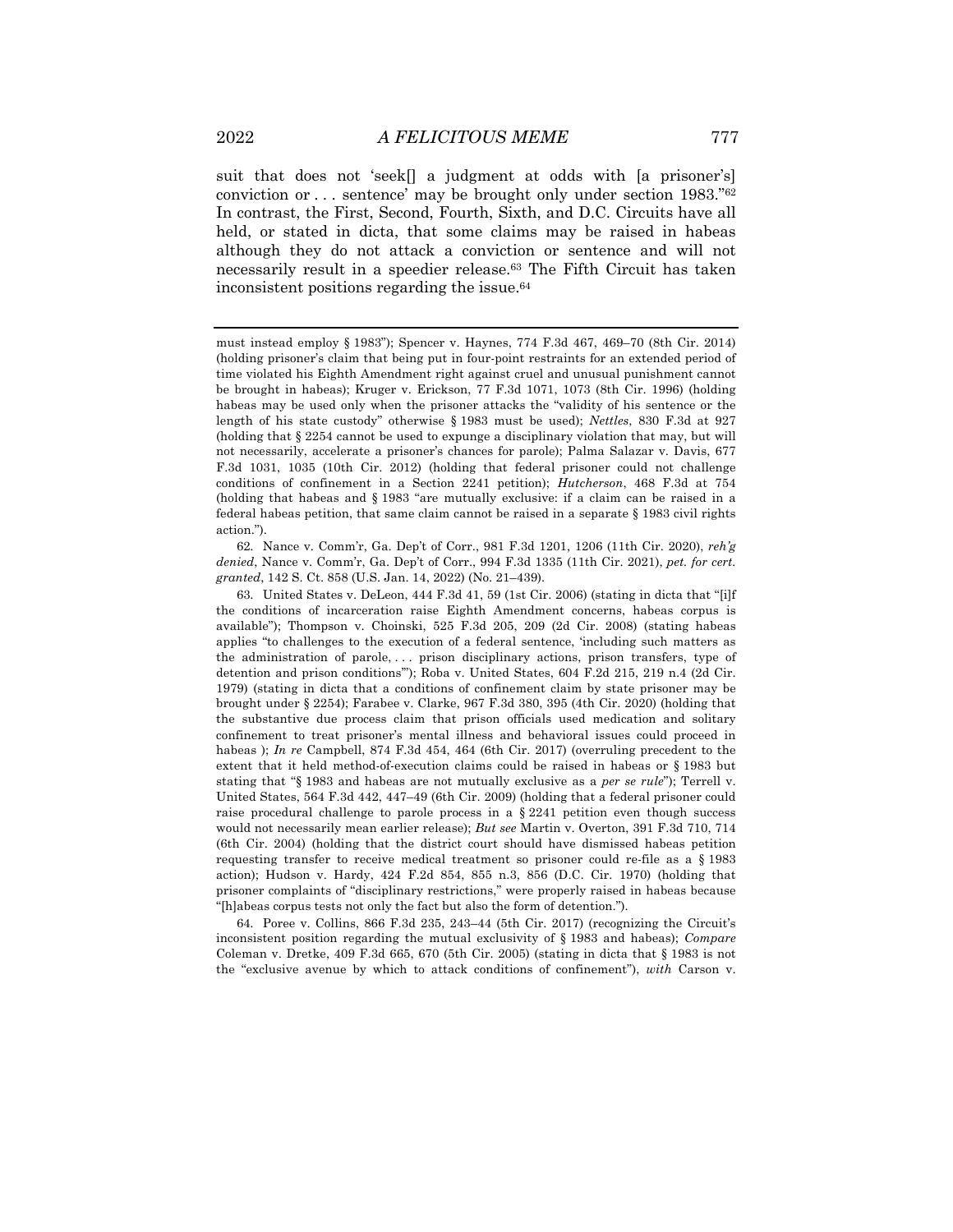The Circuits that consider habeas and § 1983 mutually exclusive

[C]onsider[] the claims the Supreme Court held *must* be brought as habeas actions pursuant to the *Preiser* line of cases . . . as coextensive with the claims that *can* be brought under habeas in its totality. In other words, there are no 'suits outside of the core habeas claims identified in *Preiser*,' . . . for which jurisdiction might overlap with § 1983.65

This approach has the potential to offer significant benefits, including curtailing abusive prisoner litigation, providing more efficient resolution of claims, and promoting clarity and ease of administration.

As stated previously, Congress enacted the PLRA, in part, to "curtail abusive prisoner litigation."66 Due to several restrictions in the PLRA, requiring prisoners to raise claims involving all aspects of "prison life" under  $\S$  1983 furthers this goal.<sup>67</sup> These restrictions include the requirements that (1) administrative remedies be exhausted before filing suit;<sup>68</sup> (2) prisoners pay the full filing fee even when allowed to proceed *in forma pauperis*;<sup>69</sup> and, (3) with limited exceptions, prepayment of the full filing fee if the prisoner has had three previous civil actions dismissed as frivolous, malicious, or for failing to state a claim.70 If a prisoner could avoid these requirements by bringing conditions of confinement claims in a habeas action, Congress' goal of curtailing abusive prisoner litigation would be thwarted.

The administrative grievance procedure, which prisoners must exhaust for all "action[s] . . . brought with respect to prison conditions," is better suited than the courts to address prisoners' conditions of confinement complaints.71 Exhaustion allows prison officials to take corrective action in a speedy and efficient manner, without resorting to

- 65*. Terrell*, 564 F.3d at 448.
- 66. Dupree v. Palmer, 284 F.3d 1234, 1236 (11th Cir. 2002).
- 67*. Nettles*, 830 F.3d at 932.
- 68. 42 U.S.C. § 1997e(a).
- 69. 28 U.S.C. § 1915(b)(1) (1996).
- 70. 28 U.S.C. § 1915(g) (1996).
- 71. 28 U.S.C. 1997e(a); *see Porter*, 534 U.S. at 525.

Johnson, 112 F.3d 818, 820–21 (5th Cir. 1997) (acknowledging that the Fifth Circuit has at times "adopted a simple, bright-line rule" that all claims for which "'a favorable determination . . . would not automatically entitle [the prisoner] to accelerated release,'" must be raised in a § 1983 action and holding that prisoner's claims regarding placement in segregation must be raised in a § 1983 action) (alteration in original), *and* Cook v. Hanberry, 592 F.2d 248, 249 (5th Cir. 1979) (stating that "[h]abeas corpus is not available to prisoners complaining only of mistreatment during their legal incarceration.").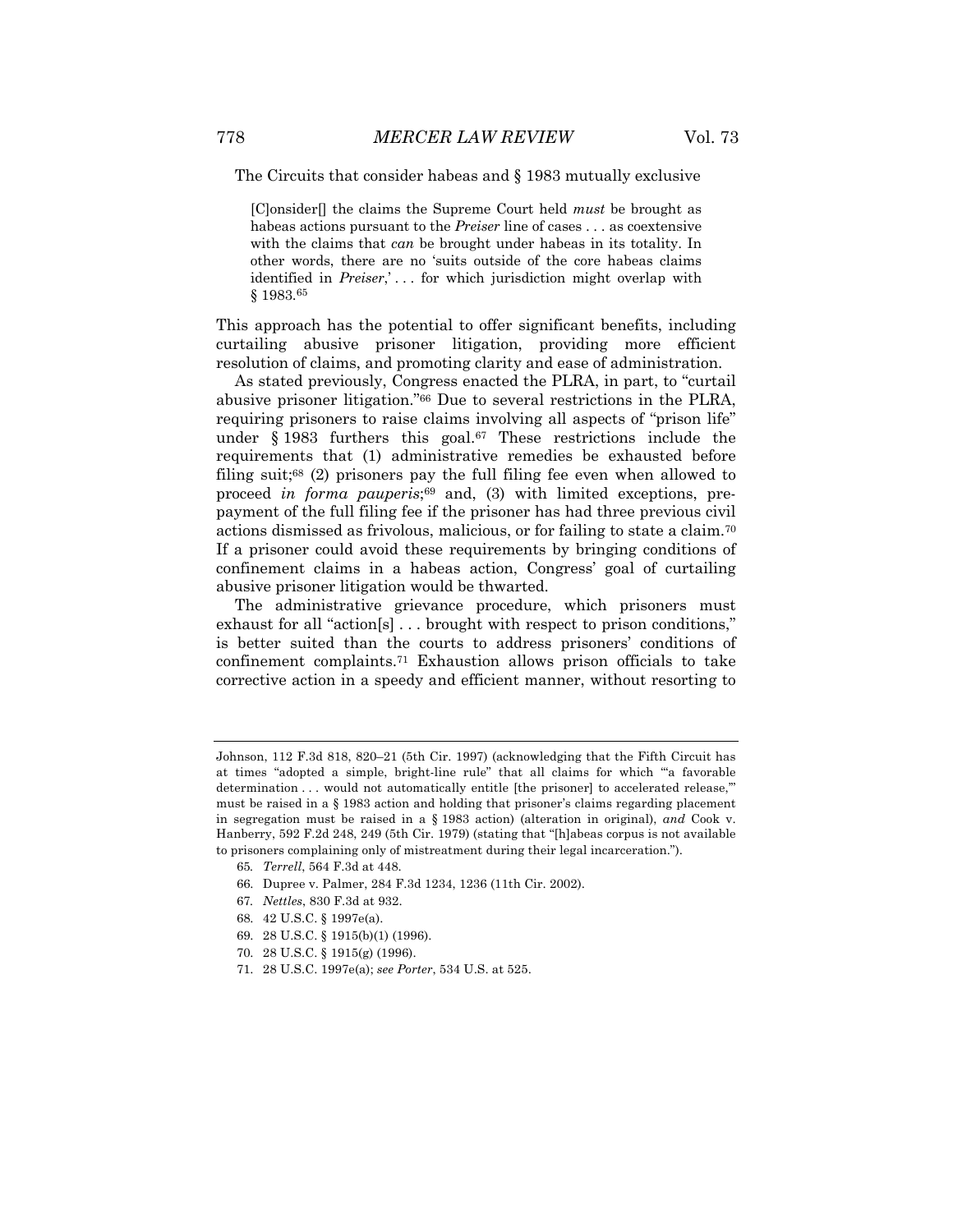the courts.72 "And for cases ultimately brought to court, adjudication could be facilitated by an administrative record that clarifies the contours of the controversy."73 Thus, requiring all suits regarding prison conditions (except those at the core of habeas) to proceed through § 1983 results in more efficient resolution of claims.74

Mutual exclusivity between habeas and § 1983 provides much needed clarity for the parties and the district courts.75 Both prisoners and courts should find it easier to follow a bright line rule—only core of habeas claims (those for which success will "necessarily lead to immediate or speedier release") can be brought in habeas—versus a rule that requires a "probabilistic analysis" to determine under which cause of action to bring a claim.76 Prisoners are more likely to know the necessary steps to take before filing suit,77 and less likely to suffer negative consequences from filing the wrong type of suit.78 Mutual exclusivity allows the district court to determine the proper cause of action and process cases accordingly more easily. The only inquiry the court must make is whether the claim, if successful, would necessarily shorten a prisoner's length of confinement.79 If so, the claim must be raised in habeas and if not, it must be raised in § 1983.80 The courts are not required to engage in an analysis of just how likely it might be that the plaintiff will receive an immediate or earlier release if successful. As the Ninth Circuit stated in *Nettles*, when habeas and § 1983 are mutually exclusive, district courts are "not require[d] . . . to guess at the

77. Prisoners filing a § 1983 complaint must exhaust available administrative remedies before filing suit while those filing a habeas petition must exhaust by giving the state's highest court a chance to rule on all claims. O'Sullivan v. Boerckel, 526 U.S. 838, 844–45 (1999); Ward v. Hall, 592 F.3d 1144, 1156 (11th Cir. 2010). Failure to take the appropriate steps to exhaust will result in dismissal.

78. Filing under the wrong cause of action can have financial consequences. Specifically, a prisoner who requests and is allowed to proceed without prepayment of the filing fee, is still required to pay the full \$350.00 when proceeding under § 1983. This is true even if the complaint is summarily dismissed because the prisoner filed under § 1983 when she should have filed under habeas. Additionally, a prisoner may be barred from seeking relief on claims not properly raised. For example, a prisoner who fails to raise a claim in her first habeas petition because she mistakenly believes it can be raised in a later § 1983, may be barred from filing a second or successive habeas petition to raise the claim. 28 U.S.C. § 2244(b) (1996).

79*. O'Sullivan*, 526 U.S. at 844.

<sup>72</sup>*. Porter,* 534 U.S. at 525.

<sup>73</sup>*. Id.*

<sup>74</sup>*. Nettles*, 830 F.3d at 933.

<sup>75</sup>*. Id*.

<sup>76</sup>*. Id*. at 934.

<sup>80</sup>*. Nettles*, 830 F.3d at 931.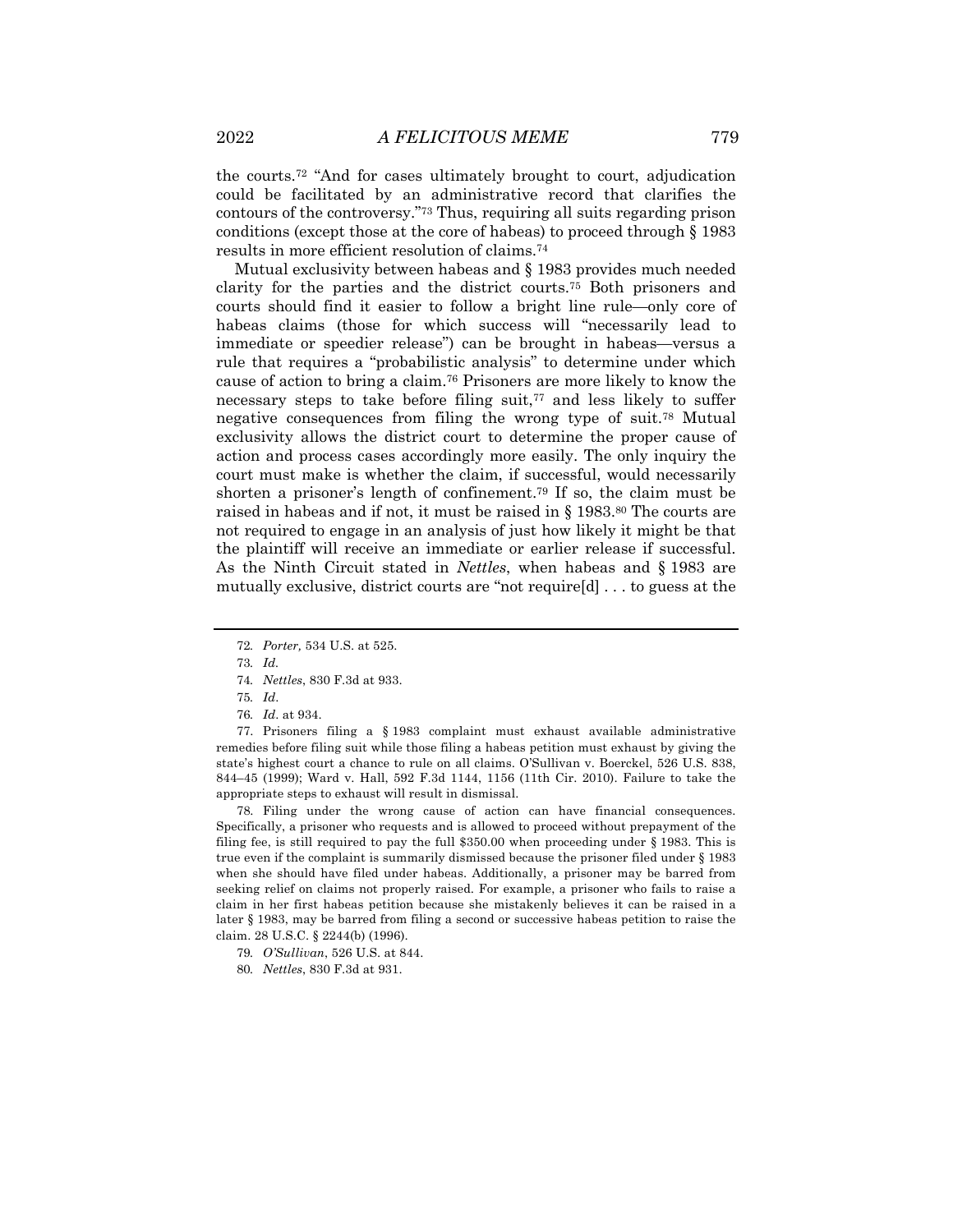discretionary decisions of state officials in order to determine whether an action sounds in habeas or § 1983, and which prerequisites must be met."81

The clarity offered by mutual exclusivity is demonstrated in cases involving challenges to parole procedures. The circuits that employ the *Hutcherson* approach agree that when a prisoner challenges the procedure of a parole hearing and success would, at most, mean a new or speedier review of a parole petition or parole hearing, his challenge must be raised in under § 1983. If, however, a prisoner attacks the outcome of a parole hearing, seeks to overturn the results of that hearing, and receives immediate or earlier release, the challenge must be raised in habeas.

But it can "sometimes [be] difficult to draw the line between claims that are properly brought in habeas and those that may be brought under 42 U.S.C. § 1983."82 This is demonstrated by both method-ofexecution challenges and requests for release from administrative segregation. For example, the Eleventh Circuit's recent decision in *Nance v. Commissioner, Georgia Department of Corrections*, holding that certain method-of-execution claims must be brought under habeas, is directly at odds with the United States Court of Appeals for the Sixth Circuit's opinion in *In re Campbell*,83 holding that method-of-execution claims must be brought under § 1983.84 Regarding requests for release from administrative segregation, the Eleventh Circuit's recent unpublished *Daker* opinion is at odds with other circuits that have found such claims must be raised in § 1983. Additionally, *Daker* is at odds with the Eleventh Circuit's own precedent. Despite the Eleventh Circuit's determination that habeas and § 1983 are mutually exclusive, it currently allows requests for release from administrative segregation to proceed under both habeas and § 1983.

#### *A. Challenges to Parole Procedures*

In *Wilkinson v Dotson*,<sup>85</sup> two prisoners brought § 1983 lawsuits challenging Ohio's parole procedures as unconstitutional. The prisoners sought new parole hearings. The Respondent argued that the "prisoners' lawsuits . . . attack the duration of their confinement," so their claims "may only be brought through a habeas corpus action, not

<sup>81</sup>*. Id.* at 934.

<sup>82.</sup> DA's Office v. Osborne, 557 U.S. 52, 76 (2009) (Alito, J., concurring).

<sup>83.</sup> 874 F.3d 454, 464 (6th Cir. 2017).

<sup>84</sup>*. Nance*, 981 F.3d at 1206, 1212.

<sup>85.</sup> 544 U.S. 74 (2005).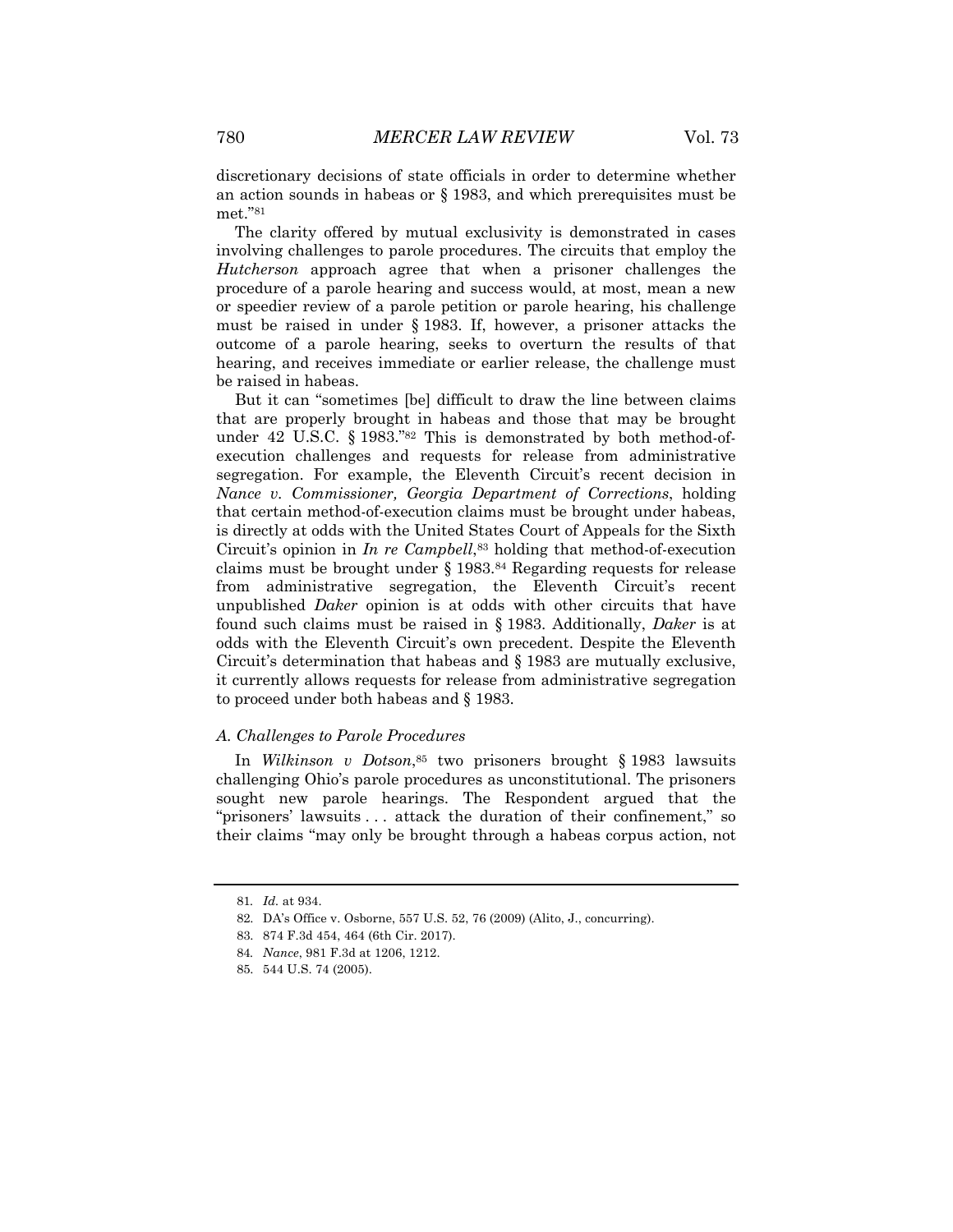through § 1983."86 The Supreme Court disagreed, holding that success for the prisoners would, at most, mean a new or speedier review of parole petitions or parole hearings.87 "Because neither prisoner's claim would necessarily spell speedier release," the Court concluded that the "actions may be brought under § 1983."88 The Court, however, did "not seem to deny that [a challenge to parole procedures] indeed could be cognizable in habeas corpus proceedings."89

Circuits employing the *Hutcherson* approach, however, have held that when a prisoner challenges parole procedures and requests a new parole hearing or review of a parole petition, he must proceed under § 1983.90 Thus, mutual exclusivity has provided clarity with respect to parole procedure challenges. The *Wilkinson* framework provides that if success on a challenge to parole procedures means only a new parole hearing or new review of a parole petition at which the state "authorities may, in their discretion, decline to shorten [the] prison term," the action may be raised in  $\S$  1983.<sup>91</sup> Conversely, if success on a challenge to the outcome of a parole hearing or petition means the parole board has no discretion to deny immediate or speedier release, the challenge must be raised in a habeas petition.92 For circuits employing the *Hutcherson* approach, this framework has been turned into a bright-line rule: challenges to parole procedures that may be raised under § 1983, must be raised under § 1983, while challenges that seek to nullify a parole board's decision and obtain immediate release must be raised under habeas. This bright-line rule enables prisoners or

90*. Nettles*, 830 F.3d at 934–35; Carson v. Johnson, 112 F.3d 818, 819 (5th Cir. 1997); Cook v. Tex. Dep't of Criminal Justice Transitional Planning Dep't, 37 F.3d 166, 168 (5th Cir. 1994) (holding that claims attacking the parole process "that would *merely enhance* eligibility for accelerated release" must proceed through § 1983 while "those that would *create entitlement* to such relief" must proceed through habeas); Kerlin v. Barnard, 742 F. App'x 488, 489 (11th Cir. 2018); Miller v. Nix, 346 F. App'x 422, 423 (11th Cir. 2009) (holding district court properly dismissed habeas petition in which prisoner complained of parole process and sought new parole hearing because action cognizable only in § 1983); Flemings v. Covello, No. 19-cv-0944-JAH-AGS, 2020 U.S. LEXIS 38512, at \*1 (S.D. Cal. Mar. 5, 2020). If, however, a prisoner seeks to nullify the parole board's decision and "seeks an injunction ordering . . . immediate or speedier release into the community," his action would need to proceed through habeas. *Wilkinson*, 544 U.S. at 82; Coady v. Vaughn, 251 F.3d 480, 485–86 (3d Cir. 2001); Dimmick v. Bourdon, 769 F. App'x 616, 618–20 (10th Cir. 2019).

<sup>86</sup>*. Id*. at 78.

<sup>87</sup>*. Id*. at 82.

<sup>88</sup>*. Id*. at 76, 82.

<sup>89</sup>*. Id*. at 89 (Kennedy, J. dissenting).

<sup>91</sup>*. Wilkinson*, 544 U.S. at 82.

<sup>92</sup>*. See id*.; *Dimmick*, 769 F. App'x at 620.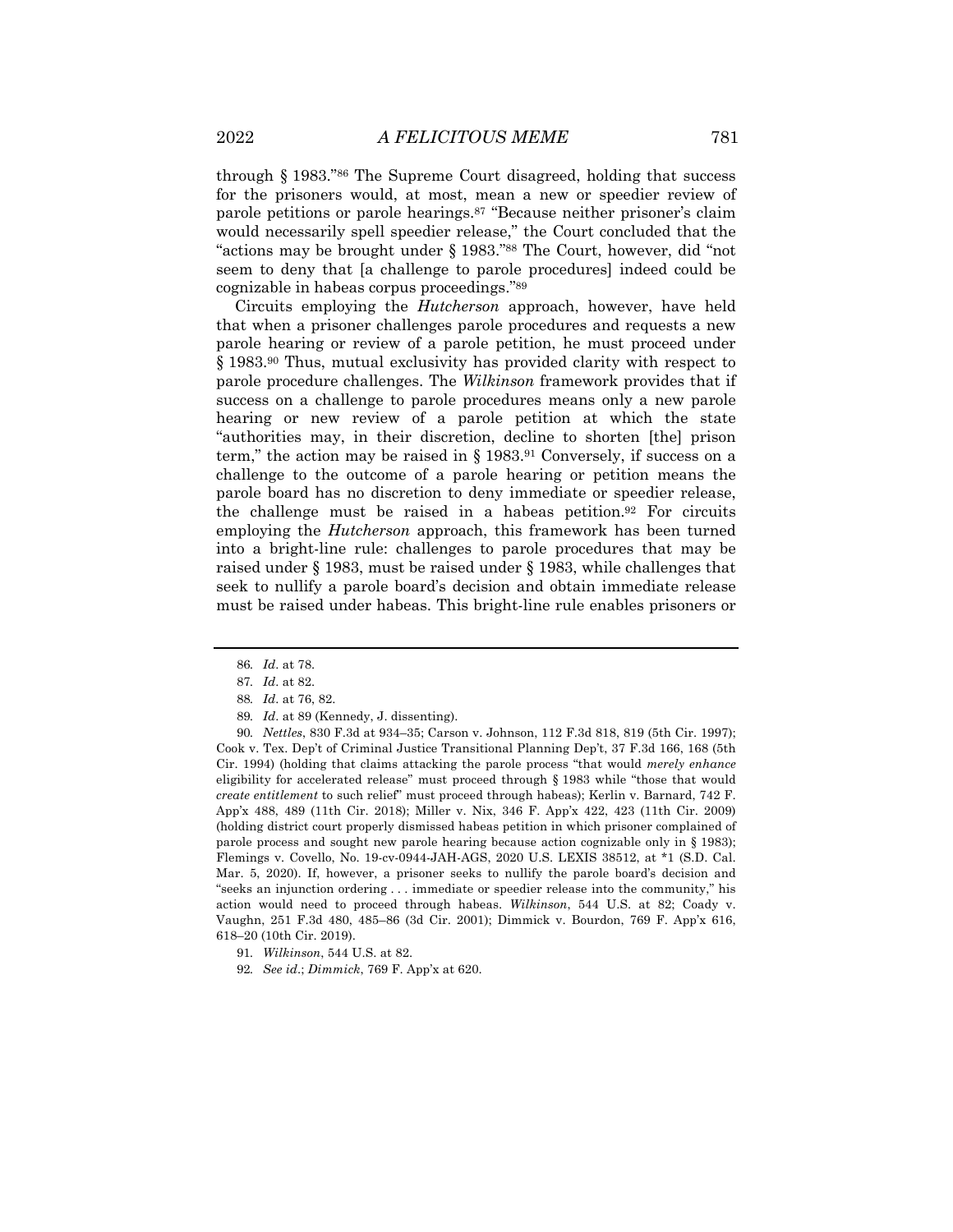their lawyers to file the appropriate action and allows district courts to easily classify and process the actions that are filed.

#### *B. Method-of-Execution Challenges*

"The Supreme Court has never held that a challenge to a method of execution was not cognizable as a complaint under § 1983."93 But it has specifically declined to "reach . . . the difficult question of how to categorize method-of-execution claims."94 Instead, it has recognized that such claims "fall at the margins of habeas."95 The test for whether a method-of-execution claim must be raised in habeas is whether success on the claim would "*necessarily* prevent [the State] from carrying out its execution."96 Generally, when "an inmate . . . challenges . . . the means by which the State intends to execute him," success will not prevent the State from carrying out the execution by some other means.97 These claims, therefore, either can or, in States where habeas and § 1983 are mutually exclusive, must be brought under § 1983.98

Currently, only the Eleventh Circuit holds that a method-ofexecution challenge must, in some situations, be raised in habeas.<sup>99</sup> This holding is based almost exclusively on dicta from three Supreme Court cases: *Nelson v. Campbell*,100 *Hill* v. *McDonough*,101 and *Bucklew v. Precythe*.102 Ironically, the Sixth Circuit, which has found "§ 1983 and habeas are not mutually exclusive *as a per se rule*," holds that methodof-execution challenges can never be raised in habeas.103 To understand how the Eleventh and Sixth Circuits arrived at these differing positions, it is necessary to review the procedural and substantive development of method-of-execution challenges through the Supreme Court.

In *Nelson v. Campbell*, a death row inmate filed a § 1983 action seeking, *inter alia*, to permanently enjoin the use of a "cut down"

- 102. 139 S. Ct. 1112, 1128 (2019); *Nance,* 981 F.3d at 1203, 1206–07.
- 103*. In re Campbell*, 874 F.3d at 464.

<sup>93</sup>*. Nance,* 981 F.3d at 1206.

<sup>94.</sup> Nelson v. Campbell, 541 U.S. 637, 644 (2004).

<sup>95</sup>*. Id*. at 646.

<sup>96</sup>*. Id*. at 647.

<sup>97</sup>*. McNabb*, 727 F.3d at 1344.

<sup>98</sup>*. Id.* (holding prisoner's claim that "an ineffective first drug or improper administration of a first drug in a three-drug protocol would violate the [C]onstitution" was improperly brought in a habeas petition).

<sup>99</sup>*. Nance*, 981 F.3d at 1209.

<sup>100.</sup> 541 U.S. at 646.

<sup>101.</sup> 547 U.S. 573, 583 (2006).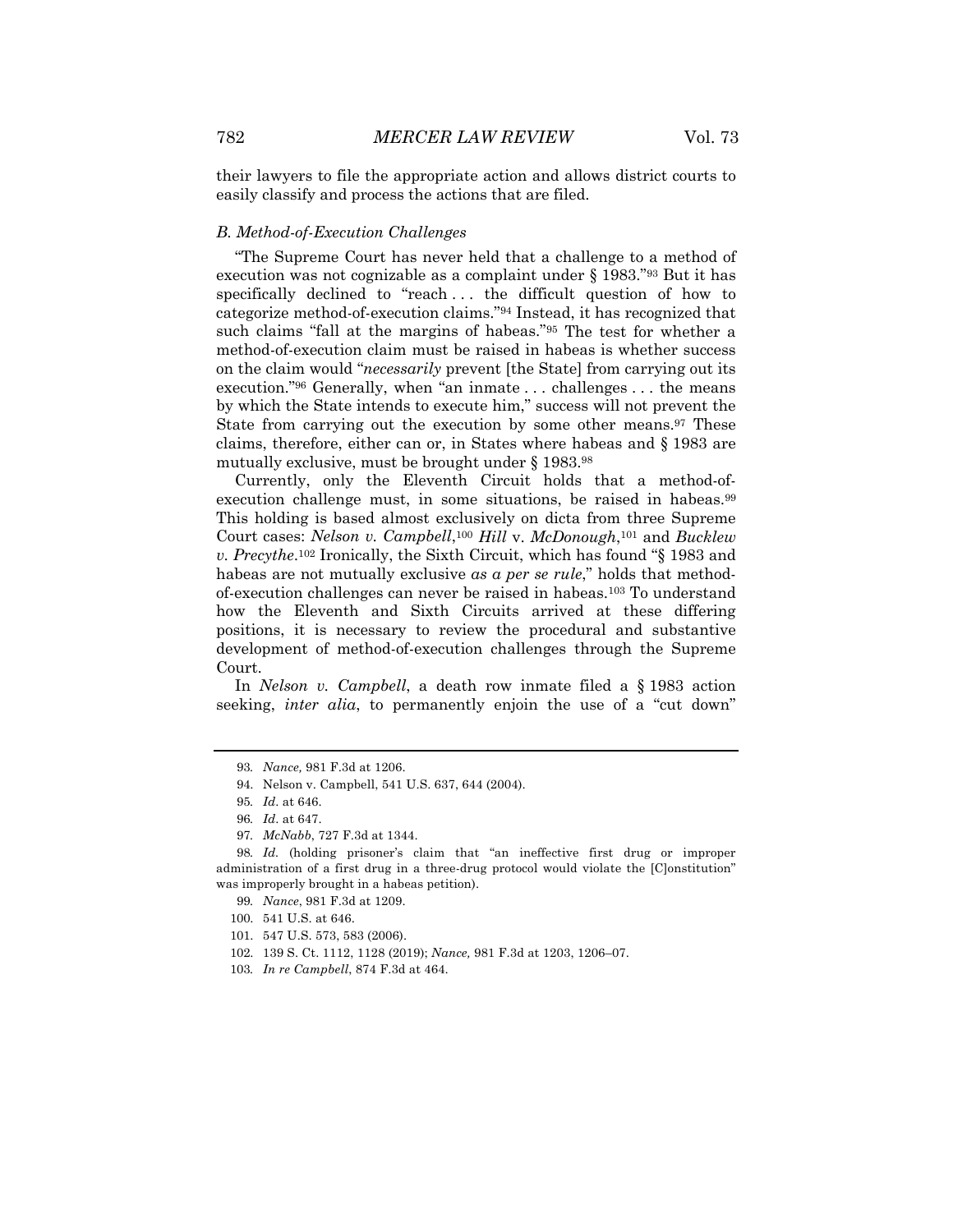procedure to access his severely compromised veins.104 The Eleventh Circuit found the district court correctly construed the action as a habeas petition and dismissed the petition as second or successive.105 The Supreme Court reversed, finding that success on the prisoners Eighth Amendment claim would not necessarily prevent Alabama from executing him.106 The cut-down procedure was not statutorily mandated and there were alternatives that could be used to carry out the execution.107 Thus, the claim could be raised in § 1983. In dicta, however, the Court indicated that there may be instances in which a claim must be raised in habeas, for example, "a constitutional challenge seeking to permanently enjoin the use of lethal injection may amount to a challenge to the fact of the sentence itself" if the state law required the use of lethal injection.108

In *Hill v. McDonough*, a death row inmate filed a § 1983 complaint seeking to enjoin the three-drug lethal injection sequence Florida likely would use to execute him.109 Just as it had in *Nelson*, the Eleventh Circuit found the district court correctly construed the complaint as a habeas petition and dismissed the action as second or successive.<sup>110</sup> Again, the Supreme Court reversed, holding the case was controlled by *Nelson*.111 If successful, the State would not necessarily be prevented from using lethal injection to execute the prisoner.112 The prisoner acknowledged there were alternative methods of lethal injection that would be constitutional, the State did not argue that an injunction would leave it with no way to execute the inmate, and State law did not require use of the challenged procedure.113 Thus, the claim could be brought under § 1983. As it did in *Nelson*, the Court stated in dicta that if the relief sought under § 1983 would "foreclose the State from implementing the [inmate's] sentence under present law," then "recharacterizing a complaint as an action for habeas corpus might be proper."114

- 104. 541 U.S. at 639.
- 105*. Id*. at 642–43.
- 106*. Id*. at 647.
- 107*. Id*. at 644–45.
- 108*. Id*. at 644.
- 109. 547 U.S. at 578.
- 110*. Id*.
- 111*. Id*. at 580.
- 112*. Id*. at 580–81.
- 113*. Id*. at 580.
- 114*. Id*. at 582–83.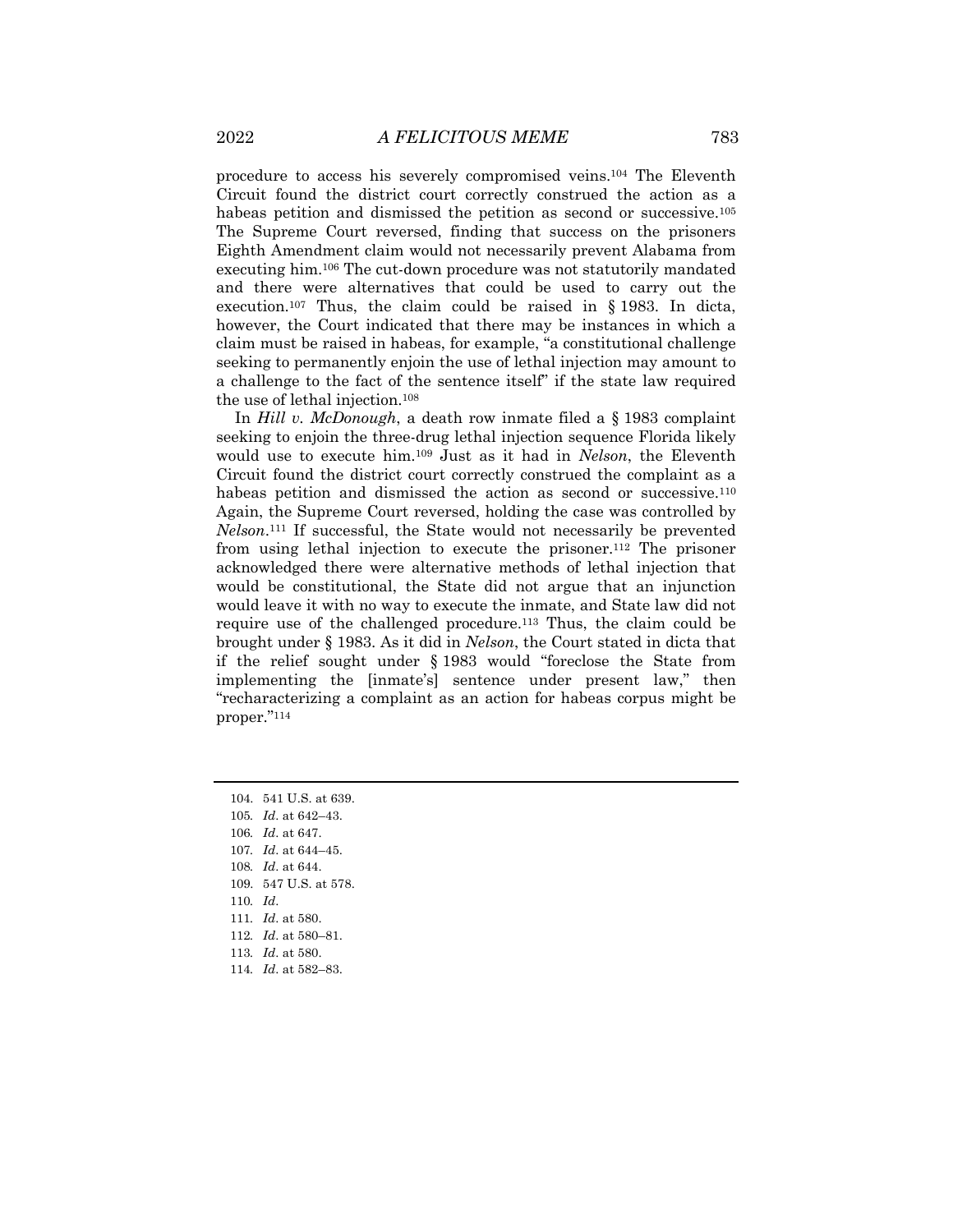The substantive requirements for a successful method-of-execution challenge are set out in *Baze v. Rees*,115 and *Glossip v. Gloss*.116 The prisoner must "establish that the method presents a risk that is *sure or very likely* to cause serious illness and needless suffering, and give rise to sufficiently *imminent* dangers."117 He must also identify an alternative method of execution.118 The *Baze-Glossip* test requires a prisoner present "a feasible and readily implemented alternative method of execution that would significantly reduce a substantial risk of severe pain and that the State has refused to adopt without a legitimate penological reason."119

In *Bucklew v. Precythe*, the issue was whether a prisoner bringing an as-applied, as opposed to a facial, Eighth Amendment method-ofexecution challenge in a § 1983 action must satisfy the *Baze-Glossip* test.120 The Court held that he must and clarified that when "seeking to identify an alternative method of execution" the prisoner "is not limited to choosing among those presently authorized by a particular State's law."121 Instead, he "may point to a well-established protocol in another State as a potentially viable option."122 In dicta, the Court stated that

[E]xisting state law might be relevant to determining the proper procedural vehicle for the inmate's claim. *See Hill v. McDonough*, 547 U.S. 573, 582–583, 126 S. Ct. 2096, 165 L. Ed. 2d 44 (2006) (if the relief sought in a 42 U. S. C. § 1983 action would "foreclose the State from implementing the [inmate's] sentence under present law," then "recharacterizing a complaint as an action for habeas corpus might be proper").123

Relying almost entirely on this dicta and explanatory parenthetical, the Eleventh Circuit recently held that "[a] complaint seeking an injunction against the only method of execution authorized in a state must be brought in a habeas petition, because such an injunction necessarily implies the invalidity of the prisoner's death sentence."124 In *Nance*, the prisoner filed a § 1983 complaint alleging that "Georgia's

119*. Bucklew*, 139 S. Ct. at 1125.

- 122*. Id*.
- 123*. Id*. (citing *Hill*, 547 U.S. at 582–83).
- 124*. Nance*, 981 F.3d at 1209.

<sup>115.</sup> 553 U.S. 35 (2008).

<sup>116.</sup> 576 U.S. 863 (2015).

<sup>117</sup>*. Id.* at 877.

<sup>118</sup>*. Baze*, 553 U.S. at 52.

<sup>120</sup>*. Id.* at 1122.

<sup>121</sup>*. Id*. at 1128.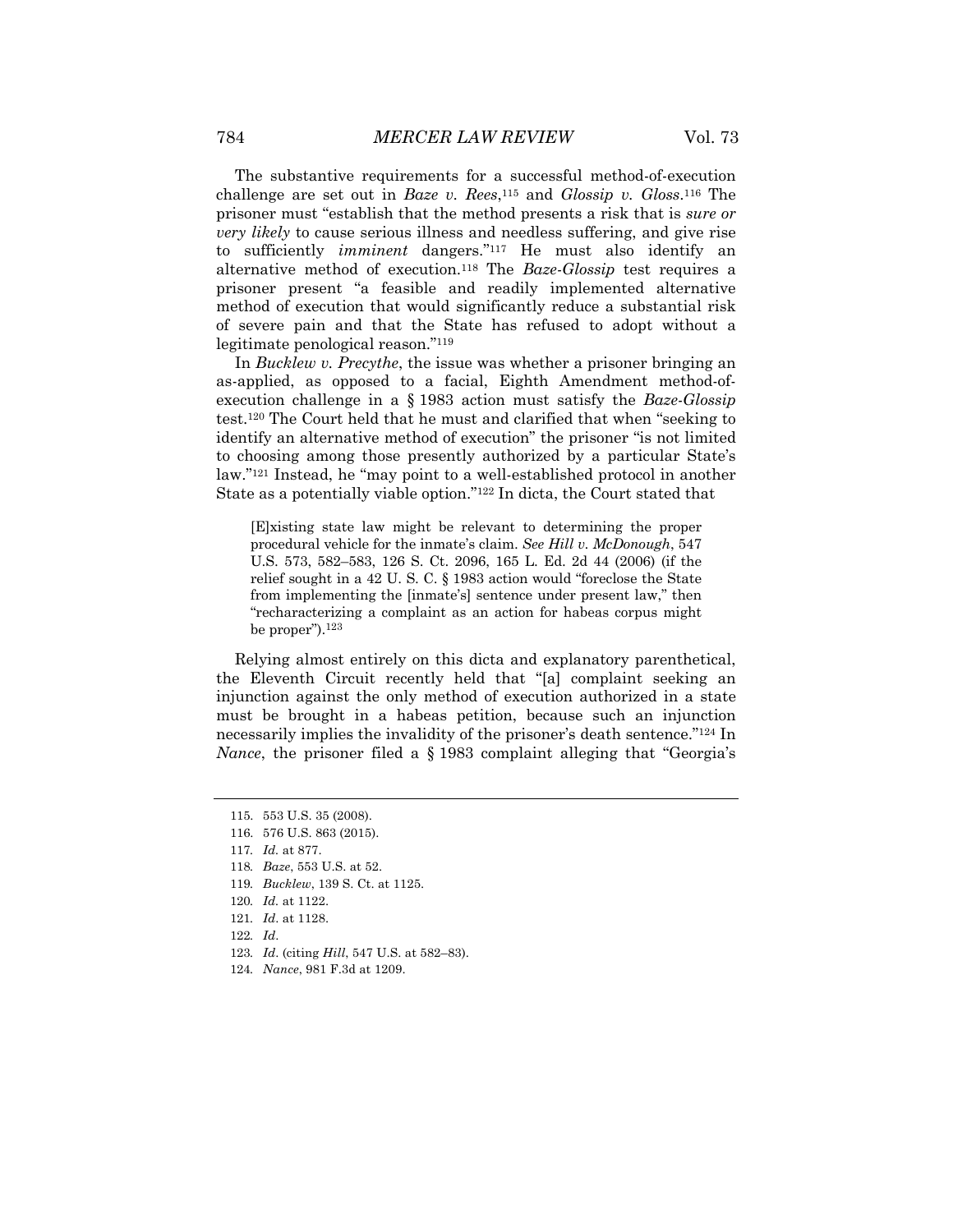lethal-injection protocol, as applied to his unique medical situation, violates the Eighth Amendment and that the firing squad is a readily available alternative."125 Lethal injection is, however, the only method of execution allowed by Georgia law.126 Thus, according to the Eleventh Circuit, the prisoner sought to bar Georgia from executing him by any available method and such a claim must be raised in habeas.127 Just as it did in *Nelson* and *Hill*, the court found the § 1983 complaint should be construed as a habeas petition and dismissed as second or successive.<sup>128</sup>

The Sixth Circuit reached the opposite conclusion, holding that all method-of-execution claims must be raised exclusively in § 1983.129 The court reasoned that "a death-penalty challenge is not cognizable in habeas unless a defect impairs the very fact of the death sentence itself."130 Only when a prisoner asserts that all available means of execution are unconstitutional would the death penalty be rendered "void and unenforceable*.*"131 Thus, only when a prisoner asserts there are no alternative means of execution can he raise a method-ofexecution challenge in habeas.132 But in *Glossip*, the Supreme Court held that a prisoner bringing a method of execution challenge, "has no claim unless he can identify a constitutional means by which he can be executed."133 There is, therefore, no way for a prisoner challenging his method of execution to maintain all means of execution are unconstitutional, which is the only claim that could be raised in a habeas petition. According to the Sixth Circuit, with *Glossip*, the Supreme Court "close[d] the final path into habeas court."134

In an unpublished decision with facts indistinguishable from those in *Nance*, the Sixth Circuit held that *Bucklew* in no way impacted its holding in *Campbell*.135 Smith, like Nance, maintained that "his unique characteristics are such that he can never be executed in a constitutionally valid manner" by lethal injection and State law allowed

131*. Id*.

134*. Id*.

<sup>125</sup>*. Id*. at 1203.

<sup>126</sup>*. Id*.

<sup>127</sup>*. Id*. at 1209.

<sup>128</sup>*. Id*. at 1211–14 (*pet. for cert. granted*, 142 S. Ct. 858, (U.S. Jan. 14, 2022) (No. 21– 439).

<sup>129</sup>*. In re* Campbell, 874 F.3d at 464.

<sup>130</sup>*. Id*. at 462.

<sup>132</sup>*. Id*.

<sup>133</sup>*. Id*.

<sup>135</sup>*. In re* Smith, 806 F. App'x 462, 464–65 (6th Cir. 2020).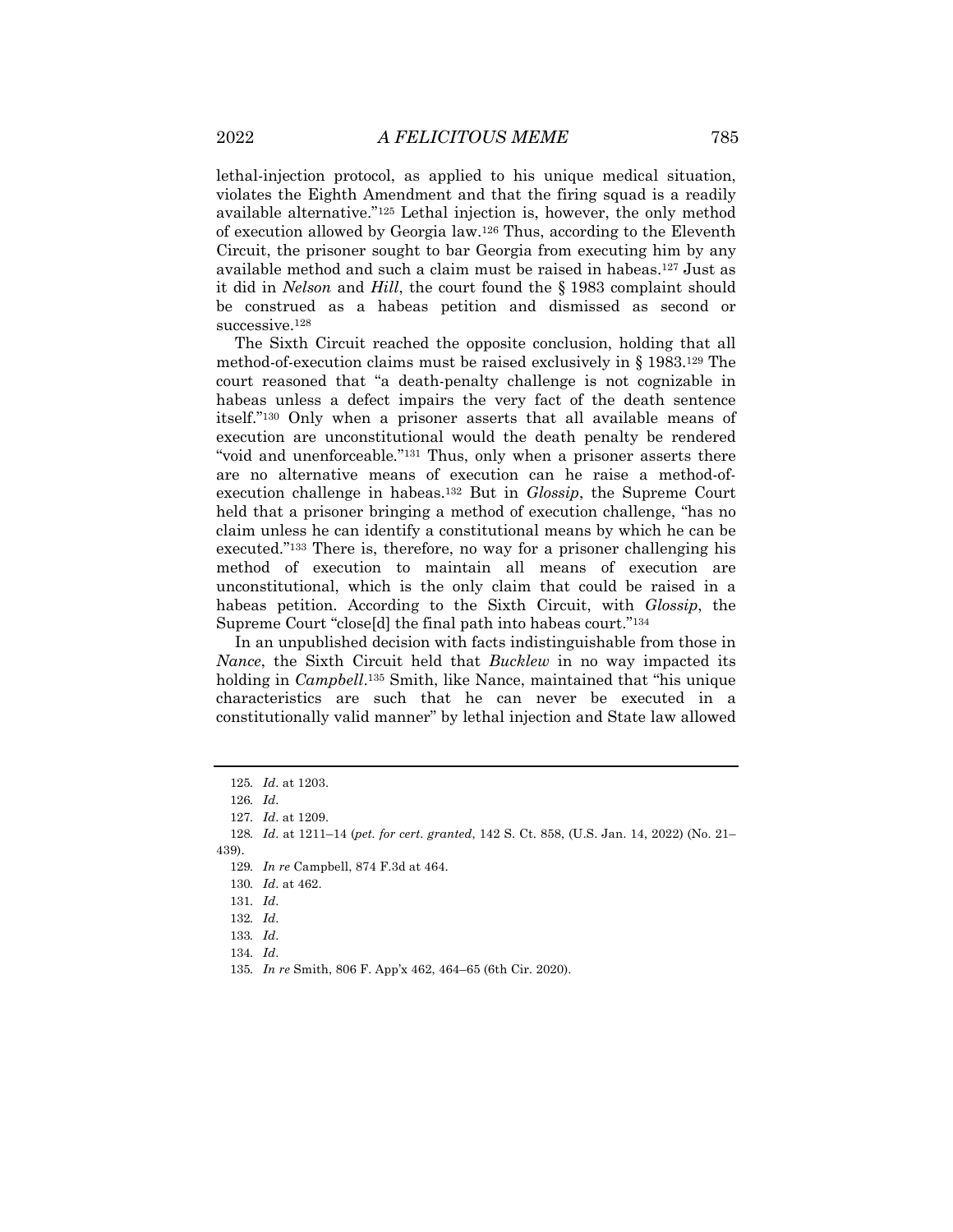only for lethal injection.136 Unlike Nance, Smith raised the challenge in a habeas petition, arguing that *Bucklew* abrogated *Campbell*.137 Relying on the same dicta on which the Eleventh Circuit relied in *Nance*, Smith argued that "*Bucklew* abrogated *Campbell* and permits his challenges to the lethal-injection method to be raised in [a] habeas petition[]."138 The Sixth Circuit disagreed, explaining that "[w]hether an as-applied method-of-execution claim may be brought in habeas is not implicated by the question presented in *Bucklew*, its holding, or its primary legal reasoning."139 The Sixth Circuit refused to find "that the parenthetical, combined with the [Supreme] Court's statement that the question of state law '*might* be relevant to determining the proper procedural vehicle for the inmate's claim,' meaningfully alter[ed] the analysis in *Campbell*."140

The Eleventh and Sixth Circuits have, therefore, taken diametrically opposed positions. In the Eleventh Circuit, a method-of-execution challenge that proposes an unauthorized alternative execution method, must be raised in habeas.141 Meanwhile, in the Sixth Circuit, the same claim must be raised in a § 1983 action.142 After *Nance*, some method-ofexecution challenges in the Eleventh Circuit must now be brought under § 1983, while others must be brought under habeas.<sup>143</sup> Given this, there is concern that *Nance* may "generate confusion in [the Eleventh] [C]ircuit about how to bring method-of-execution claims."144

#### *C. Challenges to Administrative Segregation*

When a state prisoner challenges the fact or duration of his custody and seeks immediate or speedier release, he must proceed through habeas.145 Thus, when a prisoner loses good-conduct-time credits or other sentence shortening devices following a disciplinary proceeding, he must seek restoration of those through habeas.146 Unlike loss of

146*. Id.*; Additionally, a prisoner who loses good-time credits and seeks damages or a declaration that the disciplinary procedures violated due process may not proceed under § 1983 unless he can show that the disciplinary finding has been invalidated. Edwards v.

<sup>136</sup>*. Id*. at 463.

<sup>137</sup>*. Id*.

<sup>138</sup>*. Id*. at 464.

<sup>139</sup>*. Id*.

<sup>140</sup>*. Id*. (quoting *Bucklew*, 139 S. Ct. at 1128).

<sup>141</sup>*. Nance*, 981 F.3d at 1209.

<sup>142</sup>*. Campbell*, 874 F.3d at 464.

<sup>143</sup>*. Compare McNabb*, 727 F.3d at 1344, *with Nance*, 981 F.3d at 1209.

<sup>144.</sup> Nance v. Comm'r, Ga. Dep't of Corr*.,* 994 F.3d 1335, 1340 (2021) (Martin, J., dissenting from the denial of cert.).

<sup>145</sup>*. See Preiser*, 411 U.S. at 489–90.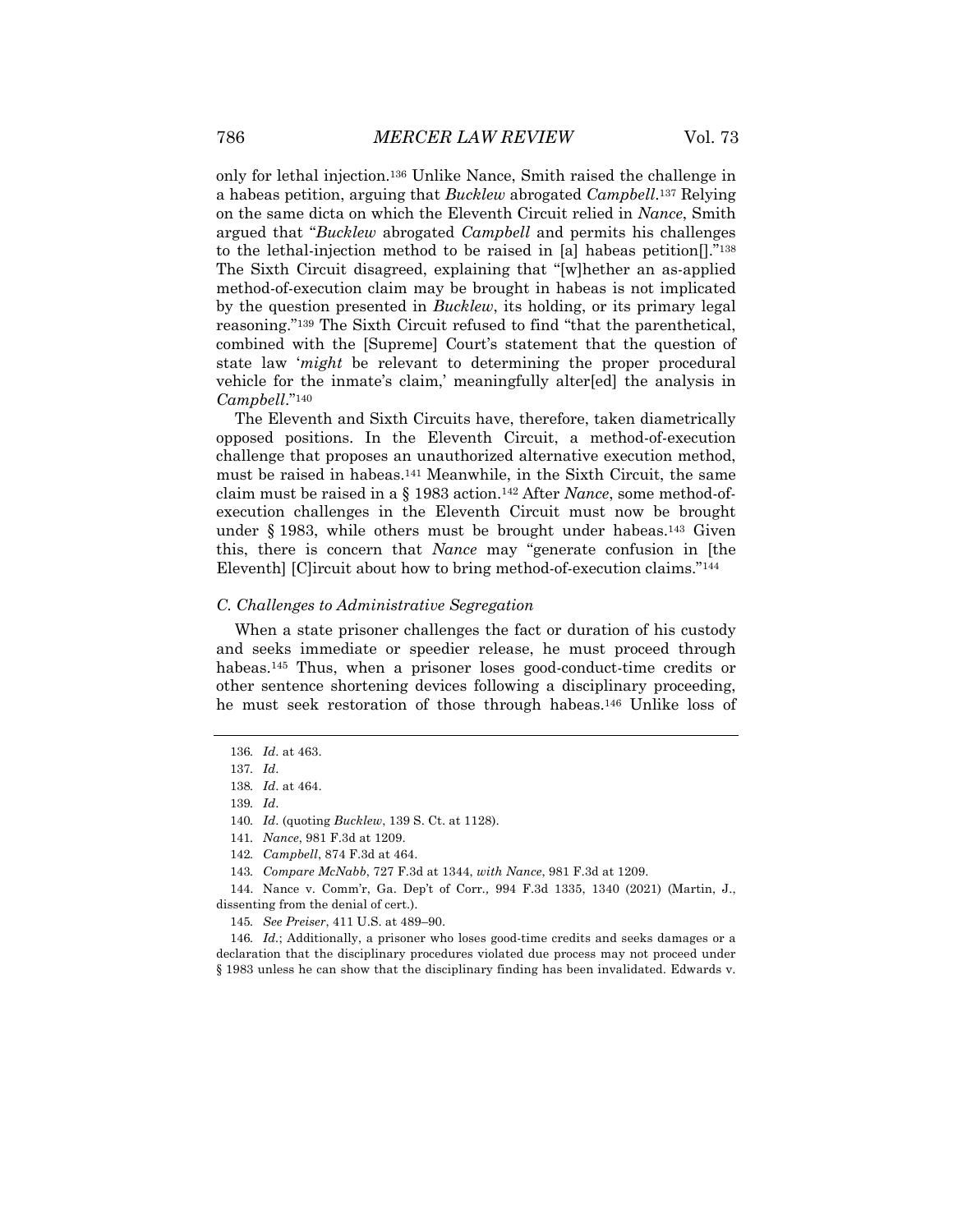good-conduct-time credits, however, placement in administrative segregation following a disciplinary proceeding does not change the fact or length of confinement, it changes the prisoner's conditions of confinement.147 Generally, a prisoner challenging the conditions of his confinement must seek relief under § 1983.148 But confinement in administrative segregation seems to resist easy classification into these discrete categories. As is shown below, requests for release from administrative segregation seem to have evolved from habeas to § 1983 over time. In the Eleventh Circuit, however, this evolution has not been linear, and currently a prisoner seeking release from administrative segregation may proceed under either § 1983 or habeas.

In *Sandin v. Conner*,149 an inmate placed in administrative segregation filed a § 1983 action seeking removal of the misconduct charge from his prison record on the grounds that his due-process rights were violated during the disciplinary proceedings.150 The Supreme Court did not discuss whether the claim was properly brought under § 1983.151 It did, however, address the claim and held there was no liberty interest protecting against a thirty-day assignment to segregated confinement because it did not "present a dramatic departure from the basic conditions of [the inmate's] sentence."152

In *Wilkinson v. Austin*,153 inmates sought declaratory and injunctive relief in a § 1983 suit, alleging Ohio's policies for placement and retention in its highest security prison, known as a "Supermax" prison

Balisok, 520 U.S. 641, 648 (1997); Heck v. Humphrey, 512 U.S. 477, 486–89 (1994). In other words, *Heck's* "favorable termination requirement" applies in such situation. *Muhammad*, 540 U.S. at 755; *Wilkinson*, 544 U.S. at 81–82 (stating that "a state prisoner's § 1983 action is barred (absent prior invalidation)–no matter the relief sought (damages or equitable relief), no matter the target of the prisoner's suit (state conduct leading to conviction or internal prison proceedings)–*if* success in that action would necessarily demonstrate the invalidity of confinement or its duration"); *Edwards*, 520 U.S. at 646–47.

<sup>147</sup>*. Muhammad*, 540 U.S. at 754–55.

<sup>148.</sup> The Supreme Court has held that *Heck's* "favorable termination requirement" does not bar a § 1983 suit for damages related to disciplinary proceedings that resulted in placement or retention in administrative segregation. *Muhammad*, 540 U.S. at 754–55 (stating that if the disciplinary proceedings did not "affect the duration of time to be served . . . . [a] § 1983 suit challenging [the proceedings] could not . . . be construed as seeking a judgment at odds with [the prisoner's] conviction or with the State's calculation of time to be served in accordance with the underlying sentence.").

<sup>149.</sup> 515 U.S. 472 (1995).

<sup>150</sup>*. Id*. at 475–77.

<sup>151</sup>*. Id*.

<sup>152</sup>*. Id*. at 485.

<sup>153.</sup> 545 U.S. 209 (2005).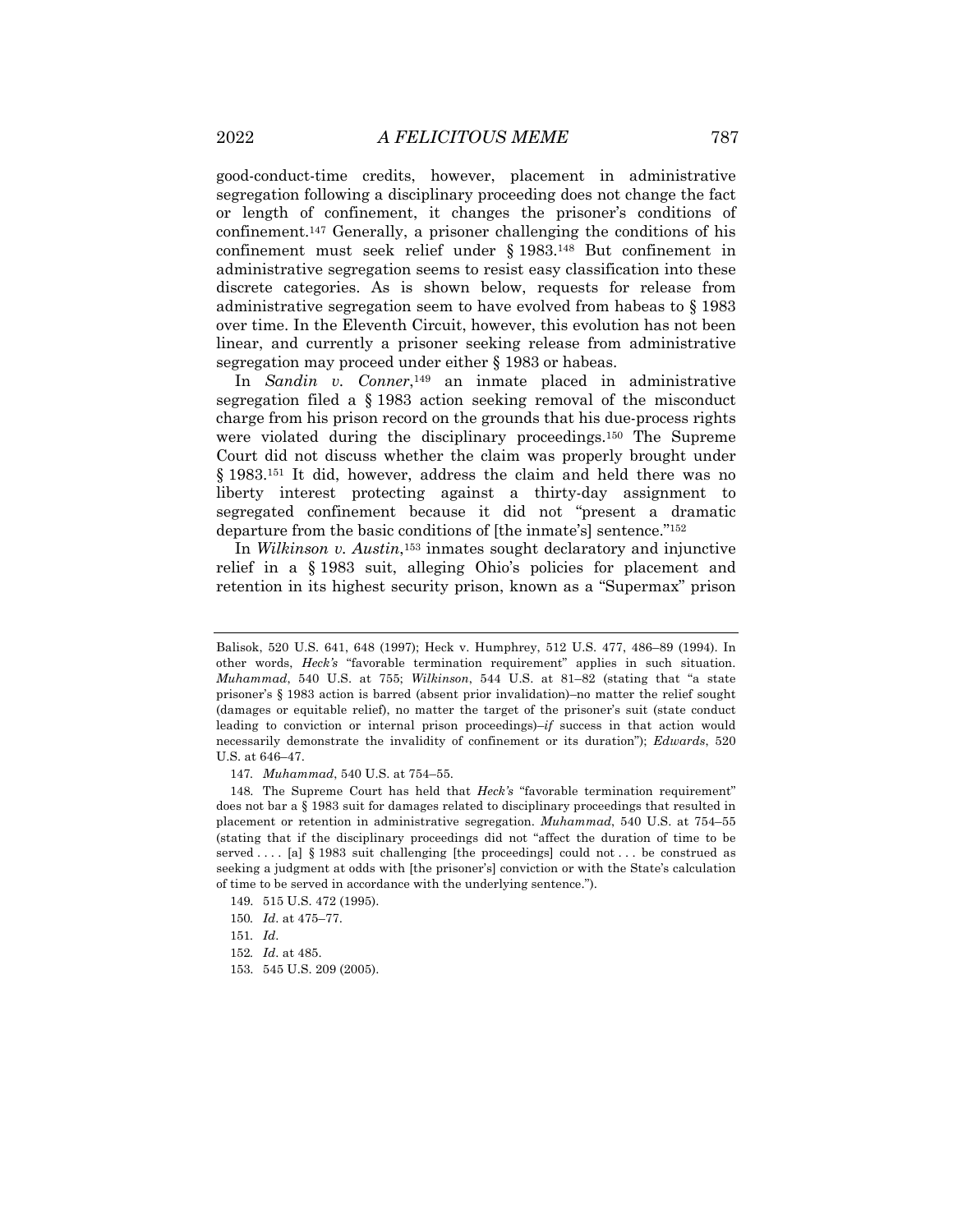(OSP), violated due process.154 On the eve of trial, Ohio promulgated new regulations to be followed in the future for placement and retention in OSP.155 As in *Sandin*, the Supreme Court did not address the cognizability of the claim under § 1983 but did reach the merits of the claim.156 The Court held that prisoners had a constitutionally protected liberty interest in avoiding assignment at OSP because such an assignment, "'imposes atypical and significant hardship on the inmate in relation to the ordinary incidents of prison life.'"157 The Court found that Ohio's newly adopted procedures were sufficient to satisfy the Due Process Clause.158

After *Sandin* and *Wilkinson*, it would seem that circuits holding habeas and § 1983 mutually exclusive would find that challenges to administrative segregation must be raised in a § 1983 action. In other words, the Supreme Court allowed a challenge to administrative segregation and placement in a restrictive supermax prison to be brought under § 1983 and if an action may be brought under § 1983, it must be brought under § 1983.

The Eleventh Circuit, however, found that while the Supreme Court allowed the procedural due process claim in *Sandin* to proceed under § 1983, it did not "address the cognizability of such claims in those proceedings."159 Thus, according to the Eleventh Circuit, the Supreme Court merely "suggested that such claims might not be cognizable in a habeas proceeding," which did not overrule the circuit's precedent that challenges to administrative segregation "may proceed in a habeas petition."160 Interestingly, the court did not state that the claim must proceed through habeas, which would be consistent with the *Hutcherson* approach, it stated only that the claim may proceed through habeas.161

In *Krist v. Ricketts*,162 the precedent to which the Eleventh Circuit refers, the former Fifth Circuit found that the district court erred in reconstruing a prisoner's habeas petition as a § 1983 action when the

<sup>154</sup>*. Id*. at 218.

<sup>155</sup>*. Id*.

<sup>156</sup>*. Id*. at 230.

<sup>157</sup>*. Id*. at 223–24 (quoting *Sandin*, 515 U.S. at 484).

<sup>158</sup>*. Id*. at 228.

<sup>159</sup>*. Daker*, 805 F. App'x at 650 (citing *Sandin*, 515 U.S. at 477–87).

<sup>160</sup>*. Id*. at 650.

<sup>161</sup>*. Id*.

<sup>162.</sup> 504 F.2d 887 (5th Cir. 1974).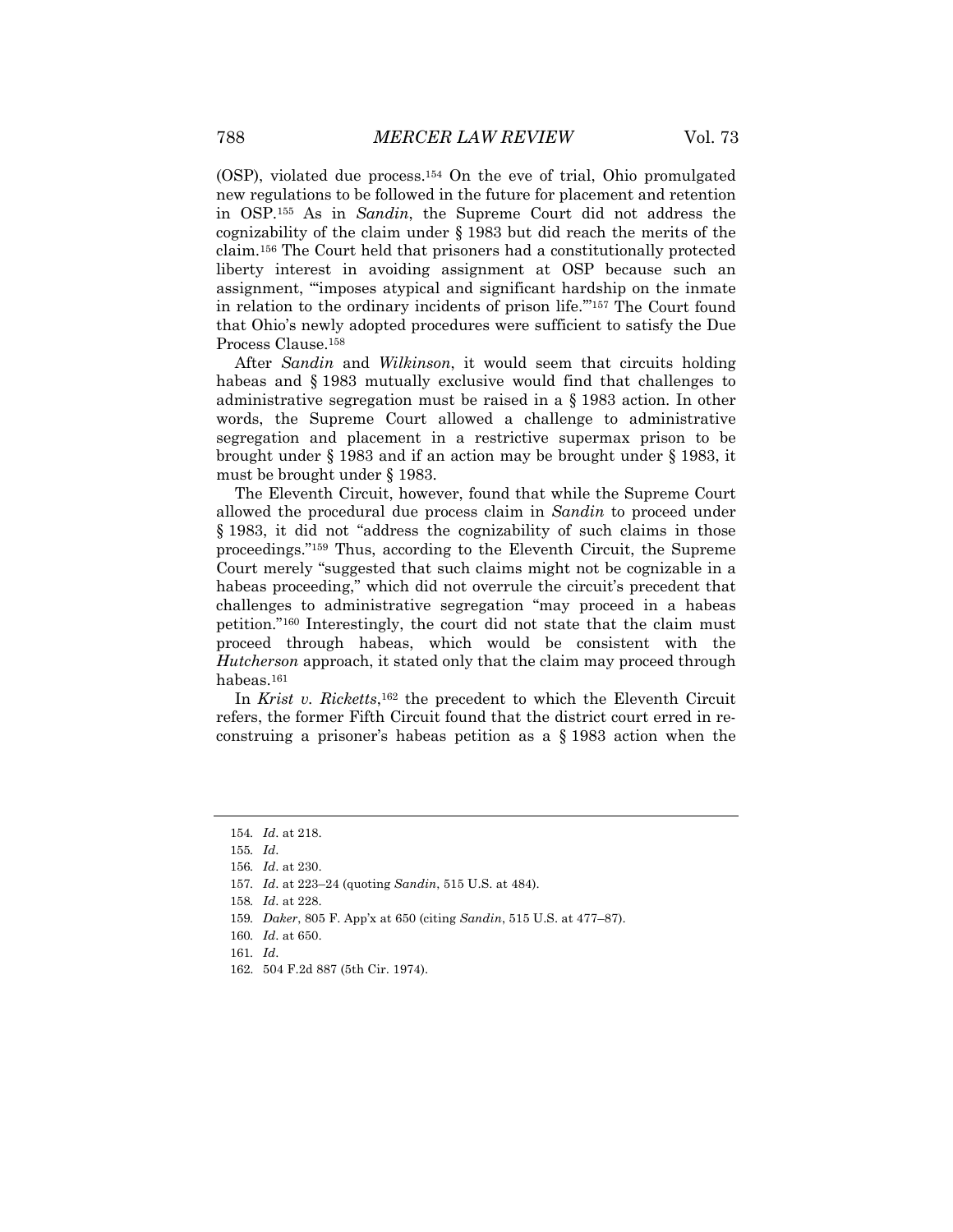prisoner sought release from administrative segregation.163 The court held:

[H]abeas corpus [is] available to persons who seek release from solitary confinement within the context of general incarceration . . . . Such release falls into the category of 'fact or duration of . . . physical imprisonment' delineated in *Preiser* . . . and reserved for habeas jurisdiction.<sup>164</sup>

Contrary to the Eleventh Circuit's language in *Daker* that a request for release from administrative confinement "*may* proceed in a habeas petition," *Krist* held that such a request must proceed in a habeas petition.165

The Eleventh Circuit has not always found itself bound by *Krist*. Despite its insistence that habeas and § 1983 are mutually exclusive, it has allowed prisoners seeking release from administrative segregation to proceed under both causes of action.166

While the Fifth Circuit has not explicitly overruled *Krist*, it has changed its position and, unlike the Eleventh Circuit, now finds that challenges to administrative segregation must be raised under § 1983. In *Carson v. Johnson*,167 a prisoner, proceeding *in forma pauperis*, filed a habeas petition in which he alleged that his placement and retention in administrative segregation violated the Constitution and rendered him ineligible for parole. The district court construed the habeas petition as a § 1983 complaint and dismissed it because the prisoner had accrued three strikes under 28 U.S.C.  $\S 1915(g)$ .<sup>168</sup> On appeal, the Fifth Circuit recognized that the distinction between habeas and § 1983

<sup>163</sup>*. Id*. at 888.

<sup>164</sup>*. Id*. at 887–88 (quoting *Preiser*, 411 U.S. at 498–99).

<sup>165</sup>*. Daker*, 805 F. App'x at 650.

<sup>166.</sup> Sheley v. Dugger, 833 F.2d 1420, 1422 (11th Cir. 1987) (inmate's due process challenge to administrative segregation allowed to proceed under § 2254); McKinnis v. Mosely, 693 F.2d 1054, 1056 (11th Cir. 1982) (holding that "[a]lthough there may well be an 'ambiguous borderland' between habeas corpus and section 1983, . . . we have no difficulty in concluding that" a case in which the prisoner alleges denial of due process in connection with his placement in administrative segregation and seeks damages, transfer, and expungement of record, "falls within the territory governed by section 1983"); Quintilla v. Bryson, 730 F. App'x 738, 745 (11th Cir. 2018) (holding that prisoner stated plausible claims in his § 1983 complaint, in which he sought damages and injunctive relief based on his years-long confinement in Tier II segregation); Al Amin v. Donald, 165 F. App'x 733, 734 (11th Cir. 2006) (addressing on the merits a § 1983 complaint in which prisoner sought damages and release from administrative segregation).

<sup>167.</sup> 112 F.3d 818 (5th Cir. 1997).

<sup>168</sup>*. Id*. at 819.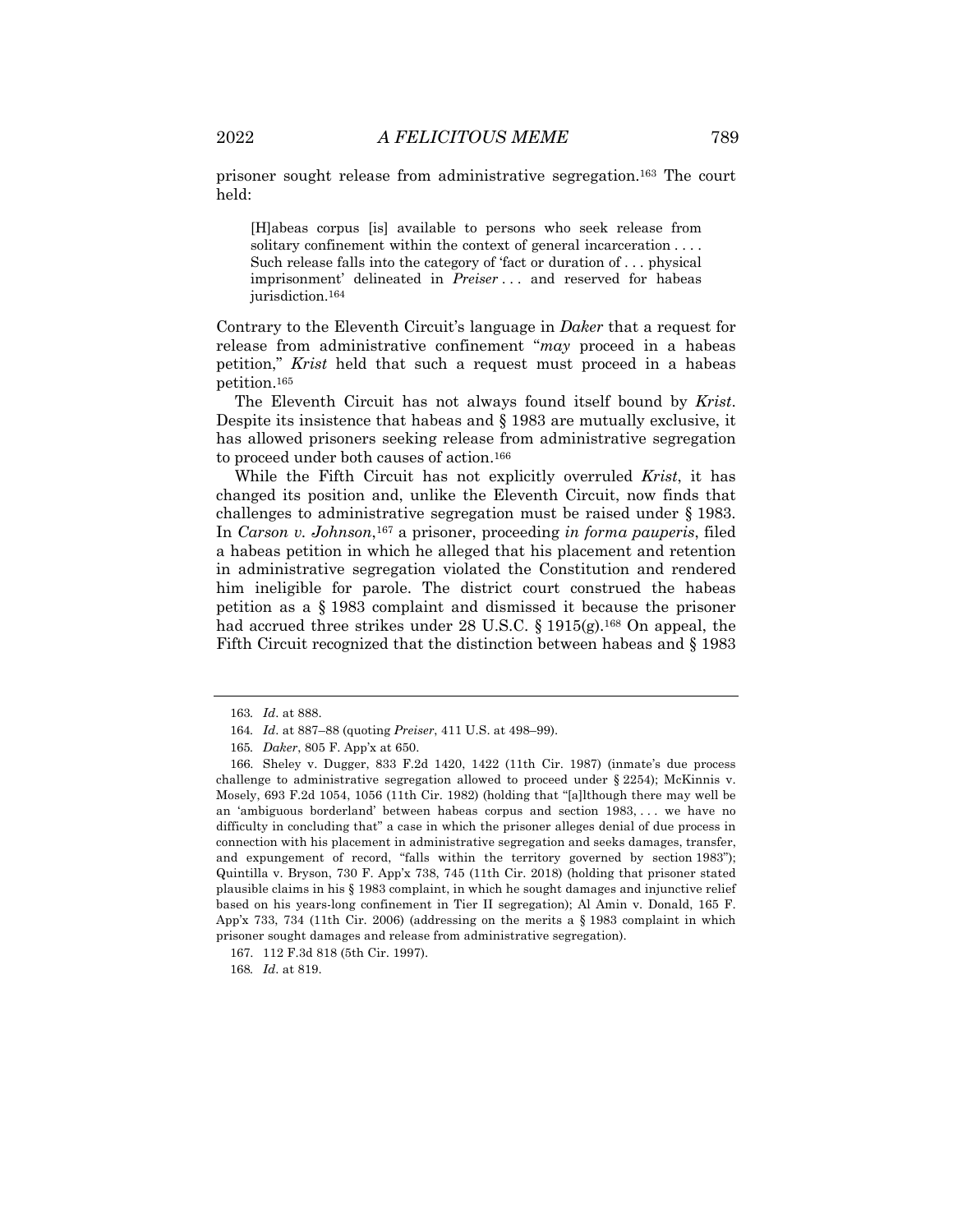can be "blurry" in these situations.169 It had, however, "adopted a simple, bright-line rule for resolving such questions. If a favorable determination ... would not automatically entitle [the prisoner] to accelerated release, the proper vehicle is a § 1983."170 The Court explained that while removal from administrative segregation would make the prisoner eligible for parole consideration, it would not automatically shorten his sentence or lead to immediate release.171 Thus, relief could not be sought through habeas.172

The United States Court of Appeals for the Seventh Circuit previously cited *Krist* to support its holding that "habeas corpus can be used to get from a more to a less restrictive custody."173 Years later, the court expressed doubt that habeas was the appropriate cause of action when a prisoner "contends that his custody should take one form (the prison's general population) rather than another (segregation)."174 Finally, in *Montgomery v. Anderson*,<sup>175</sup> the Seventh Circuit reversed the position it had taken in *McCollum*,176 finding that "more-restrictive custody must be challenged under § 1983."177

The Third, Ninth, and Tenth Circuits have held that prisoners seeking release from administrative confinement must proceed through § 1983.178 The Eight Circuit has stated in dicta that "prisoners who

173. McCollum v. Miller, 695 F.2d 1044, 1046 (7th Cir. 1982); Graham v. Broglin, 922 F.2d 379, 381 (7th Cir. 1991) (stating in dicta that if the prisoner seeks "the run of the prison in contrast to the approximation to solitary confinement that is disciplinary segregation—then habeas corpus is his remedy.").

174. Sylvester v. Hanks, 140 F.3d 713 (7th Cir. 1998).

176. The Court did not expressly overrule *McCollum*.

177*. Montgomery*, 262 F.3d at 644; *See also Moran*, 218 F.3d at 651 (stating in dicta that "[s]tate prisoners who want to raise a constitutional challenge to . . . administrative segregation . . . must . . . employ § 1983.").

178*. Leamer*, 288 F.3d at 544 (holding that prisoner's challenge to placement in the close custody unit and restrictive activities program "would not be properly brought under habeas[,]" but must proceed through § 1983); Ramirez v. Galaza, 334 F.3d 850, 859 (9th Cir. 2003) (holding "that habeas jurisdiction is absent, and a § 1983 action proper" when a prisoner challenges segregation because "a successful challenge . . . will not necessarily

<sup>169</sup>*. Id*. at 820.

<sup>170</sup>*. Id*. at 820–21.

<sup>171</sup>*. Id*. at 821.

<sup>172</sup>*. Id*.; *See also* Pichardo v. Kinker, 73 F.3d 612 (5th Cir. 1996) (addressing on the merits an action brought under § 1983 in which prisoner alleged retention in administrative segregation violated due process rights); Johnson v. Thaler, No. 2:10-cv-141, 2012 U.S. LEXIS 24581, at \*5–6 (N.D. Tex. Feb. 14, 2012) (dismissing habeas in which prisoner sought release from administrative segregation because the district court was bound by "bright line rule" established in *Carson* as opposed to *Krist*).

<sup>175.</sup> 262 F.3d 641, 644 (7th Cir. 2001).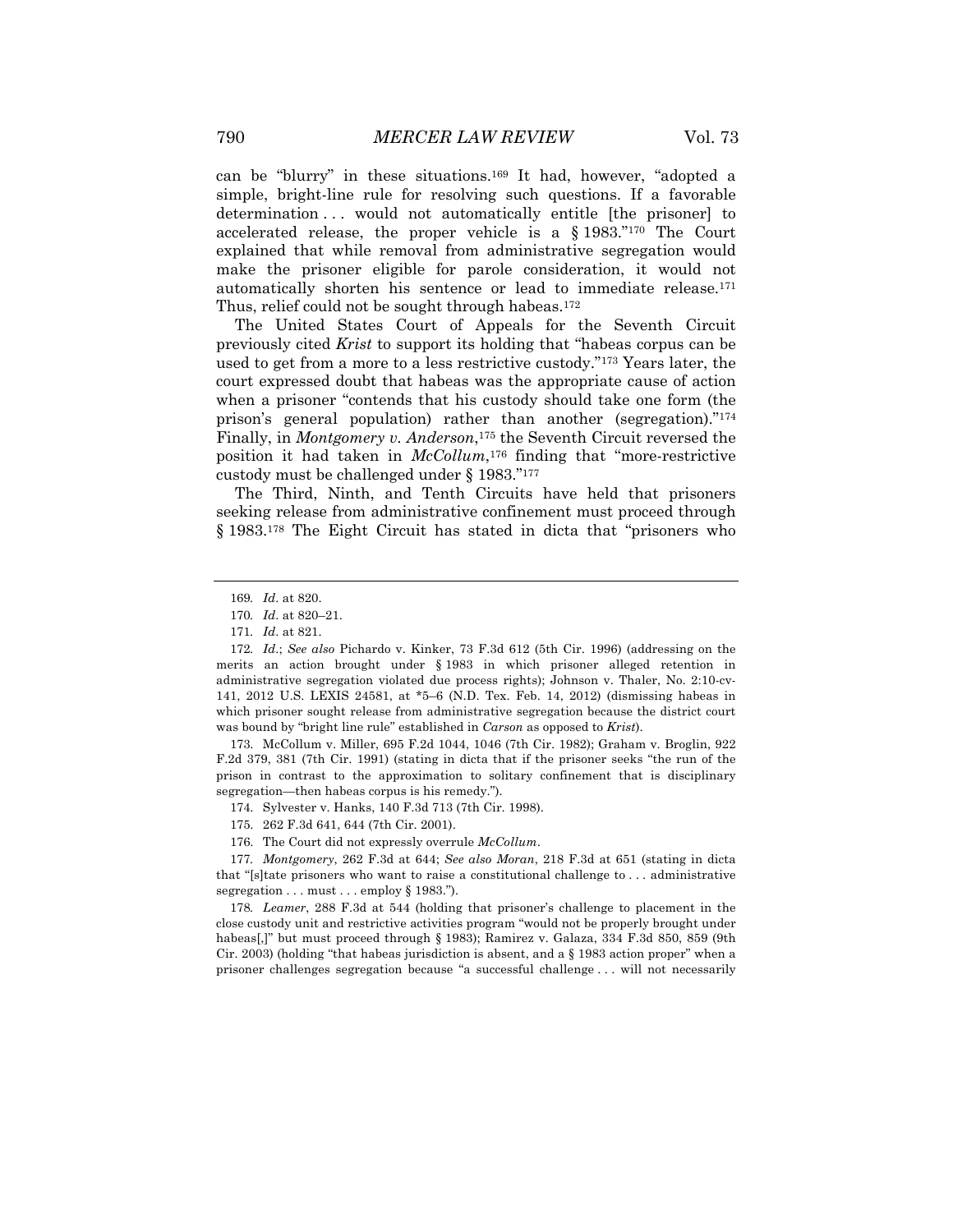challenge disciplinary rulings that do not lengthen their sentence are probably outside the habeas statute[.]"179

Thus, most of the circuits that employ the *Hutcherson* approach find that challenges to and requests for removal from administrative segregation must be brought under § 1983. The Eleventh Circuit appears to be the outlier on this issue. Perhaps this difference of opinion is not surprising because the issue is capable of two sound conceptualizations. On the one hand, since release from administrative segregation does not mean release from prison altogether, one could reasonably characterize a request for release from segregation as challenging only the conditions or circumstances of confinement, rather than the lawfulness or duration of confinement. By this conceptualization, § 1983 is the appropriate vehicle. On the other hand, one could reasonably view administrative segregation as a distinct type of custody-within-custody, and of course, habeas is the appropriate vehicle for requesting a release from custody. This latter view, though, may be in tension with Supreme Court cases like *Sandin* and *Wilkinson*, which appear to contemplate the adjudication of administrative segregation claims within § 1983 actions.

As is shown by the circuit courts' handling of method-of-execution challenges and requests for release from administrative segregation, classification as habeas versus § 1983 can be problematic. Given the difficulty of drawing lines between claims that are properly raised in habeas and those that may be brought under § 1983, one might legitimately question the value of the *Hutcherson* approach. As discussed below, mutual exclusivity has its problems. It, however, offers the most efficient structure for processing the ever-increasing volume of prisoner litigation.

#### IV. PRACTICAL PROBLEMS: WILL MUTUAL EXCLUSIVITY REALLY WORK?

The Federal Reporter suggests that the circuit courts are now adopting mutual exclusivity without fear of the abstract criticisms raised in part two of this Article. Again, mutual exclusivity means a clear division between habeas and § 1983 along the following lines:

When an inmate challenges the circumstances of his confinement but not the validity of his conviction and/or sentence, then the claim is properly raised in a civil rights action under § 1983. However, when an inmate raises any challenge to the lawfulness of confinement or

shorten the prisoner's sentence"); Gee v. Murphy, 325 F. App'x 666, 670 (10th Cir. 2009) (holding that challenge to administrative segregation may not be brought under habeas).

<sup>179.</sup> Sheldon v. Hundley, 83 F.3d 231, 234 (8th Cir. 1996).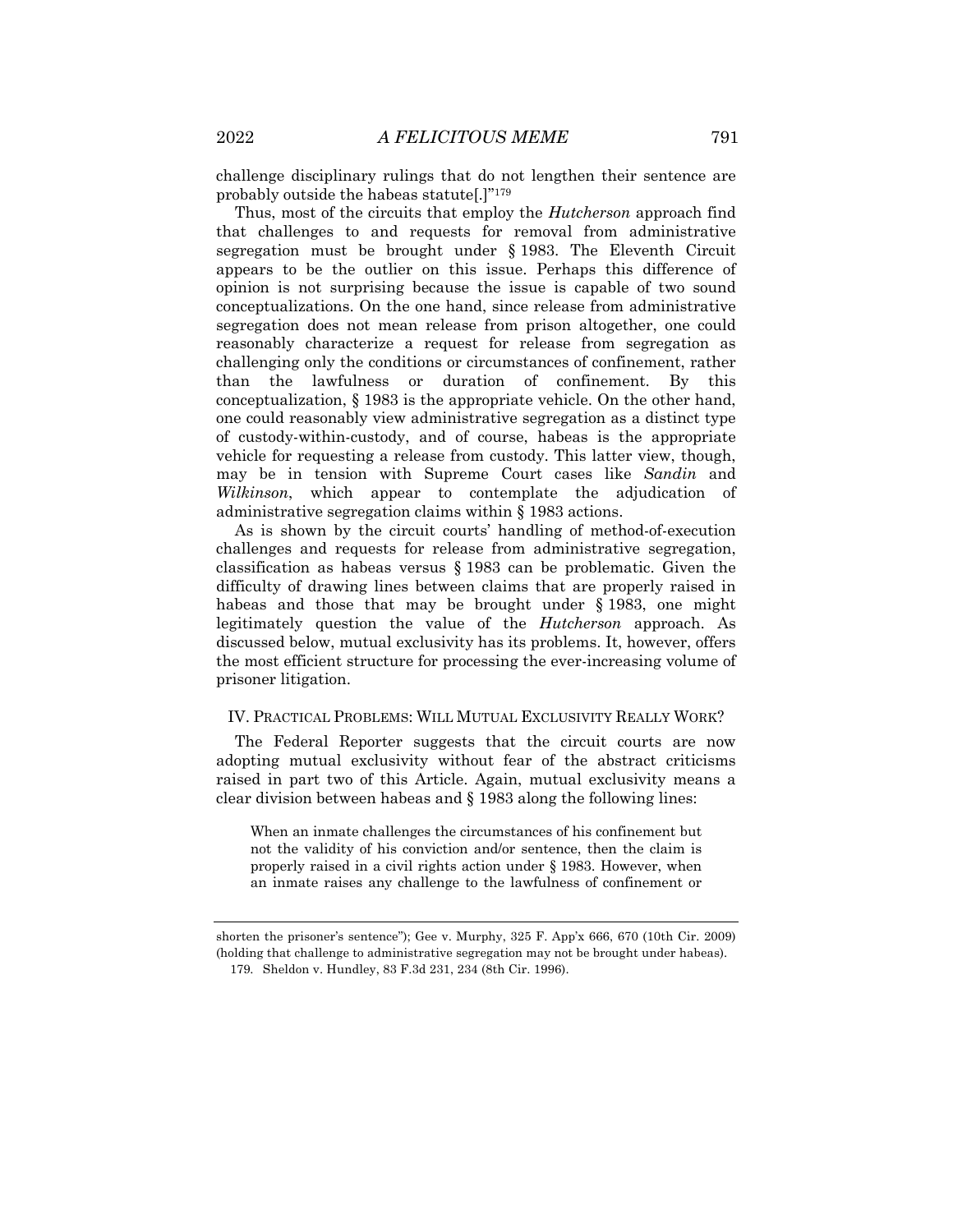the particulars affecting its duration, his claim falls solely within the province of habeas corpus under § 2254.180

As discussed in section three, the courts are currently laboring to categorize liminal claims as implicating either habeas or § 1983. That is, the courts are laboring to explain how mutual exclusivity works, including in the hard cases. In this section, the Authors consider whether that project is achievable. Addressed below are four practical problems that the courts will encounter in their work. Notwithstanding these problems, the Authors believe that mutual exclusivity offers a viable framework for prison litigation.

#### *A. Circuit Splits and Supreme Court Tension*

Mutual exclusivity is not a magic bullet, and it will not dispel analytical hardship arising from liminal issues that fall midway between the core of habeas and the core of § 1983. Yet it is helpful to distinguish between two types of liminal problems: (1) those arising from a remedy (addressed below, in subsection (C)), and (2) those arising from category choice—that is, from the judicial decision about which "bucket," habeas or § 1983, in which to place a certain type of claim.

Regarding the latter problem of category choice, the courts will face two interrelated difficulties. First, courts may reach different conclusions or "split" about whether to categorize a particular claim as sounding in habeas or § 1983. Second, court categorizations under a mutually exclusive paradigm might create tension with Supreme Court precedent, which historically has preserved the possibility of overlap between habeas and § 1983. Both difficulties can be demonstrated by revisiting the topic of administrative segregation.

As described in section three, a federal circuit split already exists over what category, habeas or § 1983, should encompass requests for release from administrative segregation. Of those circuits employing mutual exclusivity, the Ninth and Tenth Circuits have consistently held that administrative segregation claims must be raised under  $\S 1983$ .<sup>181</sup> The Fifth and Seventh Circuits have flip-flopped, such that both Circuits now also fall into the  $\S 1983$  camp.<sup>182</sup> At present, only the

<sup>180</sup>*. Hutcherson*, 468 F.3d at 754.

<sup>181</sup>*. See Ramirez*, 334 F.3d at 859; *Gee*, 325 F. App'x at 670.

<sup>182</sup>*. See Carson*, 112 F.3d at 821; *Montgomery*, 262 F.3d at 644.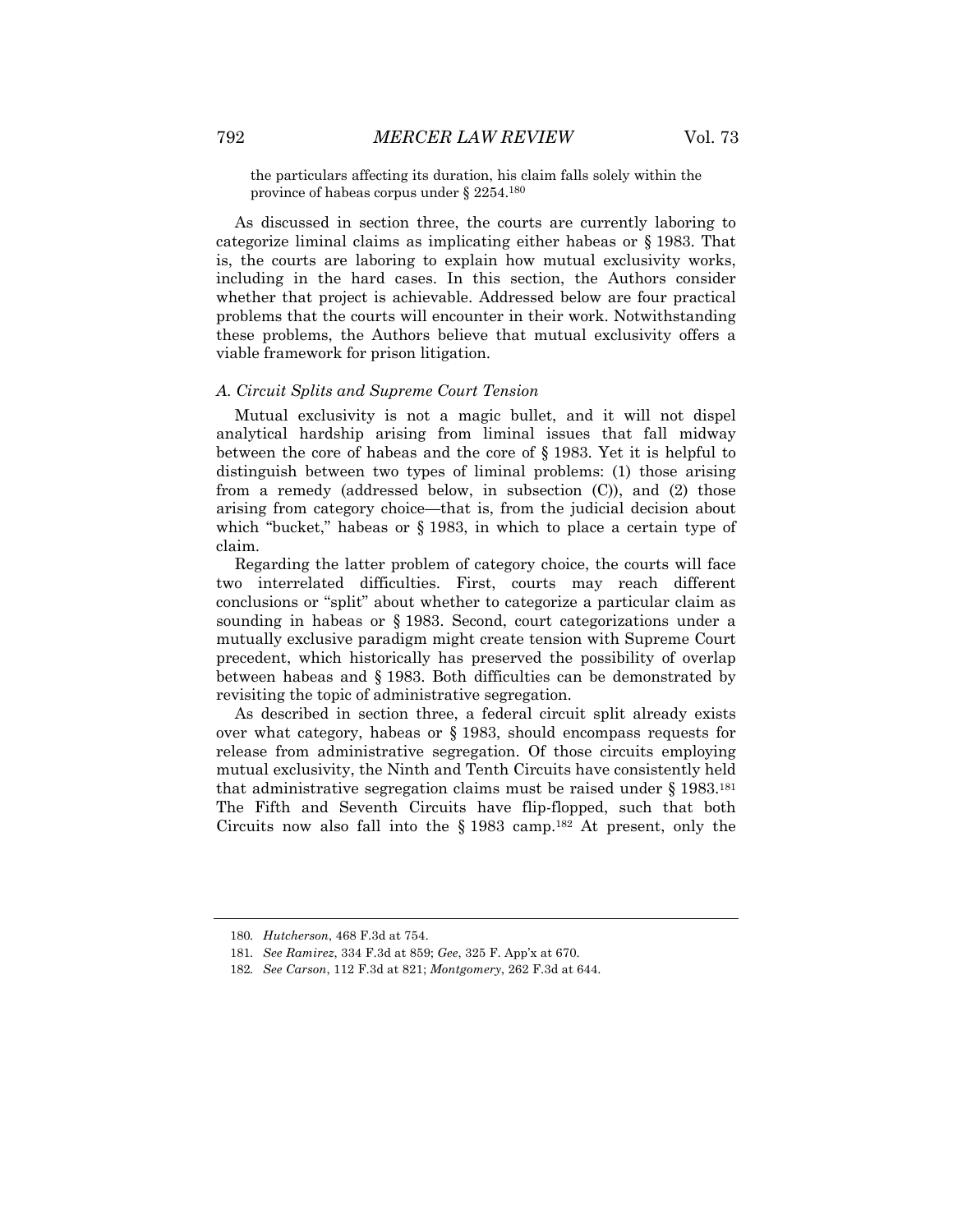Eleventh Circuit may require183 litigants to seek release from administrative segregation exclusively in a  $\S 2254$  action.<sup>184</sup>

The current makeup of this split could, of course, change as other circuits adopt mutual exclusivity and begin to make category choices. The Authors predict that new circuits will adopt the majority position, making the Eleventh Circuit an increasing outlier on the issue of administrative segregation. The weight of consensus partly justifies this prediction,185 but undoubtedly, new circuits will also seek to avoid tension with Supreme Court precedent.

Regarding that topic, a handful of Supreme Court decisions have analyzed the propriety of procedures accompanying a prisoner's transfer to harsher "segregation" quarters, and all of those decisions invoked § 1983. *Sandin v. Connor* is the posterchild, but there are other cases too—*Wilkinson v. Austin*, *Hewitt v. Helms*,186 and *Hughes v. Rowe*<sup>187</sup> are examples. These cases suggest that the Eleventh Circuit's position on administrative segregation is tenuous, either because mutual exclusivity is itself improper, or because administrative segregation claims should be raised under § 1983. The Eleventh Circuit's response to this apparent tension is bold indeed: the Eleventh Circuit contends that the Supreme Court labored in its past cases without pausing to "address the cognizability of such claims in [§ 1983] proceedings."188

What is the general takeaway from these specific administrative segregation examples? The Authors believe the takeaway should be that circuit splits and precedential tension are ordinary incidents of litigation in difficult areas of law. These problems, in other words, are not specific to mutual exclusivity, and they should not forestall an adoption, by new circuits, of a mutually exclusive paradigm. Ensuing problems, such as those described above, will resolve themselves in time by time-tested means. For example, if the Eleventh Circuit ruled incorrectly in *Daker*, then a correction will soon arrive in one form or another. A new Eleventh Circuit panel could disclaim *Daker* as unpublished, and hence non-binding. Or the Eleventh Circuit might sit

<sup>183.</sup> As discussed in part three, the *Daker* case is itself inconsistent with earlier Eleventh Circuit caselaw. *See, e.g.*, *Al-Amin*, 165 F. App'x at 735–36 (entertaining a request for "removal from administrative segregation" in a § 1983 action).

<sup>184</sup>*. See Daker*, 805 F. App'x at 650.

<sup>185</sup>*. See* Stephen L. Wasby, *Intercircuit Conflicts in the Courts of Appeals*, 63 MONT. L. REV. 119, 160 (2002) ("[w]hen a conflict exists and more courts of appeals have adopted one of the competing positions, there may be a pull from the majority position.").

<sup>186.</sup> 459 U.S. 460 (1983).

<sup>187.</sup> 449 U.S. 5 (1980).

<sup>188</sup>*. Daker*, 805 F. App'x at 650.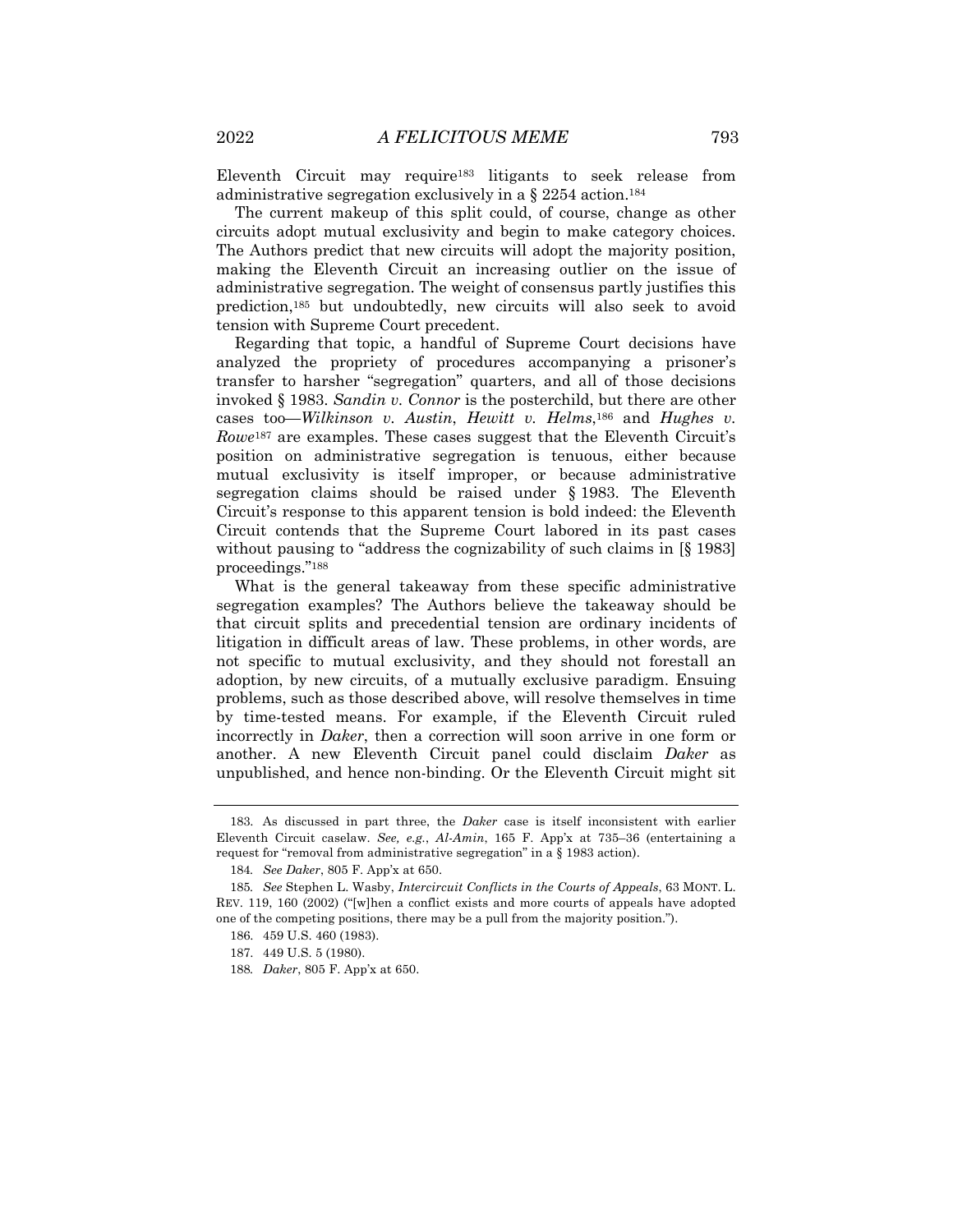*en banc* to revise *Krist v. Ricketts*, the old Fifth Circuit decision underlying *Daker*.

It is also possible that the Supreme Court could intercede to declare that requests for release from administrative segregation are cognizable in § 1983 actions. Such intercession, though, is unlikely, and hence it is not a ready source for clarity. The better prospect is for the circuit courts to forge ahead by adopting *Hutcherson* mutual exclusivity, and by continuing to make and revise category choices, including in difficult, liminal areas of law.

#### *B. State Court Application*

Federal courts lack exclusive jurisdiction over § 1983 actions, so plaintiffs may opt to bring their § 1983 actions in state court. If a plaintiff makes this choice, should the presiding state court apply *Hutcherson*'s rule of mutual exclusivity? If so, should the state court also track regional federal court category choices (that is, what claims fall into which "bucket")?

The Authors will not long dwell on these difficult forum shopping questions except to offer three brief observations. First, the more one associates *Hutcherson* mutual exclusivity with Congressional intent divined from AEDPA and the PLRA, the likelier one is to conclude that the Supremacy Clause requires state courts to apply mutual exclusivity under the reverse-*Erie* doctrine.189 In other words, a given jurist's answers to the above questions are likely to be contingent upon that jurist's jurisprudential understanding of the origin of *Hutcherson* mutual exclusivity.

Second, as a descriptive matter, some state courts are, at present, implicitly declining to follow federal circuit adoptions of a mutually exclusive paradigm. For example, the Tenth Circuit has adopted mutual exclusivity.190 Yet within the Tenth Circuit's territorial ambit, Kansas state courts continue to entertain requests for release from administrative segregation in habeas actions, *Jamerson v. Heimgartner*,<sup>191</sup> and in § 1983 actions.<sup>192</sup> This seeming incongruity is reconcilable, even in theory: reverse-*Erie* doctrine asks state courts to "try to determine what the U.S. Supreme Court would rule,"193 and

<sup>189.</sup> Reverse-*Erie* refers to the process by which "federal law flows down to govern in state court." Kevin M. Clermont, *Reverse-Erie*, 82 NOTRE DAME L. REV. 1, 5 (2006).

<sup>190</sup>*. See* Gee, 325 F. App'x at 666.

<sup>191.</sup> 372 P.3d 1236 (Kan. Sup. Ct. 2016).

<sup>192</sup>*. See* Astorga v. Leavenworth Cnty. Sheriff, 475 P.3d 385 (Kan. Ct. App. 2020).

<sup>193.</sup> Clermont, *supra* note 189 at 31.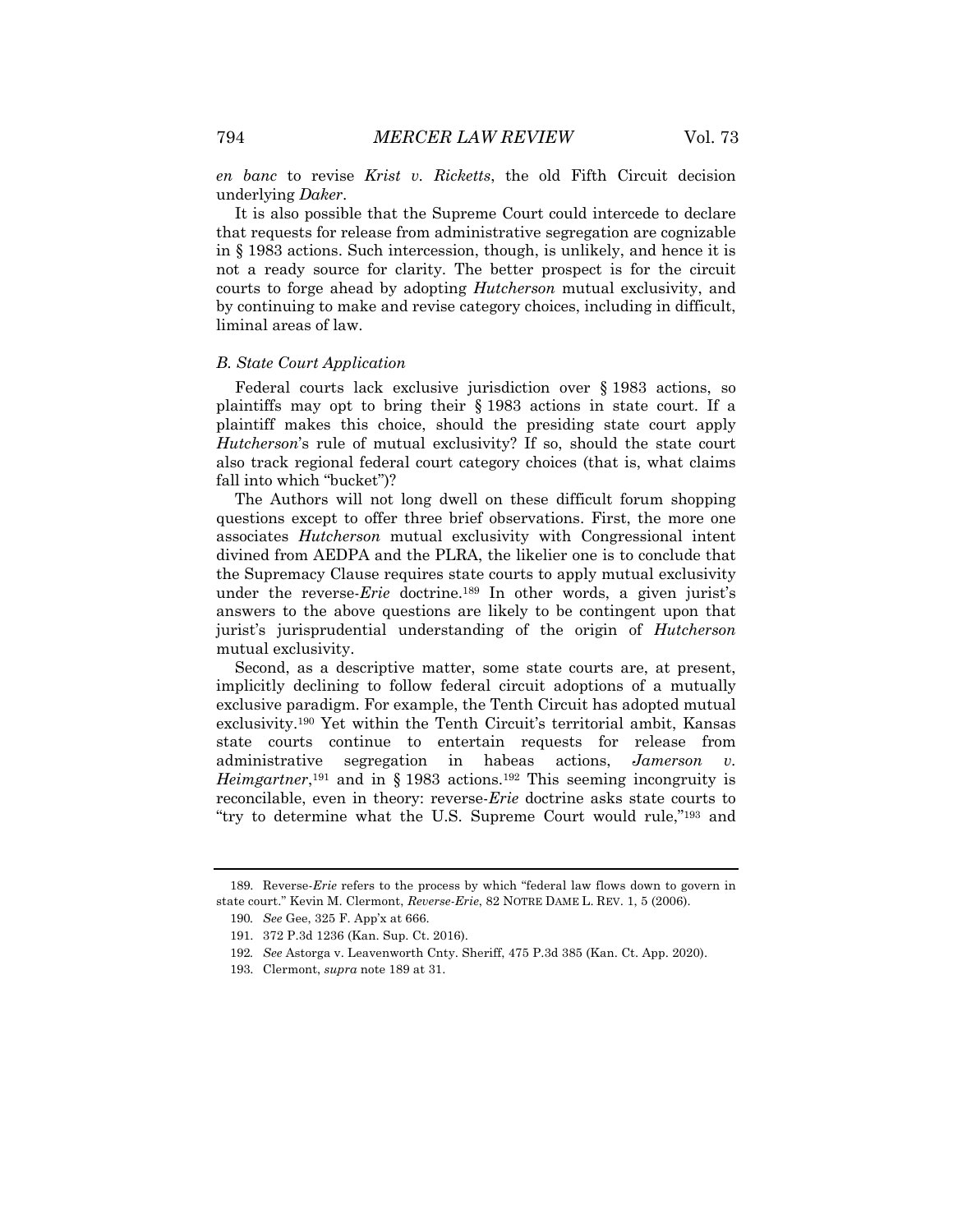Kansas state judges may be skeptical about whether the Supreme Court will ultimately condone *Hutcherson* mutual exclusivity.

Third and finally, it is interesting to note that within the Eleventh Circuit's territorial ambit, Florida and Georgia state courts maintain a tradition of declining to entertain requests for release from administrative segregation in § 1983 actions. Instead, these courts tend to redirect these claims into mandamus or habeas actions.194 It may be, therefore, that *Erie*-like considerations195 induced the Eleventh Circuit to adopt its present, outlying position on administrative segregation as falling into the category or bucket of habeas.

#### *C. Remedial Exceptions to Category Choices*

A different liminal problem will arise as courts make category choices, but then face ensuing remedial problems. One such problem, addressed in *Nance*, has already arisen in the method-of-execution context. The Authors anticipate that system-wide prison issues like overcrowding will also prove problematic.

The case of *Brown v. Plata*,196 is a useful starting point for illustrating the problem of remedial exceptions to category choices. In *Brown*, a class of prisoners secured a federal provisional release order as a remedy for significant, persistent overcrowding (and accompanying healthcare deficiencies) within the California state prison system. *Brown* was commenced under § 1983, and singly, the Eighth Amendment claims raised in *Brown* are typical § 1983 fodder.197 *En masse*, though, claims relating to system-wide deficiencies necessarily implicate the remedy of release—the alternative remedy of constructing additional prisons, after all, is problematic. In a mutually exclusive paradigm, *Brown*-like, system-wide claims implicating the remedy of release threaten to cross over the mutually exclusive boundary line, moving from § 1983 territory into habeas territory. *Brown*-like situations, in other words, strain category choices—such as that Eighth

<sup>194</sup>*. See, e.g.*, Taylor v. Gee, No. 8:08-CV-2557-T-30MAP, 2009 U.S. LEXIS 61052, at \*2 (M.D. Fla. 2009) ("[t]he remedy of an extraordinary petition, specifically, a writ of mandamus or of habeas corpus, is available in the Florida Courts"); *Accord* Daker v. Allen, No. 6:17-cv-23, 2020 U.S. LEXIS 52883, at \*13 (S.D. Ga. Mar. 3, 2020) ("[u]nder Georgia law, issues regarding discipline in the prison context . . . are typically raised in a mandamus action") (internal quotations omitted).

<sup>195</sup>*. See* Adam N. Steinman, *What is the Erie Doctrine? (And What Does it Mean for the Contemporary Politics of Judicial Federalism)*, 84 NOTRE DAME L. REV. 245, 311–12 (2008).

<sup>196.</sup> 563 U.S. 493 (2011).

<sup>197</sup>*. Id*. at 499–500.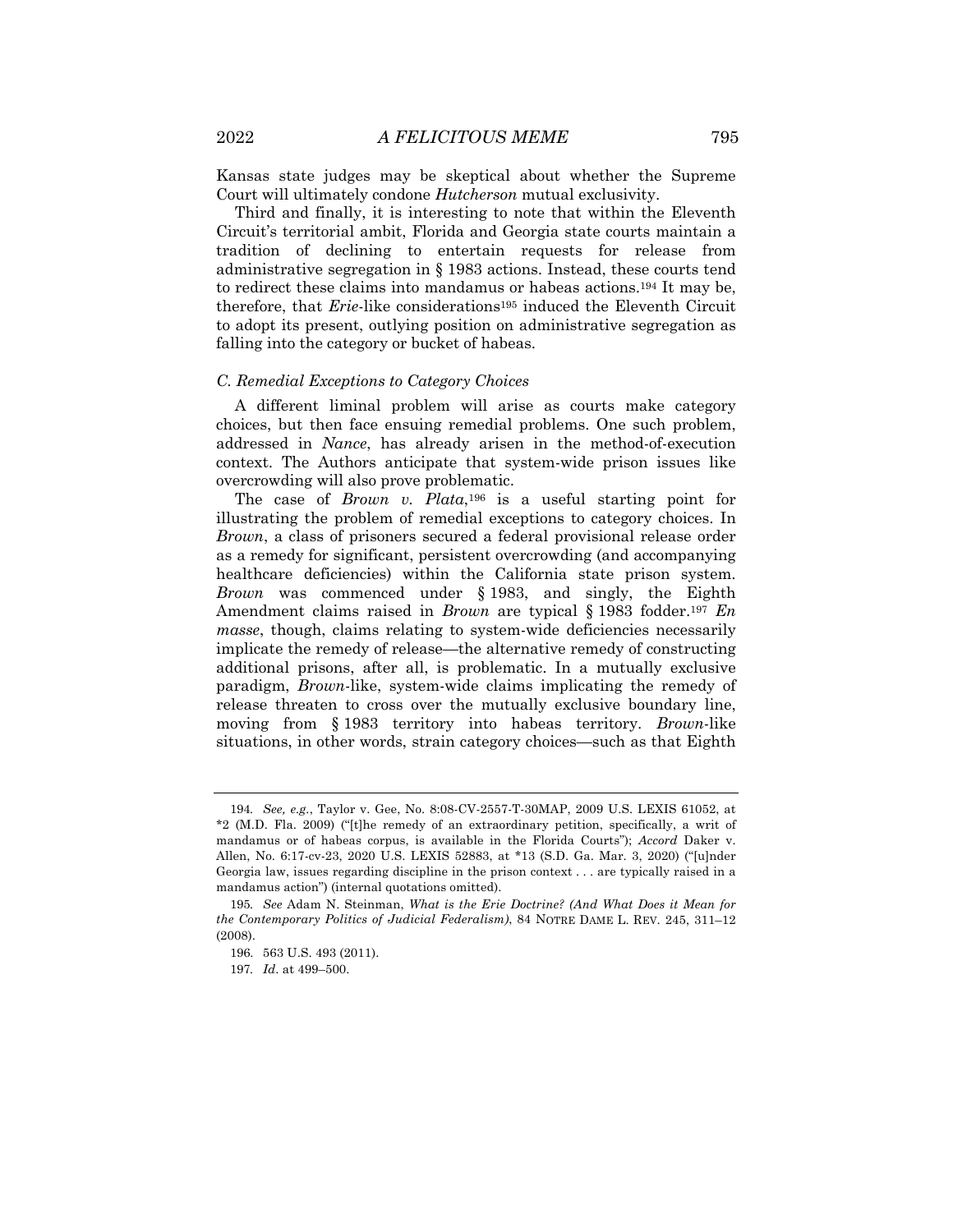Amendment conditions-of-confinement claims always fall exclusively into the bucket of § 1983.

The *Nance* case addresses the same problem, but in a different context. Like most courts employing mutual exclusivity, the Eleventh Circuit has assigned method-of-execution challenges to the category of § 1983. Most states now use lethal injections as their method of execution, and a typical challenge attacks some aspect of the injection process for creating an unnecessary risk of pain, as compared to an authorized, alternative process. The plaintiff in *Nance*, however, attacked Georgia's lethal injection process based not on some aspect of that process, but rather on his own health issues.198 Specifically, Nance cited his (1) compromised veins, which would make intravenous injection of any kind problematic, and (2) prolonged treatment with gabapentin, which "altered his brain chemistry in a way that would diminish the efficacy of the lethal injection drug[s] and leave him sensate and in extreme pain during his execution."199 Nance asked for death by firing squad as an alternative process, but Georgia law only authorizes lethal injections as its sole method of execution.200 In effect, therefore, Nance's lawsuit sought to have his sentence commuted from death to life imprisonment.201

The Eleventh Circuit's *Nance* panel in essence held that while method-of-execution challenges generally are raised under § 1983, the peculiar nature of Nance's attack implicated the core of habeas, and therefore needed to be raised in habeas.202 A petition for certiorari review of *Nance* has been granted, and perhaps the Supreme Court will offer guidance. Absent such guidance, cases such as *Nance* and *Brown* reveal a lingering problem associated with the *Hutcherson* approach. Even in a superficially mutually exclusive paradigm, the lower courts may need to remain mindful of the Supreme Court's cryptic notion of a "core of habeas."203 Difficulties will continue to arise as claims generally associated with the category of § 1983 require remedies that implicate core habeas concerns.

#### *D. Application Errors*

A fourth and final problem is the risk that courts will not follow their own rules when applying the doctrine of mutual exclusivity.

<sup>198</sup>*. Nance*, 981 F.3d at 1203.

<sup>199</sup>*. Id.* at 1204.

<sup>200</sup>*. Id*. at 1205.

<sup>201</sup>*. Id*. at 1203.

<sup>202</sup>*. Id*.

<sup>203</sup>*. Preiser*, 411 U.S. at 489.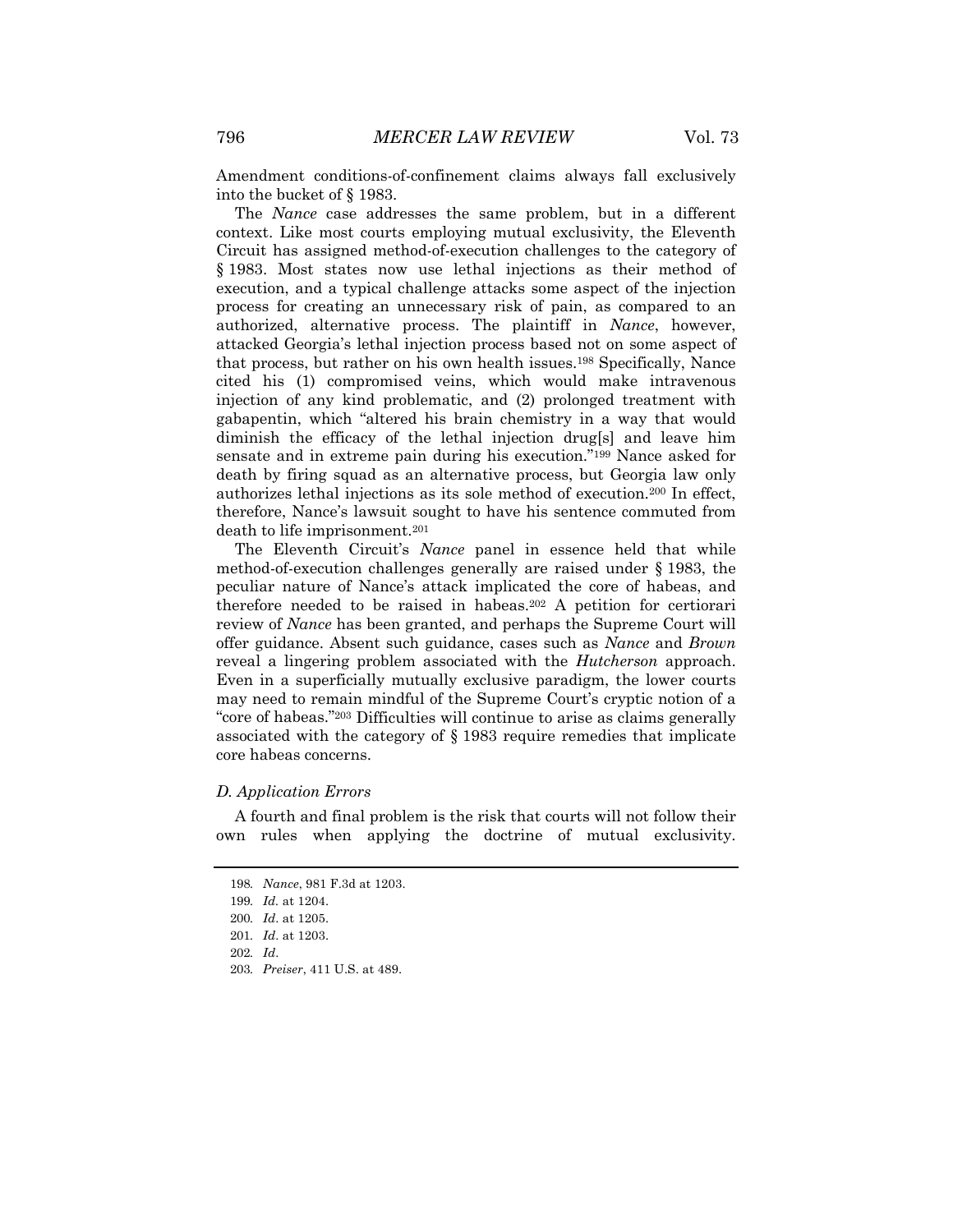Arbitrariness is, of course, a commonplace jurisprudential concern, but it has special bite here because it threatens to undermine the primary, and perhaps only, selling point for the *Hutcherson* approach, clarity.

The Eleventh Circuit's opinion in *Daker*, well illustrates this problem. The Authors have already discussed the *Daker* case at length for its dubious assignment of administrative segregation claims to the category of habeas, but the *Daker* case, it seems, is a font of perplexity. The case is also problematic for its intermingling, within a single action, both habeas claims and § 1983 claims. For context, Waseem Daker, the plaintiff-*cum*-petitioner, is an abusive prison litigator<sup>204</sup> that is, precisely the type of litigant targeted by the PLRA's reforms. Daker commenced the case using a standard-form § 2254 petition, but to this form, Daker attached a brief inconsistently invoking relief under § 1983, as well as the Religious Land Use and Institutionalized Persons Act (RLUIPA).205 Daker's substantive claims wrought similar confusion: Daker asked for release from segregation, but Daker also argued that his conditions of confinement violated the Eighth Amendment, and that denials of Daker's worship opportunities and ability to access the courts violated his First Amendment rights.206 In a mutually exclusive paradigm, these latter claims should fall within the category of § 1983.

Upon review of Daker's filing, the district court "construed the petition as a 42 U.S.C. § 1983 complaint and dismissed it pursuant to 28 U.S.C. § 1915(g)," a screening authority not applicable in habeas actions.207 The Eleventh Circuit "affirm[ed] the dismissal of Daker's properly construed § 1983 claims," suggesting that Daker's action was a § 1983 action.<sup>208</sup> Yet the Eleventh Circuit also "vacate[d] the district court's order to the extent that it concluded that Daker's proceduraldue-process claim was not cognizable in a § 2254 proceeding, and [it] remand[ed] for further proceedings as to that claim."209 This latter ruling suggests that Daker's action was instead a habeas action. All of this begs the question, is the *Daker* case, or the notion of a hybrid § 1983-habeas action generally, reconcilable with *Hutcherson* mutual exclusivity? In lieu of an answer, the Authors offer the following two observations.

<sup>204</sup>*. See* Daker v. Ward, 999 F.3d 1300, 1302–03 (11th Cir. 2021) ("[D]aker's History as a Serial Litigant.").

<sup>205.</sup> 42 U.S.C. §§ 2000cc-1–2000cc-5 (2000).

<sup>206</sup>*. Daker*, 999 F.3d at 1303–04.

<sup>207</sup>*. Daker*, 805 F. App'x at 649; 28 U.S.C. § 1915(g); *see* Pickett v. Wise, 849 F. App'x 904 (11th Cir. 2021) ("[h]abeas corpus petitions brought under 28 U.S.C. § 2254 are not civil actions for purposes of the PLRA.").

<sup>208</sup>*. Daker*, 805 F. App'x at 652.

<sup>209</sup>*. Id.* at 651.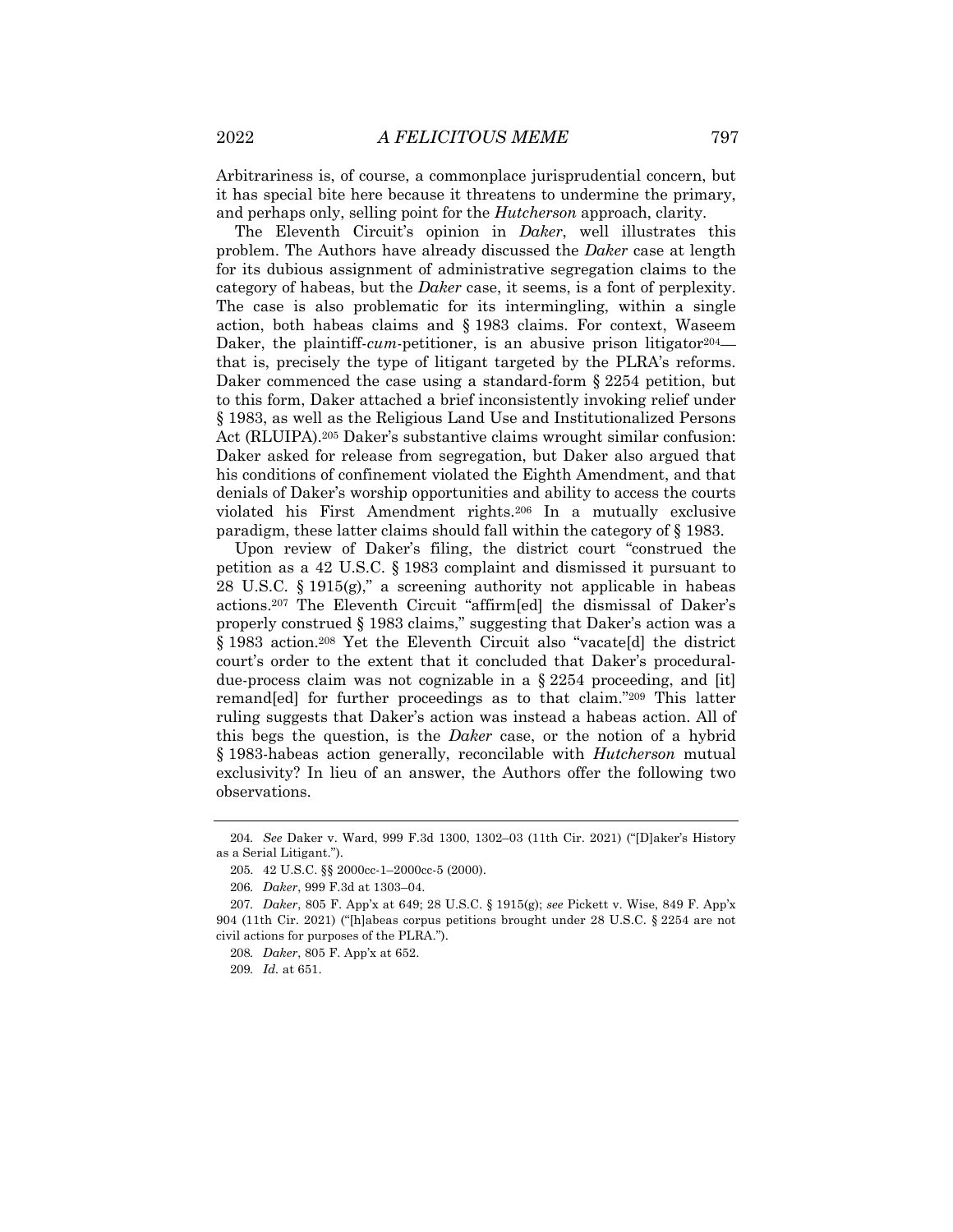First, the *Daker* case might stand for the proposition that when lower courts receive filings which intermix § 1983 claims with habeas claims, those lower courts should perform a hypothetical screening under 28 U.S.C. § 1915 and § 1915A.<sup>210</sup> If that hypothetical screening would eliminate all § 1983 claims, then perhaps the lower courts should construe the action as a habeas action and ignore the potential § 1983 claims. One problem with this interpretation is that it does not fit what the Eleventh Circuit said in *Daker*. After all, the *Daker* panel affirmed the district court's "dismissal of Daker's properly construed § 1983 claims."211 A more serious problem is the notion of a hypothetical ruling. Even claims-processing determinations such as the appropriate filing fee—\$402.00 for § 1983, \$5.00 for habeas—or the three strikes bar, 42 U.S.C. § 1915(g), are appealable and reversible, so it would be conceptually difficult to deem these determinations merely "hypothetical."

Second, it could be that hybrid actions are procedurally impermissible, but that the appropriate remedy is a severance of habeas claims and § 1983 claims into separate actions. If this is the case, one wonders why the *Daker* panel did not instruct the district court to work a severance on remand. A related issue is whether a severance might, in essence, be achieved through a partial dismissal, without prejudice, of either the § 1983 claims or the habeas claims raised in a hybrid petition/complaint. On this point, Eleventh Circuit caselaw provides that even *pro se* litigants are "subject to the relevant law and rules of court, including the Federal Rules of Civil Procedure."212 If the impermissibility of hybrid actions is a procedural rule that even *pro se* parties must obey, why then did the district court abuse its discretion by enforcing that rule in *Daker v. Warden* through a non-prejudicial dismissal of Daker's tag-along habeas claims?

The Authors' take is that the *Daker* panel found nothing amiss in permitting a hybrid action because the panel simply failed to apply *Hutcherson*. In any event, in *Daker*'s wake, lower courts within the Eleventh Circuit's ambit must now confront added analytical difficulty when facing prisoner filings that intermingle claims sounding in habeas and § 1983. *Hutcherson* suggests that these avenues for relief are mutually exclusive, but *Daker* suggests that litigants can intermingle habeas and § 1983 claims after all.

<sup>210.</sup> 28 U.S.C. § 1915A (1996).

<sup>211</sup>*. Daker*, 805 F. App'x at 652.

<sup>212.</sup> Moon v. Newsome, 863 F.2d 835, 837 (11th Cir. 1989).